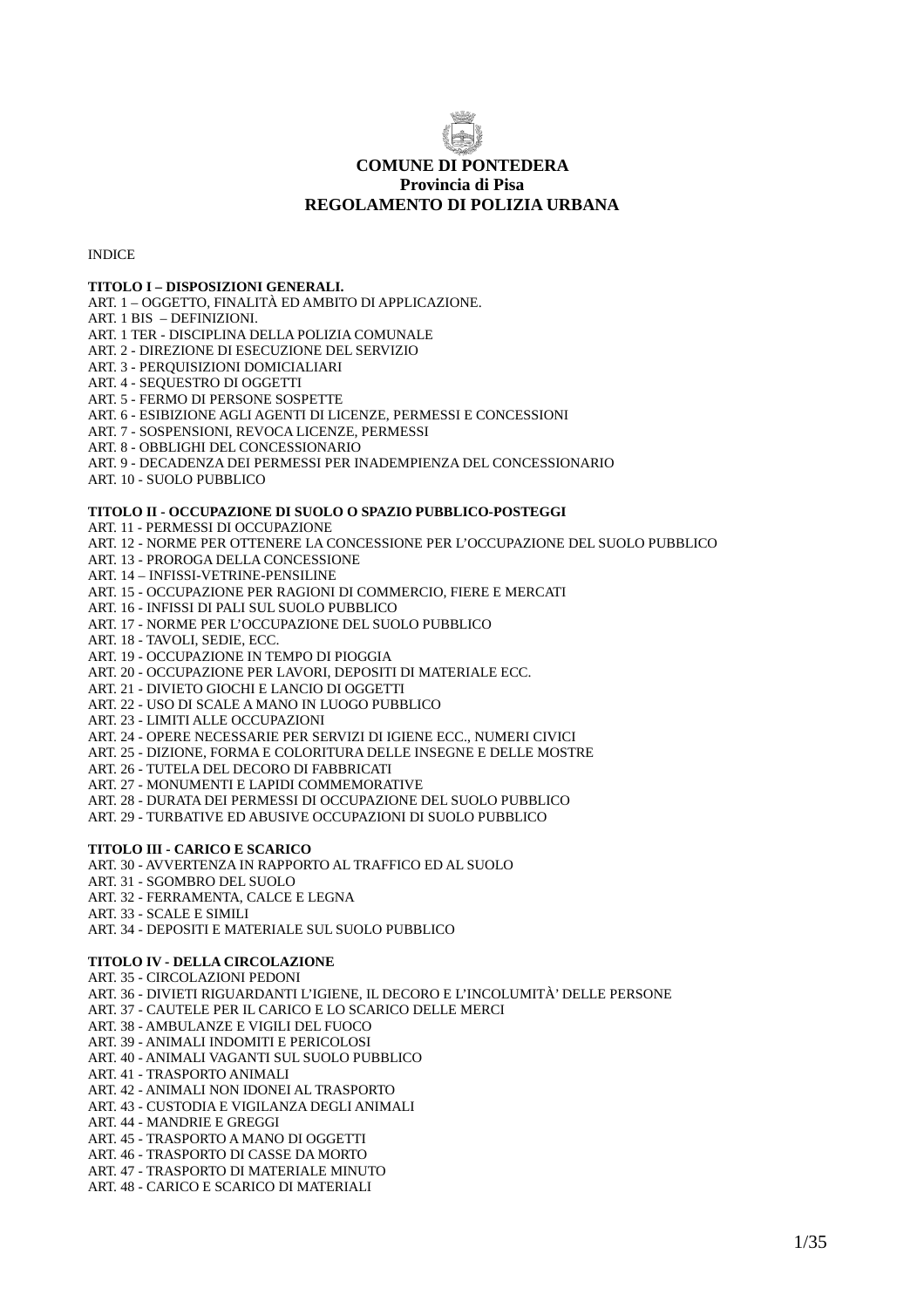#### **TITOLO V - ORDINE PUBBLICO, DECORO, MORALITÀ E BUON COSTUME**

ART. 49 - ATTI VIETATI SUL SUOLO PUBBLICO E NEI LUOGHI PUBBLICI

ART. 50 - DIVIETO DI BAGNARSI O LAVARE NELLE PUBBLICHE FONTI E DI GIOCARE A CARTE ART. 51 - ALTRI DIVIETI

Art. 51 BIS – DIVIETI A SALVAGUARDIA DEI VALORI E DEI PRINCIPI DELLA COSTITUZIONE REPUBBLICANA, DELLA RESISTENZA ANTIFASCISTA, DELLA DICHIARAZIONE UNIVERSALE DEI DIRITTI UMANI E DELLA CONVENZIONE EUROPEA PER LA SALVAGUARDIA DEI DIRITTI DELL'UOMO E DELLE LIBERTÀ FONDAMENTALI ART. 52 - DIVIETI INERENTI AI VIALI E GIARDINI PUBBLICI

ART. 53 . MANIFESTI ED AVVISI AL PUBBLICO

ART. 53 BIS – COMUNICAZIONE PREVENTIVA AL COMUNE PER ATTIVITÀ DI VOLANTINAGGIO PER FINI NON COMMERCIALI.

ART. 53 TER – MODALITA' DI RICHIESTA DI OCCUPAZIONE DI LOCALI, SPAZI O SUOLO PUBBLICO RELATIVE A MANIFESTAZIONI E INIZIATIVE CELEBRATIVE, POLITICHE, CULTURALI, SINDACALI, RELIGIOSE, ASSISTENZIALI E DEL TEMPO LIBERO SENZA FINE DI LUCRO

ART. 54 - MANUTENZIONE DEI CANALI DI GRONDA

ART. 55 - SGRONDI DI PILE, LAVATOI, ACQUAI, LATRINE ECC.

ART. 56 - PULIZIE DI PORTE, PERSIANE,INFERRIATE ECC.

ART. 57 - PULIZIA CHIOSTRE, SCALE DEI FABBRICATI ECC.

ART. 58 - PULIZIA MARCIAPIEDI DA PARTE DI PRIVATI

ART. 59 - RECINZIONI TERRENI DI PROPRIETÀ PRIVATA

ART. 60 - ORINATOI E LATRINE PUBBLICHE

ART. 61 - OGGETTI SPORGENTI A FILO MURO

ART. 62 - TENDE SOLARI, VETRINE, INSEGNE, INFISSI

ART. 63 - ADDOBBI, FESTONI, ECC.

ART. 64 - ESPOSIZIONE PANNI ALLE FINESTRE

ART. 65 - SPOLVERAMENTO TAPPETI ED ALTRI OGGETTI DALLE FINESTRE

ART. 66 - CANI

ART. 67 - CANI VAGANTI – SEQUESTRO

ART. 68 - CANI VAGANTI – CATTURA

- ART. 69 CANI VAGANTI UCCISIONE O VENDITA
- ART. 70 CASTRI DA MAIALI
- ART. 71 DEPOSITI MATERIE ESCREMENTIZIE
- ART. 72 CONCIMAZIONE ORTI ECC.

ART. 73 - TRAVASO MATERIE CLOACALI

ART. 74 - VUOTATURA POZZI NERI ART. 75 - RIVENDITA CARBONE, AUTORIMESSE, STALLAGGI, SCUDERIE

ART. 76 - INSEGNE, CARTELLI, ECC.

ART. 77 - TINGITURA E LAVATURA MOSTRE E VETRINE

ART. 78 - PULIZIA INSEGNE, SERRANDE, ECC.

ART. 79 - INSEGNE DEL COMUNE

#### **TITOLO V BIS – SICUREZZA URBANA. ULTERIORI DISPOSIZIONI A TUTELA DELLA SICUREZZA DELLA COMUNITA' LOCALE, DEL DECORO URBANO, DELLA PUBBLICA QUIETE E DELLA TRANQUILLITA' DELLE PERSONE**

ART. 79 BIS – POTERE DI ORDINANZA DEL SINDACO.

ART. 79 TER - MISURE A TUTELA DEL DECORO DI PARTICOLARI LUOGHI.

ART. 79 QUATER – DIVIETO DI ACCESSO.

ART. 79 QUINQUIES – INDIVIDUAZIONE ULTERIORI LUOGHI

#### **TITOLO VI - NETTEZZA PUBBLICA**

ART. 80 - GETTITO DI IMMONDIZIE NEI LUOGHI PUBBLICI

ART. 81 - CARICO E SCARICO MERCI

ART. 82 - GETTITO DI OGGETTI DALLE FINESTRE

ART. 83 - IMMONDIZIE NEGLI STABILI E NELLE STRADE

ART. 84 - GETTITO DI MATERIALE NEI CORSI D'ACQUA E NELLE CHIAVICHE, ORINATOI ECC.

ART. 85 - FORAGGIO AD ANIMALI SUL SUOLO PUBBLICO

ART. 86 - TRASPORTO IMMONDIZIE

ART. 87 - TRASPORTO CAROGNE

ART. 88 - TRASPORTO PANNI SPORCHI

ART. 89 - SCARICO DI MATERIALI\_

ART. 90 - ESALAZIONI DANNOSE E MOLESTE

ART. 91 - DIVIETO DI OPERAZIONI CHE PORTINO POLVERE SUL SUOLO PUBBLICO

ART. 92 - SPOLVERATURA DI TAPPETI, STUOIE E SIMILI

ART. 93 - TRASPORTO DI LETAME

ART. 94 - TRASPORTO DELLE MATERIE LIQUIDE E SOLIDE DI FOGNE

ART. 95 - VUOTATURA POZZI NERI

ART. 96 - LAVATURA DI VEICOLI OD ALTRI OGGETTI

ART. 97 - PORCILI - CONIGLIERE E POLLAI

ART. 98 - LOTTA CONTRO LE MOSCHE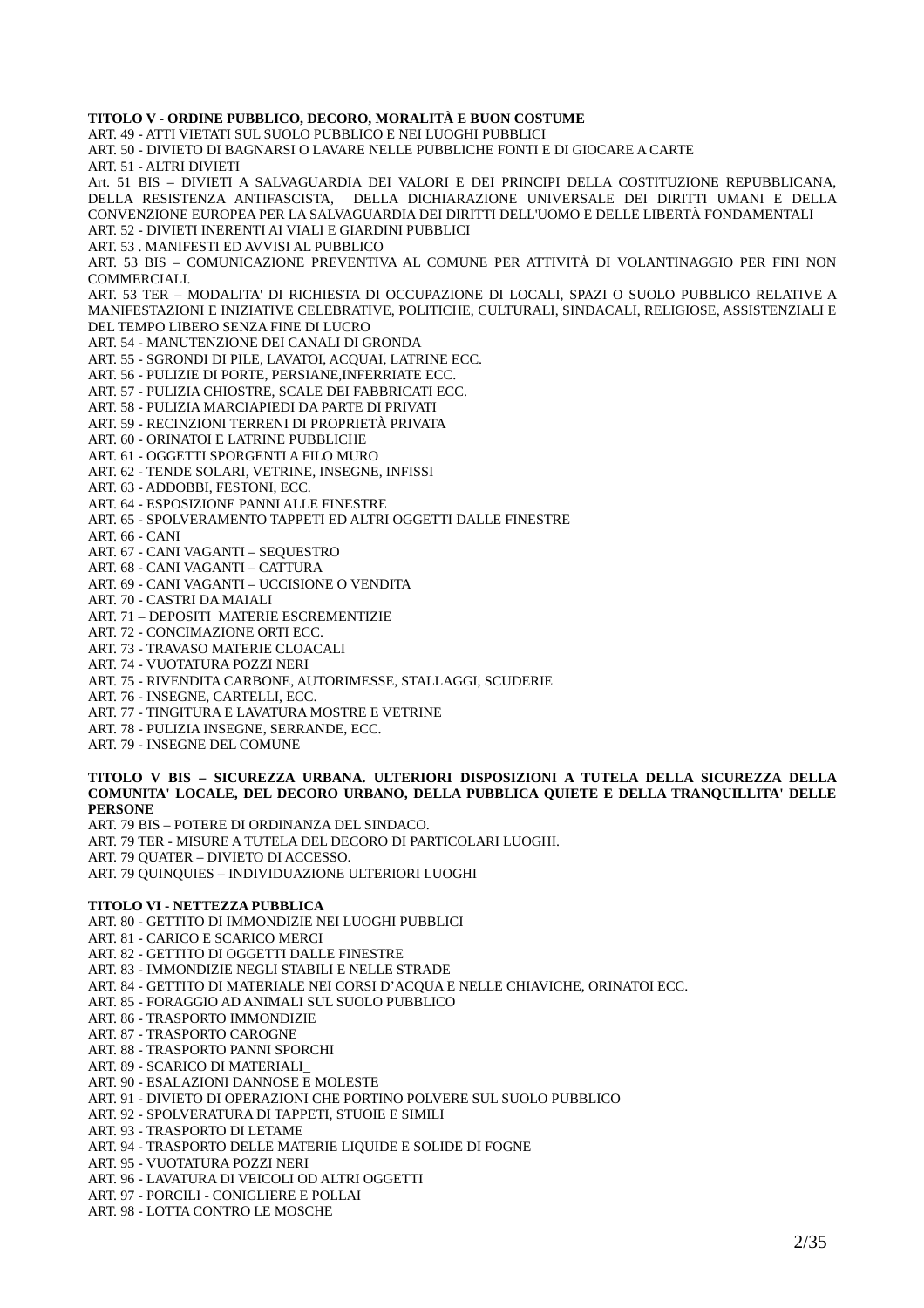ART. 99 - PULIZIA DEI TETTI E DEI TERRAZZI

#### **TITOLO VII - TEATRI – SPETTACOLI E TRATTENIMENTI PUBBLICI**

ART. 100 - APERTURA DI LUOGHI DESTINATI A PUBBLICI SPETTACOLI

ART. 101 - LICENZE PER TRATTENIMENTO ALL'APERTO

ART. 102 - PALCHI, TRIBUNE, ECC. SUL SUOLO PUBBLICO

ART. 103 - ACCESSO NEI LOCALI DI PUBBLICO SPETTACOLO DEGLI AGENTI COMUNALI

#### **TITOLO VIII - USO E CONSERVAZIONE DELLE COSE PUBBLICHE**

ART. 104 - FONTANE PUBBLICHE – IDRANTI

ART. 105 - CANCELLATE, MONUMENTI, TETTI, ECC.

ART. 106 - RISPETTO DEGLI EDIFICI PUBBLICI E PRIVATI

- ART. 107 VIALI, GIARDINI E PASSAGGI PUBBLICI DIVIETI
- ART. 108 MANIFESTI E PUBBLICITÀ

ART. 109 - FACOLTÀ DI APPORRE AI FABBRICATI OGGETTI DI PUBBLICA UTILITÀ

#### **TITOLO VIII BIS – CULTURA DELLA LEGALITA' ED ASSISTENZA ALLE PERSONE.**

ART. 109 BIS – INIZIATIVE DI CITTADINANZA ATTIVA E PROMOZIONE DELLA CULTURA DELLA LEGALITÀ.

#### **TITOLO IX - MESTIERI RUMOROSI E INCOMODI – QUIETE PUBBLICA E SICUREZZA DELLE PERSONE** ART. 110 - IMPIANTO DI MACCHINE

ART. 111 - ESERCIZI INDUSTRIALI ED ARTIGIANI ART. 111/ter - INSEDIAMENTI COMMERCIALI ALL'INGROSSO ART. 112 - SUBENTRO NELL'ESERCIZIO ART. 113 - ISPEZIONI AGLI ESERCIZI ART. 114 - ARTI E MESTIERI RUMOROSI E INCOMODI ART. 115 - ORARIO PER L'ESERCIZIO DI ARTI E MESTIERI RUMOROSI E INCOMODI ART. 116 - USO DELLE SIRENE ART. 117 - RUMORI PRODOTTI DAI VEICOLI ART. 118 - COMBUSTIBILI–FUMO-POLVERI-ODORI ART. 119 - MOTORI ED APPARECCHI PERICOLOSI ART. 120 - SICUREZZA DELLE COSTRUZIONI ART. 121 - COSTRUZIONI PERICOLANTI ART. 122 - OPERE DI RESTAURO ART. 123 - BILANCE E PONTI PER RESTAURO E IMBIANCATURA FABBRICATI ART. 124 - RECINZIONE PER COSTRUZIONE E RIPARAZIONE FABBRICATI ART. 125 - SEGNALAZIONI DI PERICOLO DURANTE I LAVORI ART. 126 - DEPOSIZIONE DI OGGETTI SULLE FACCIATE DELLE CASE ART. 127 - ISPEZIONI AI LUOGHI DI SPETTACOLO O FESTE PUBBLICHE ART. 128 - ATTI CONTRARI ALLA QUIETE PUBBLICA ART. 129 - RUMORI INCOMODI NELLE CASE ART. 130 - OPERAZIONI INCOMODE E MOLESTE - DIVIETO ART. 131 - POLVERE ED ESALAZIONI MOLESTE NEI CORTILI ART. 132 - IMPEDIMENTI SUL SUOLO PUBBLICO ART. 133 - ALTERAZIONE DEL PIANO DELLE VIE E PIAZZE ART. 134 - DETENZIONE ANIMALI ART. 135 - MANISCALCHI ART. 136 - CHIUSINI DI DEPOSITO SUL SUOLO PUBBLICO ART. 137 - MENDICITÀ ART. 138 - ESPOSIZIONE INFERMITÀ – DIVIETO ART. 139 - ABBANDONO DI RAGAZZI E PERSONE DEFICIENTI SULLE STRADE ART. 140 - ATTI CONTRARI ALLA DECENZA PUBBLICA – DIVIETO ART. 141 - SUONATORI AMBULANTI ART. 142 - GIROVAGHI ART. 143 - PULIZIA ADDETTI MACELLERIE, SALUMERIE ECC. ART. 144 - CARNE DA MACELLO – TRASPORTO ART. 145 - ESPOSIZIONE BESTIE MACELLATE ART. 146 - UCCISIONE DI ANIMALI IN PUBBLICO – DIVIETO ART. 147 - MALTRATTAMENTI AGLI ANIMALI – DIVIETO ART. 148 - TRASPORTO BESTIAME AL MACELLO ART. 149 - SEPPELLIMENTO ANIMALE MORTO PER MALATTIA ART. 150 - ANIMALI MOLESTI ART. 151 - DIVIETI VARI ART. 151 bis ART. 152 - INFERRIATE ALLE CANTINE ART. 153 - RIPARI PER I LAVORI DISCARPELLINO ART. 154 - CERIMONIE RELIGIOSE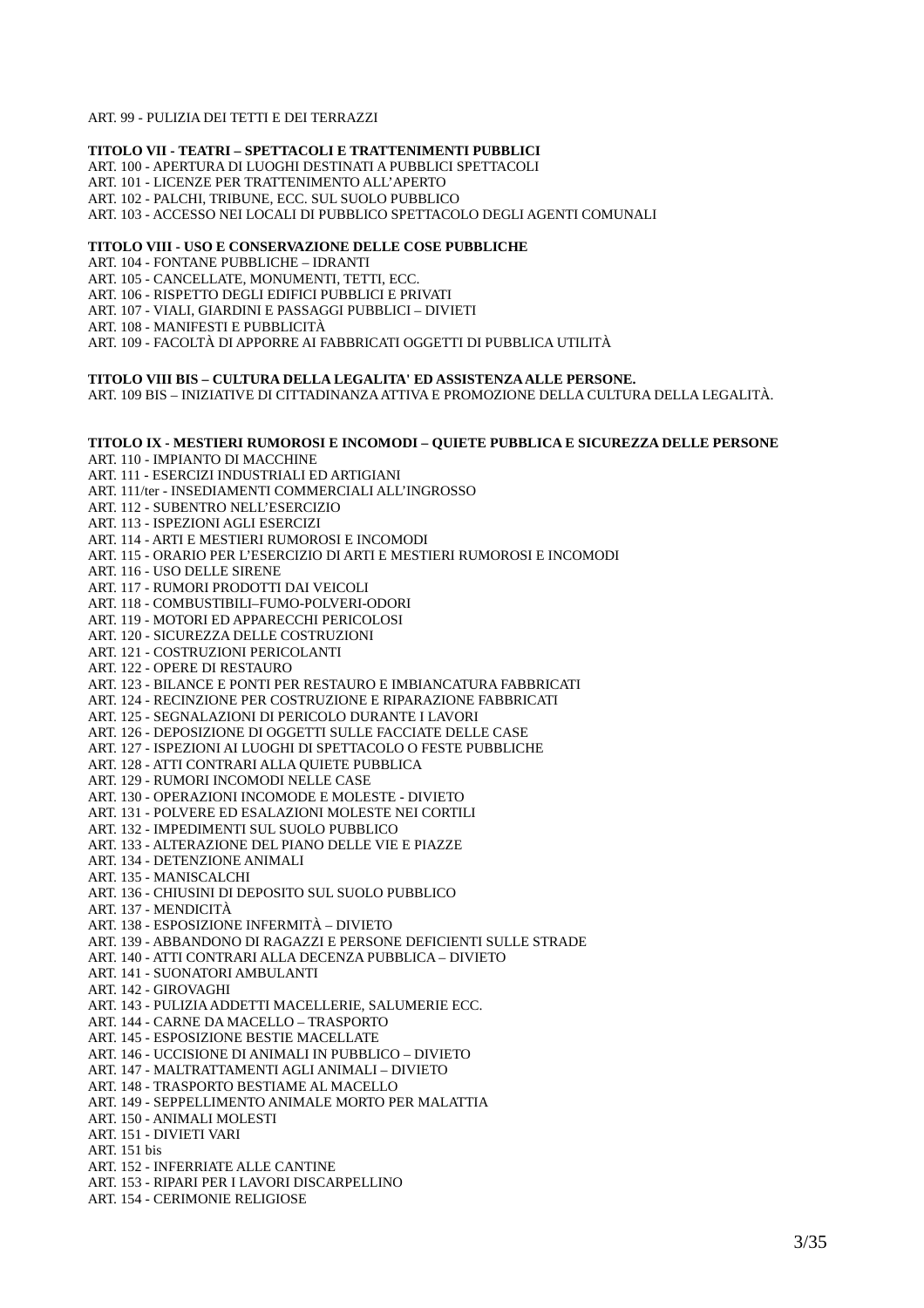ART. 155 - BANDE E FANFARE ART. 156 - DIVIETO DI ARRAMPICARSI SULLE INFERRIATE E SIMILI

#### **TITOLO X - NEVE – TRASPORTO DEL GHIACCIO**

ART. 157 - SGOMBRO DELLA NEVE DAI TETTI ART. 158 - ASPORTAZIONE DELLA NEVE SCARICATA DAI TETTI ART. 159 - SGOMBRO DEI GHIACCIOLI DALLE GRONDAIE ART. 160 - SGOMBRO DELLA NEVE DAI DAVANZALI DELLE FINESTRE ART. 161 - TRASPORTO DEL GHIACCIO **TITOLO XI**  CAUTELE CONTRO GLI INCENDI ART. 162 - ACCENSIONE DI FUOCHI ART. 163 - SMALTIMENTO DEL FUMO DEI CAMINI, STUFE, ECC. ART. 164 - CAUTELE NELL'USO DEL FUOCO ART. 165 - CUMULI DI FIENO, PAGLIA, ECC ART. 166 - DEPOSITO MATERIE COMBUSTIBILI ART. 167 - USO DEI FUOCHI NELLE STALLE ART. 168 - COLLABORAZIONE IN CASO DI INCENDIO ART. 169 - NORME PER I LIQUIDI INFIAMMABILI ART. 170 - CLASSIFICAZIONE DEI LIQUIDI INFIAMMABILI ART. 171 - COSTRUZIONI CIVILI ED INDUSTRIALI – NULLA OSTA DEI VIGILI DEL FUOCO ART. 172 - IMPIANTI E DEPOSITI LIQUIDI INFIAMMABILI ART. 173 - AUTORIMESSE ART. 174 - TRASPORTO LIQUIDI INFIAMMABILI ART. 174 BIS - INSTALLAZIONE DI GAS PETROLIO LIQUEFATTO IN BOMBOLE NELLE ABITAZIONE E NEI LOCALI DI PUBBLICI ESERCIZI ART. 175 - PELLICOLE CINEMATOGRAFICHE

**TITOLO XII - COMMERCIO – ANNONA – INDUSTRIE – ESERCIZI** CAPO II COMMERCIO SULLE AREE PUBBLICHE ART. 197 - RINVIO AD ALTRO REGOLAMENTO CAPO III COMMERCIO ALL'INGROSSO ART. 198 – DEFINIZIONE ART. 199 – ESERCIZIO DELL'ATTIVITÀ

#### **TITOLO XIII (ABR.)**

#### **TITOLO XIV- PROCEDIMENTI – PENE**

ART. 217 - CONTRAVVENZIONI – PUNIZIONI ART. 218 - ACCERTAMENTO E CONCILIAZIONE DELLE CONTRAVVENZIONI ART. 219 - ACCETTAZIONE CONDIZIONATA DELL'OBLAZIONE ART. 220 - CONTESTAZIONE DELLA CONTRAVVENZIONE ART. 221 - VERBALE DI CONTRAVVENZIONE ART. 222 - ASSISTENZA DELLA FORZA PUBBLICA ART. 223 - IDENTIFICAZIONE DEI CONTRAVVENTORI ART. 224 - COMPARIZIONE DAVANTI ALL'AUTORITÀ COMUNALE ART. 225 - LIBERO INGRESSO DEGLI AGENTI NEGLI ESERCIZI ED IN ALTRI LUOGHI ART. 226 - COSTITUZIONE DI PARTE CIVILE

#### **TITOLO XV - DISPOSIZIONI FINALI E TRANSITORIE**

ART. 227 - RECLAMI DEI CITTADINI ART. 228 - NORME PER L'ATTUAZIONE DEL PRESENTE REGOLAMENTO ART. 229 - ABROGAZIONE DELLE DISPOSIZIONI PRECEDENTI ART. 230 - DATA DI APPROVAZIONE DEL PRESENTE REGOLAMENTO ART. 231 - PROROGA PER L'APPLICAZIONE DI DISPOSIZIONI SPECIALI

**ALLEGATO A) ALLEGATO B)**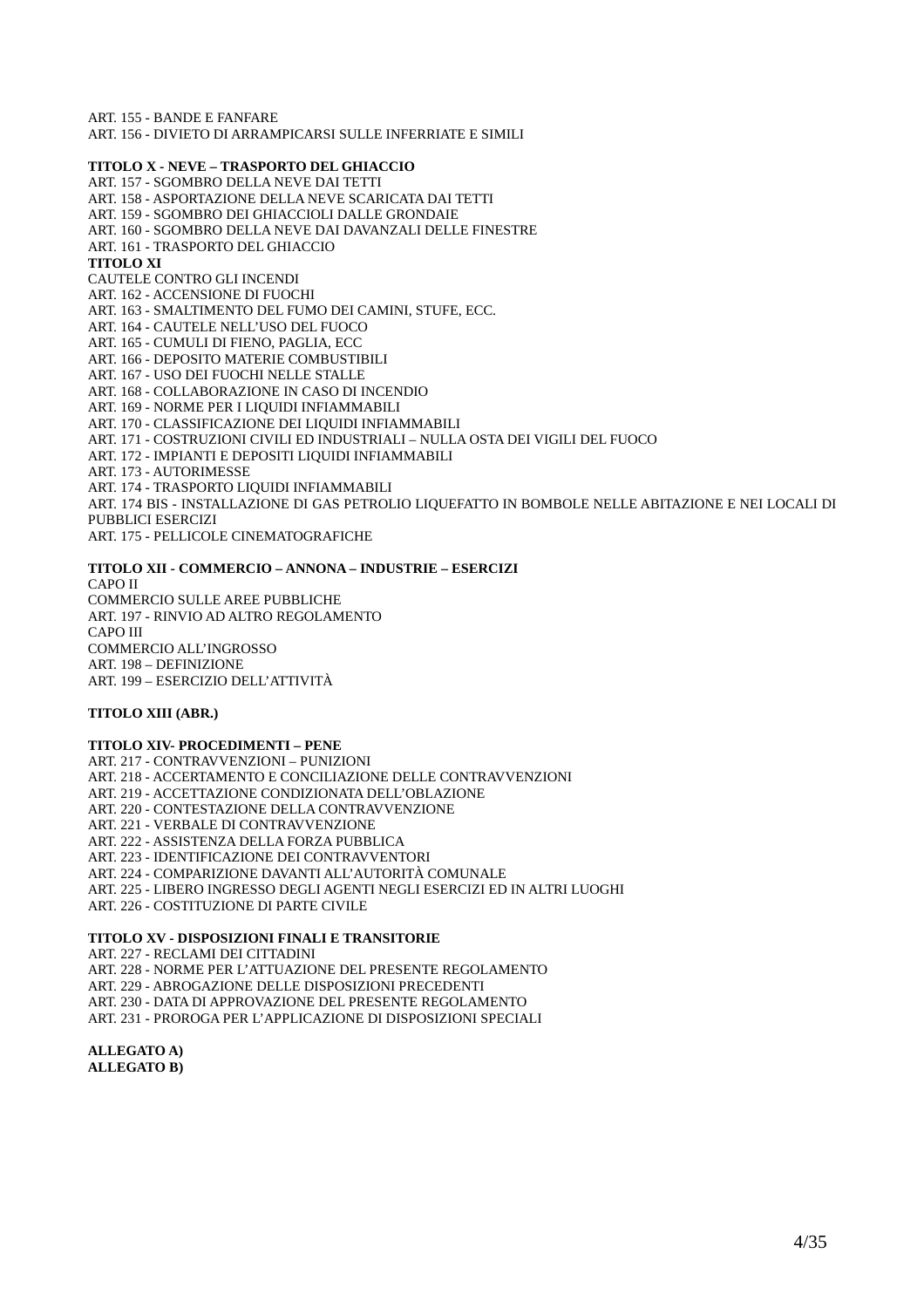## **TITOLO I – DISPOSIZIONI GENERALI.**

### **ART. 1 – OGGETTO, FINALITÀ ED AMBITO DI APPLICAZIONE.**

1. Il presente Regolamento disciplina, nel rispetto dei principi costituzionali e dell'ordinamento giuridico, le misure ed i comportamenti necessari ad assicurare la serena e civile convivenza nel Comune di Pontedera. In particolare, il Regolamento detta le disposizioni necessarie per evitare danni o pregiudizi alle persone od alle cose, tutelare la tranquillità sociale, garantire la fruibilità ed il corretto uso del suolo pubblico e dei beni comuni, il decoro urbano ed ambientale e per favorire e promuovere la qualità della vita dei cittadini. Esso è espressione della funzione di polizia amministrativa locale attribuita al Comune dalla vigente legislazione statale.

2. Il presente regolamento detta norme, autonome o integrative di disposizioni generali o speciali, in materia di:

a) sicurezza urbana e pubblica incolumità;

b) convivenza civile, igiene urbana, tutela del pubblico decoro dell'abitato e delle aree verdi;

- c) pubblica quiete e tranquillità delle persone;
- d) esercizio di arti e mestieri ed attività lavorative;

e) cultura della legalità ed assistenza alle persone.

### **ART. 1. BIS – DEFINIZIONI.**

1. Ai fini del perseguimento delle finalità di cui all'articolo 1 del Regolamento, si definisce:

a) **sicurezza urbana e pubblica incolumità**: l'insieme delle precauzioni adottate per preservare la collettività cittadina da situazioni anche di potenziale pericolo, danno, malattia, calamità, nonché l'insieme delle misure atte a prevenire i fenomeni di illegalità diffusa e di degrado sociale;

b) **convivenza civile, igiene urbana, tutela del pubblico decoro dell'abitato e delle aree verdi**: tutti i comportamenti e le situazioni che danno luogo all'armonioso vivere comune dei cittadini, nel rispetto reciproco, nel corretto svolgimento delle proprie attività e del civile impiego del tempo libero, nonché l'insieme degli atti che rendono l'aspetto urbano conforme alle regole di decenza comunemente accettate;

c) **pubblica quiete e tranquillità delle persone**: la tranquillità e la pace della vita dei cittadini, sia nel normale svolgimento delle occupazioni che nel tempo libero;

d) **disposizioni per l'esercizio di arti e mestieri ed attività lavorative**: la disciplina dei mestieri ambulanti di qualsiasi tipo, delle attrazioni ed intrattenimenti e degli spettacoli viaggianti, di alcuni aspetti relativi alle attività commerciali, artigianali ed industriali, nonché ogni altra attività lavorativa esercitata in qualsiasi forma, fatte salve le norme statali, regionali e le altre specifiche norme comunali in materia;

e) **cultura della legalità ed assistenza alle persone**: le azioni che il comune può intraprendere per affermare la cultura del rispetto delle norme di civile convivenza, informando i cittadini – soprattutto in età scolare - e prevenendo la commissione degli illeciti negli spazi pubblici; per assistenza alle persone s'intende il sostegno delle persone malate o disperse, indigenti o in situazioni di marginalità, ovvero l'attività volta al sostegno dei minori non accompagnati.

### **ART. 1 TER - DISCIPLINA DELLA POLIZIA COMUNALE**

1. Il servizio di polizia urbana è diretto ad assicurare l'osservanza delle prescrizioni contemplate dal presente regolamento, dalle leggi e dai regolamenti emessi dallo Stato e da altri enti in materia di polizia generale, e di accertare le infrazioni alle norme stesse per le seguenti sanzioni, nonché per l'adozione delle misure e provvedimenti che al Comune in conseguenza degli accertamenti contravvenzionali, possano competere per la tutela e la reintegrazione del pubblico privato interesse.

### **ART. 2 - DIREZIONE DI ESECUZIONE DEL SERVIZIO**

1. Il servizio di polizia urbana è diretto dal Sindaco e viene svolto dagli agenti municipali e dagli ufficiali ed agenti di polizia giudiziaria, di cui all'art.221 del Codice di Procedura Penale nell'ambito delle rispettive mansioni.

### **ART. 3 - PERQUISIZIONI DOMICILIARI**

1. Nel procedere ad operazioni di polizia giudiziaria, gli agenti ed ufficiali di polizia giudiziaria devono attenersi alle prescrizioni di cui alla legge 18/6/1955 n. 517.

2. Le operazioni di perquisizione in locali privati devono essere dirette esclusivamente da ufficiali di polizia giudiziaria.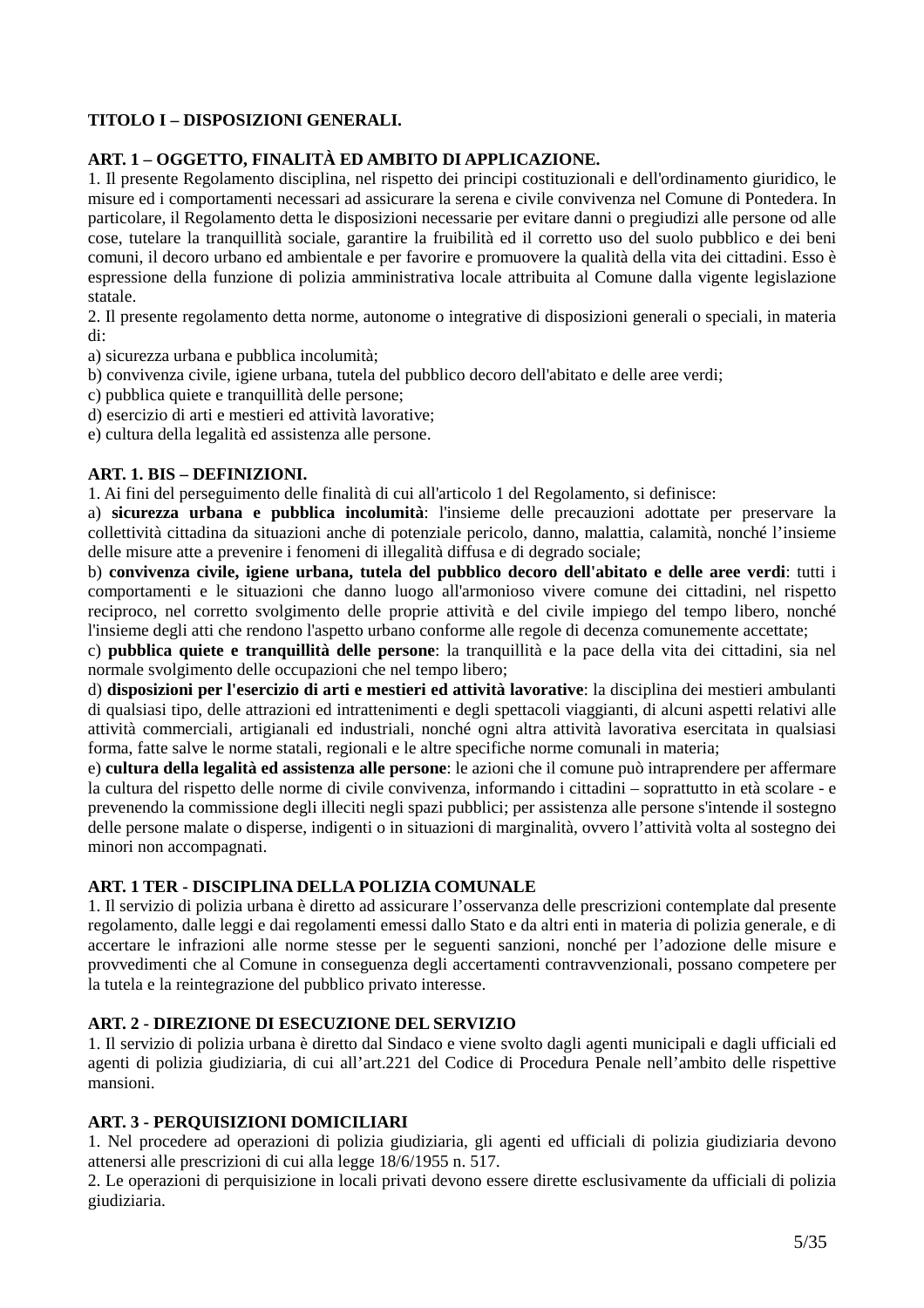3. All'infuori dei casi di flagrante reato, gli ufficiali di polizia giudiziaria non possono penetrare in locali ed abitazioni senza essere muniti di mandato scritto rilasciato dall'autorità giudiziaria a norma di legge.

## **ART. 4 - SEQUESTRO DI OGGETTI**

1. Gli agenti hanno l'obbligo di sequestrare gli oggetti costituenti la contravvenzione, gli strumenti che servirono a commetterla e tutto quanto può costituire prova del reato. Gli oggetti sequestrati devono essere immediatamente trasportati all'ufficio di polizia municipale.

2. Gli oggetti a deterioramento saranno venduti ed il ricavato sarà depositato nella cassa comunale a garanzia del pagamento delle spese e della pena pecuniaria.

3. Sia per la vendita degli oggetti sequestrati come per le eventuali garanzie a favore del proprietario, saranno seguite le modalità della procedura prescritta per i sequestri operati dall'autorità giudiziaria.

### **ART. 5 - FERMO DI PERSONE SOSPETTE**

1. Quando ricorrono gli estremi di cui all'art.157 del T.U. delle leggi di pubblica sicurezza, gli agenti municipali possono accompagnare in ufficio le persone che si trovano nelle condizioni stabilite dalla legge, per ulteriori incombenze.

2. Per il fermo delle persone implicate in grave reato, valgono le norme previste dal Codice di Procedura Penale.

### **ART. 6 - ESIBIZIONE AGLI AGENTI DI LICENZE, PERMESSI E CONCESSIONI**

1. Le licenze, le concessioni, i permessi di nulla osta, rilasciati in base al presente regolamento, sono personali e debbono essere esibiti, quando e dove se ne faccia uso, agli agenti governativi e di polizia comunale e ad ogni loro richiesta.

2. Oltre le norme regolamentari e quelle indicate, nelle licenze, i concessionari devono osservare le disposizioni anche verbali date, in luogo, dai funzionari e dagli agenti.

### **ART. 7 - SOSPENSIONI, REVOCA LICENZE, PERMESSI**

1. L'Autorità comunale potrà sospendere o revocare definitivamente qualsiasi concessione già fatta, senza che il concessionario abbia diritto a indennità o compenso di sorta.

2. Tutte le spese relative alle concessioni sono a carico dei concessionari; i diritti comunali dovranno essere pagati anticipatamente senza attendere speciali inviti.

#### **ART. 8 - OBBLIGHI DEL CONCESSIONARIO**

1. Ogni atto di concessione, oltre alle regole speciali stabilite caso per caso, si intende subordinato all'obbligo da parte del concessionario di restituire, nel primitivo stato, senza indugio, al momento in cui la concessione, per qualsiasi motivo, cessi di avere vigore, le cose di proprietà del Comune che abbiano subito alterazioni per effetto della concessione data.

2. In caso di inadempienza procederà l'Amministrazione comunale, a spese dell'interessato.

### **ART. 9 - DECADENZA DEI PERMESSI PER INADEMPIENZA DEL CONCESSIONARIO**

1. Si hanno di regola come non concordate e revocate di diritto le licenze dell'Autorità Comunale quando sia violata anche una sola delle condizioni sotto le quali vennero concesse.

2. Senza derogare alla generalità delle disposizioni, cessa particolarmente l'efficacia della licenza, salvo quanto disposto dal regolamento edilizio per le licenze di costruzione:

• quando il concessionario non se ne sia valso nel termine indicato nella concessione;

• quando, non essendovi determinazione di tempo, il concessionario non se ne valga entro 30 giorni da quello in cui gli fu rilasciata la licenza se la concessione aveva la durata di un anno; entro 10 giorni se la concessione stessa aveva la durata inferiore ad un anno;

• quando dopo aver cominciato ad usare la licenza, vi abbia, per qualsiasi motivo, desistito;

• quando la licenza sia stata ceduta ad altri, con o senza scopo di lucro.

#### **ART. 10 - SUOLO PUBBLICO**

1. Quando nel presente regolamento si usano le dizioni "suolo pubblico" o "luogo pubblico" si intende designare con esse non solo le vie, le piazze e in genere il suolo ed i luoghi di dominio pubblico, ma anche il suolo ed i luoghi di dominio privato soggetti a servitù di uso pubblico.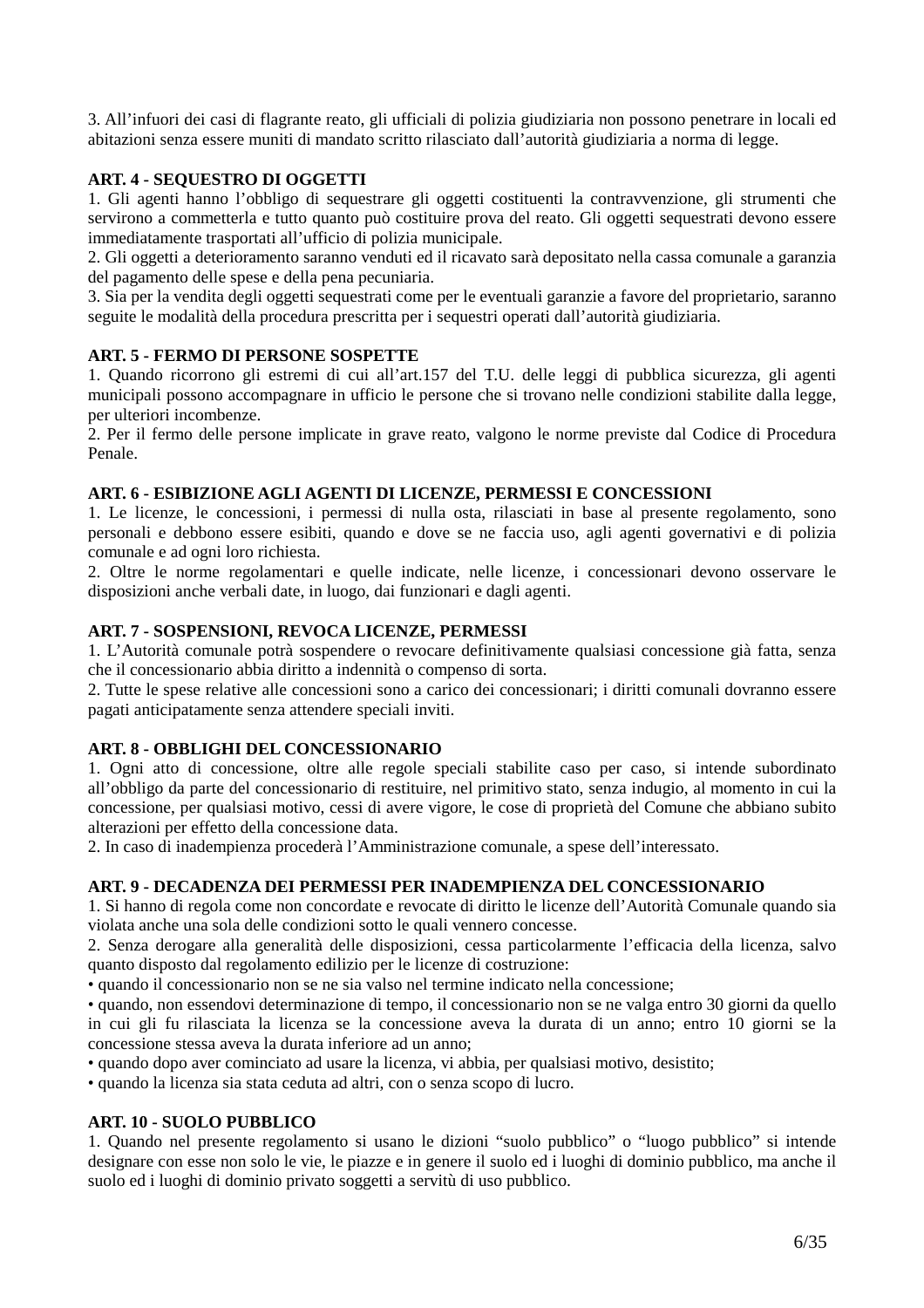## **TITOLO II - OCCUPAZIONE DI SUOLO O SPAZIO PUBBLICO-POSTEGGI**

### **ART. 11 - PERMESSI DI OCCUPAZIONE**

1. È vietato occupare in qualunque modo, il suolo e lo spazio pubblico, senza preventiva ed espressa autorizzazione o visto dell'Amministrazione Comunale.

2. Quando si tratti di suolo o spazio privato soggetto a servitù pubblica, occorre anche l'espresso consenso del proprietario.

3. In tempo di notte, da un'ora dopo il tramonto del sole, ad un'ora dopo il sorgere del sole, ogni permesso di occupazione si intende sospeso, salvo diversa disposizione contemplata nel permesso medesimo.

### **ART. 12 - NORME PER OTTENERE LA CONCESSIONE PER L'OCCUPAZIONE DEL SUOLO PUBBLICO**

1. L'occupazione temporanea ed occasionale del suolo pubblico, esentate dal pagamento del canone di occupazione ai sensi dell'art. 31 del Regolamento Comunale COSAP e relative a manifestazioni e iniziative celebrative, politiche, culturali, sindacali, religiose, assistenziali e del tempo libero senza fine di lucro è concessa dal Sindaco, dietro domanda scritta da presentarsi ai sensi del successivo art. 53-ter del presente Regolamento.

2. Il concessionario temporaneo del suolo pubblico deve sottostare alle seguenti condizioni:

a) limitare l'occupazione alla superficie e alla durata di tempo prescrittegli, salvo decadenza della facoltà concessagli;

b) compiere le opere di difesa necessarie e mettere le segnalazioni occorrenti per evitare pericoli per il transito;

c) apporre le segnalazioni luminose a luce rossa quando l'occupazione deve durare la notte;

d) ridurre in ripristino stato il terreno occupato al termine della concessione.

### **ART. 13 - PROROGA DELLA CONCESSIONE**

1. Qualora il termine prefisso per il compimento delle opere sia decorso e per ragioni motivate il concessionario non abbia potuto ultimare le opere, dietro richiesta esaurientemente giustificata, il Sindaco potrà concedere un'ulteriore proroga di tempo.

### **ART. 14 - INFISSI-VETRINE-PENSILINE**

1. La concessione per apporre infissi e vetrine, per costruire pensiline e tutto quanto sopravanza sul suolo pubblico ed interessa l'arte edilizia è regolato dal regolamento edilizio.

#### **ART. 15 - OCCUPAZIONE PER RAGIONI DI COMMERCIO, FIERE E MERCATI**

1. Le concessioni del suolo pubblico per ragioni di commercio fiere e mercati e di piante in vaso ad uso di decorazione sono di volta in volta regolate dall'Ufficio di Polizia Municipale.

### **ART. 16 - INFISSI DI PALI SUL SUOLO PUBBLICO**

1. Sul suolo pubblico è proibito di infliggere pali o alterare in qualsiasi modo il piano, o la pavimentazione stradale, salvo particolare concessione da rilasciarsi per scritto dall'Autorità Comunale, fermo restando in ogni caso l'obbligo del ripristino.

#### **ART. 17 - NORME PER L'OCCUPAZIONE DEL SUOLO PUBBLICO**

1. Tutte le occupazioni dovranno essere eseguite in modo da non apportare impedimenti al transito dei veicoli o dei pedoni ed all'accesso a stabili, negozi, edifici di qualsiasi specie, sia pubblici che privati, e sotto la rigorosa osservanza delle norme impartite dall'Ufficio Tecnico Comunale e da quello di Polizia Urbana.

### **ART. 18 - TAVOLI, SEDIE, ECC.**

1. La concessione di occupazione di suolo pubblico con tavoli davanti ai negozi è regolata dall'Autorità Comunale, in base alle disposizioni del Codice Stradale.

2. Tale concessione non è consentita:

a) davanti ai negozi adiacenti quando questi non siano chiusi;

b) in quelle altre località in cui, a giudizio dell'Autorità Comunale, la detta forma di occupazione sia di pubblico interesse.

3. La concessione può essere anche limitata a determinate ore del giorno .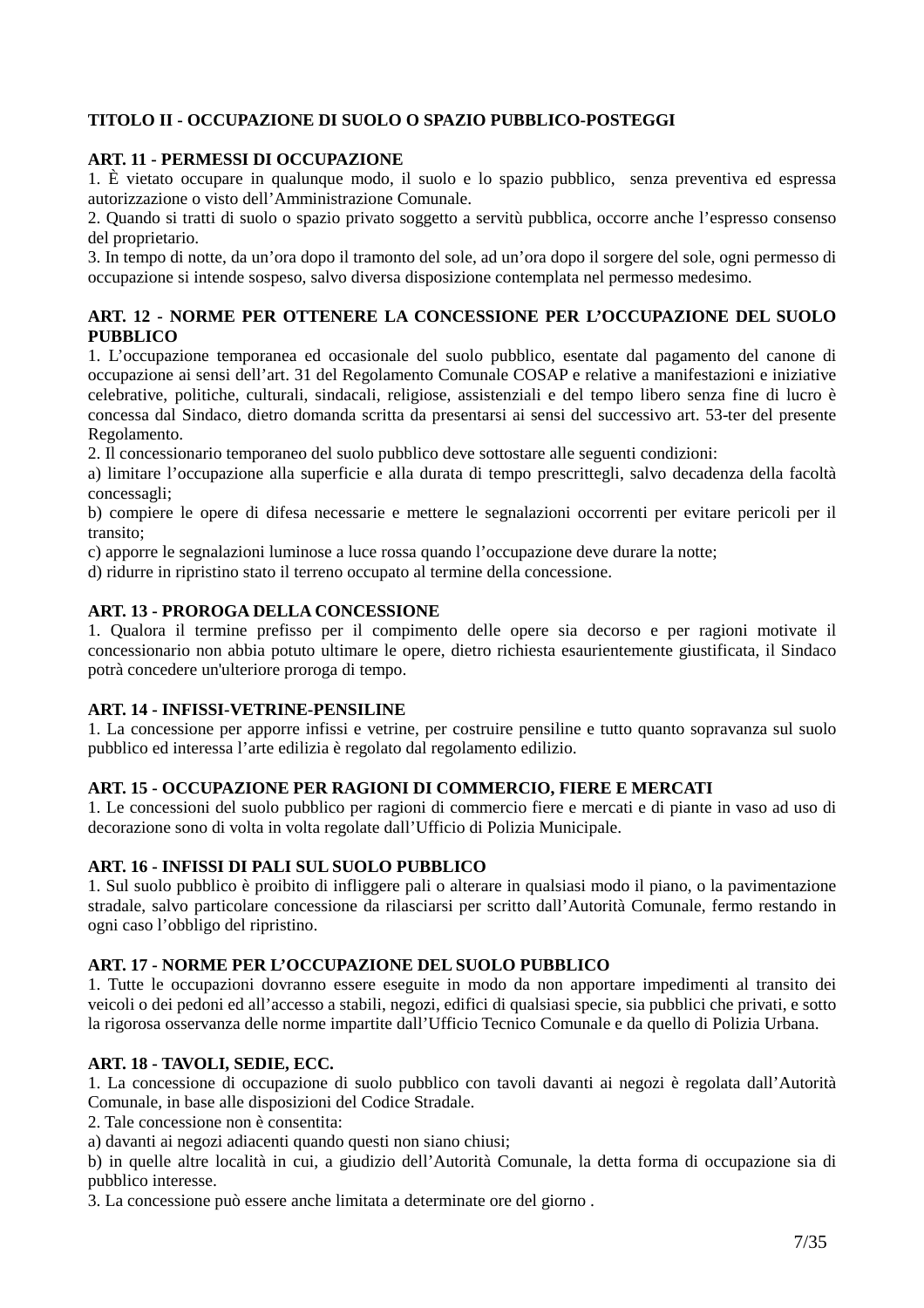### **ART. 19 - OCCUPAZIONE IN TEMPO DI PIOGGIA**

1. In tempo di pioggia le tende non possono rimanere spiegate e devono essere levati i tavolini, le sedie ecc., dai marciapiedi salvo speciale autorizzazione dell'Autorità Comunale.

### **ART. 20 - OCCUPAZIONE PER LAVORI, DEPOSITI DI MATERIALE ECC.**

1. Salvo l'osservanza delle disposizioni contenute nel regolamento edilizio, chiunque, anche con regolare autorizzazione compia lavori, faccia depositi su aree pubbliche o private aperte al pubblico transito, o recinga l'area occupata con baracche, assiti, sbarre, ecc. dove collocare, sia di giorno che di notte, ripari atti a eliminare ogni pericolo di danno.

2. Nelle ore notturne, da mezz'ora dopo il tramonto del sole, a mezz'ora avanti il suo sorgere, od in tempo di foschia sui ripari devono essere inoltre collocati un numero sufficiente di lumi con vetri rossi, per intensità di luce e per la loro disposizione, a segnalare l'ingombro a distanza.

3. Per l'occupazione con steccati, ponti di fabbriche, ripari cumuli di macerie e di materiale, regolarmente autorizzata dall'Autorità Comunale – su nulla osta dell'Ufficio Tecnico Comunale e di quelle di Polizia Urbana – sarà consegnata all'interessato apposita licenza.

### **ART. 21 - DIVIETO GIOCHI E LANCIO DI OGGETTI**

1. È vietato lanciare qualsiasi oggetto nei luoghi di pubblico transito anche privato, comune a più famiglie. È del pari vietato, sul suolo pubblico, qualsiasi gioco che possa recare disturbo al traffico e molestie alle persone.

### **ART. 22 - USO DI SCALE A MANO IN LUOGO PUBBLICO**

1. Nei luoghi di pubblico transito non si può fare uso di scale a mano, senza che la base sia sempre custodita da persona all'uopo idonea.

### **ART. 23 - LIMITI ALLE OCCUPAZIONI**

1. È in facoltà dell'Autorità Comunale di limitare l'occupazione delle aree pubbliche in giorni e circostanze particolari o per determinati tratti.

#### **ART. 24 - OPERE NECESSARIE PER SERVIZI DI IGIENE ECC., NUMERI CIVICI**

1. Il Comune ha facoltà di apporre e di far costruire contro i muri delle proprietà private le opere necessarie per i servizi di igiene, di pulizia e di illuminazione.

2. Le spese per l'apposizione e rinnovazione di numeri civici e dei cartelli indicatori di strade, piazze, ecc., spetta al Comune. La spesa stessa fa carico al proprietario del fabbricato nel caso in cui le opere siano dovute a guasti addebitabili a sua colpa. Peraltro, la sistemazione di tali servizi dovrà essere tale da non recare disturbo ai proprietari dei muri stessi.

#### **ART. 25 - DIZIONE, FORMA E COLORITURA DELLE INSEGNE E DELLE MOSTRE**

1. Fatta eccezione per la pubblicità dei prodotti esteri dovranno essere scritte in italiano tutte le insegne, ed in genere qualunque iscrizione che si affigge in modo da essere visibili al pubblico, per indicare l'esercizio di industrie, commerci, professioni, arti e qualsiasi attività. Vi potrà essere unita la traduzione in lingue straniere, purchè la dizione italiana sia scritta in caratteri di dimensioni superiori a quelli usati per le altre lingue.

2. La forma, la coloritura e la dizione delle insegne e delle iscrizioni sopra indicate, nessuna esclusa, nonché delle mostre dei cartelli, delle tende, delle lampade e delle vetrine dovranno essere, precedentemente alla collocazione in opera, approvate dall'autorità comunale.

3. Lo stesso procedimento dovrà seguirsi per ogni modificazione o restauro, che si intende apportare alle stesse cose, fermi restando, in questo caso gli obblighi di cui al regolamento edilizio.

4. Il restauro, la sostituzione o la rimozione, potranno essere ordinati dall'autorità comunale a chi di dovere per motivi di decoro e, in genere nel pubblico interesse.

### **ART. 26 - TUTELA DEL DECORO DI FABBRICATI**

1. Il collocamento dei cartelli e delle iscrizioni di qualsiasi specie, ed in genere ogni opera esteriore, a carattere permanente potrà essere vietata a tutela del decoro dei fabbricati.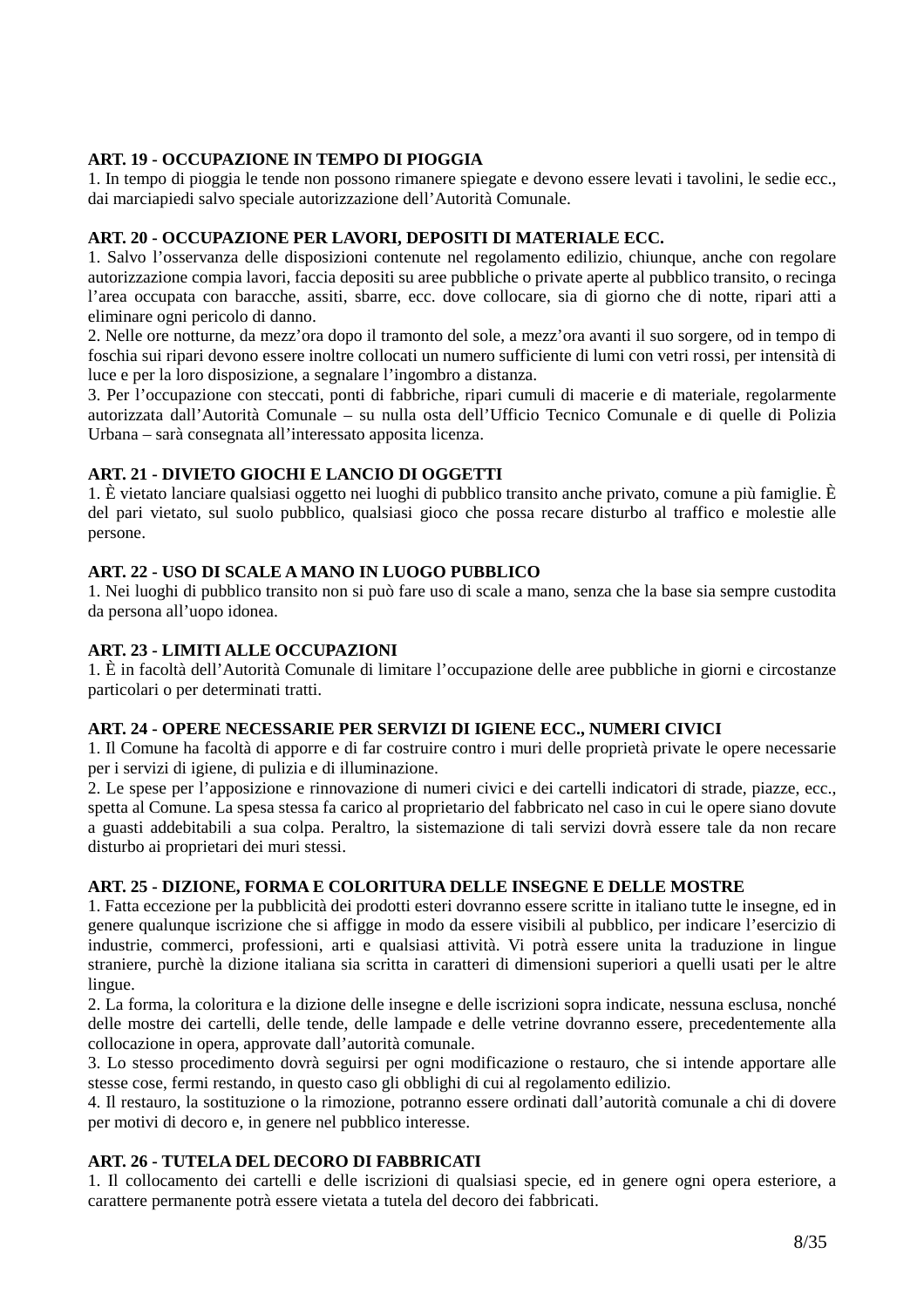## **ART. 27 - MONUMENTI E LAPIDI COMMEMORATIVE**

1. Prima di collocare monumenti, targhe e lapidi commemorative lungo le vie e sulle piazze pubbliche è necessario ottenere l'approvazione dell'autorità comunale e salva l'osservanza delle disposizioni di legge al riguardo.

2. A questo scopo dovranno sempre presentarsi in tempo utile, all'autorità comunale, i disegni, i modelli e le fotografie delle opere, i testi delle epigrafi e quant'altro potrebbe essere richiesto nel caso.

3. L'autorità comunale, nel concedere il permesso, potrà anche riservarsi di sottoporre le opere, dopo il loro compimento, al collaudo da parte di un'apposita Commissione.

### **ART. 28 - DURATA DEI PERMESSI DI OCCUPAZIONE DEL SUOLO PUBBLICO**

1. Tutti i permessi per occupazione rilasciati a norma del presente titolo sono precari e si intendono concessi senza pregiudizio dei diritti di terzi. Sono soggetti a sospensione, revoca e decadenza, in conformità delle disposizioni contenute nei regolamenti municipali, senza diritto del concessionario ad indennità o compenso di sorta.

2. In caso di revoca per motivi di pubblico interesse si farà luogo al rimborso della quota di tassa già pagata per la maggiore durata della concessione e rateizzate, al giorno in cui la revoca ha effetto.

### **ART. 29 - TURBATIVE ED ABUSIVE OCCUPAZIONI DI SUOLO PUBBLICO**

1. Le turbative ed abusive occupazioni di suolo pubblico, in caso di rifiuto da parte di chi di dovere, saranno rimosse con ordinanza del Sindaco.

## **TITOLO III - CARICO E SCARICO**

### **ART. 30 - AVVERTENZA IN RAPPORTO AL TRAFFICO ED AL SUOLO**

1. Il carico e lo scarico di qualsiasi cosa, devono essere fatti nei cortili delle case o nei magazzini, e solo quando ciò non sia possibile, può essere eseguito sul suolo pubblico, ma in tal caso l'occupazione non deve protrarsi oltre il tempo strettamente necessario.

2. Però anche durante questa occupazione deve essere lasciato sempre libero il passaggio ai pedoni ed anche ai veicoli.

3. Se per effetto dello scarico e del carico siano derivati guasti o lordure sul suolo pubblico, chi ha interesse agli oggetti caricati o scaricati, ha l'obbligo di riparare e pulire immediatamente.

4. Ritardando l'esecuzione di provvedere a spese del proprietario e dell'interessato senza pregiudizio della penalità incorre contravvenzione.

### **ART. 31 - SGOMBRO DEL SUOLO**

1. Se il carico cade, anche solo in parte, o il veicolo si rovesci o si riduce in condizioni da non poter proseguire si deve senza indugio procedere allo sgombero e, ove occorre alla pulizia.

2. In caso di ritardo l'Autorità comunale potrà provvedere direttamente, salvo rivalsa per la spesa e senza pregiudizio delle penalità incorse per la contravvenzione.

### **ART. 32 - FERRAMENTA, CALCE E LEGNA**

1. Nel carico e scarico ed altresì nel trasporto di ferramento, specialmente in sbarre e lamine, dovranno adottarsi mezzi idonei per attutirne il rumore che potrebbe essere cagionato dalle oscillazioni e dalle percussioni e per evitare il danneggiamento del piano stradale.

2. È vietato senza opportuni ripari e senza le necessarie cautele, il trasporto della calce viva e di oggetti (vetri, ferri accuminati, ecc.) che possono recare danno.

3. La legna in fasci deve essere caricata in luogo e non per traverso.

### **ART. 33 - SCALE E SIMILI**

1. I permessi per carico e scarico e per l'uso di scale aree, scale a mano, ponti mobili e ponti a cavalletto, sono concessi dall'autorità comunale.

2. Le scale dovranno essere custodite al piede da persona idonea.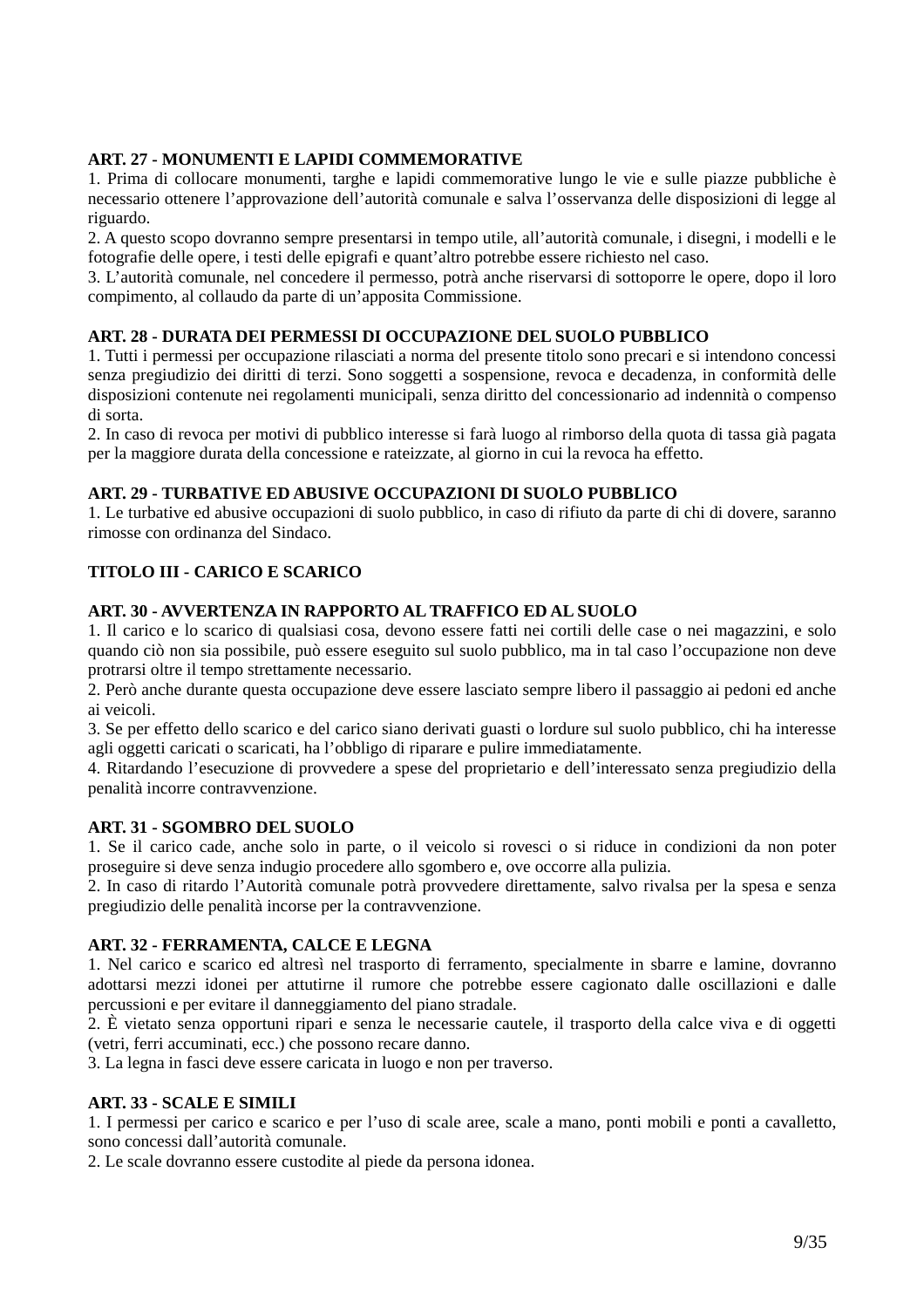### **ART. 34 - DEPOSITI E MATERIALE SUL SUOLO PUBBLICO**

1. È vietato depositare e lasciare sul suolo pubblico materiale di scavo, rottami, calcinacci ed ogni altro residuo di demolizione, eccettuati i casi in cui l'autorità comunale riconosciuta l'assoluta necessità di ciò fare, ne rilasci espressa licenza.

2. I residui delle costruzioni delle fabbriche e delle demolizioni dovranno essere immediatamente trasportati ed accumulati nei luoghi indicati dal Municipio.

### **TITOLO IV - DELLA CIRCOLAZIONE**

### **ART. 35 - CIRCOLAZIONI PEDONI**

1. I pedoni non devono sostare nei tratti di marciapiedi ristretti né nelle località ove tale sosta può ostacolare il libero transito.

### **ART. 36 - DIVIETI RIGUARDANTI L'IGIENE, IL DECORO E L'INCOLUMITÀ' DELLE PERSONE**

1. Sui marciapiedi non è permesso circolare con oggetti troppo voluminosi o che possono comunque imbrattare i passanti.

2. È proibito circolare su trampoli o su pattini.

3. I fanciulli di età inferiore ai sei anni devono essere sempre accompagnati e custoditi.

4. È vietato, da parte di una persona sola, il trasporto a spalle o in altro modo pericoloso, aste di ferro, scale, pali, ed altri simili corpi rigidi che possono recare offesa alle persone.

5. Senza speciale permesso è vietato accedere e trattenersi sia nell'interno che all'ingresso o nelle adiacenze degli uffici municipali o di altri uffici pubblici o locali di pubblico ritrovo o spettacolo, per esercitarvi qualsiasi commercio o per offrire, sotto qualsiasi forma, servizi che abbiano attinenza con l'attività dei pubblici uffici o con l'esercizio dei locali predetti.

### **ART. 37 - CAUTELE PER IL CARICO E LO SCARICO DELLE MERCI**

1. I veicoli che occupano momentaneamente il suolo pubblico per caricare o scaricare, fatta eccezione per i carri destinati al trasporto delle carni bovine macellate, non potranno essere collocati in senso perpendicolare all'asse stradale; se a trazione animale, dovranno tenere attaccate le bestie destinate a tirarli.. Queste potranno essere staccate soltanto dai barrocci e ceste dai quali si scaricano fiaschi di vino e dai carri botte occorrenti per la vuotatura dei pozzi neri.

2. Le bestie potranno essere staccate anche dai barrocci destinati al trasporto di altra merce, ma in tal caso, dovrà essere preventivamente richiesto il permesso all'autorità comunale.

3. Qualora le momentanee occupazioni con veicoli, di che nel presente articolo, rechino per qualsiasi motivo impedimento alla libera circolazione, i veicoli stesi dovranno sostare nella piazza o nel largo più vicino.

### **ART. 38 - AMBULANZE E VIGILI DEL FUOCO**

1. Tutti i pedoni e tutti i veicoli dovranno in ogni caso dare prontamente il passo ai veicoli dei vigili del fuoco ed alle ambulanze delle società di soccorso.

2. Ai segnali d'urgenza dei veicoli di soccorso suddetti, tutti dovranno immediatamente lasciare sgombra la strada.

3. I veicoli, in tal caso, dovranno portarsi ad un lato della strada e quindi fermarsi in modo da lasciare nella via un sufficiente e comodo passaggio per il convoglio dei vigili del fuoco o per le autoambulanze.

### **ART. 39 - ANIMALI INDOMITI E PERICOLOSI**

1. È vietato introdurre nel territorio comunale, salvo speciale permesso dell'autorità comunale, animali indomiti o pericolosi per la sicurezza dei viandanti e animali non domestici, per quanto ammaestrati. In ogni caso essi dovranno essere condotti con le precauzioni prescritte nel vigente codice stradale e seguendo l'itinerario indicato dall'ufficio di Polizia Urbana.

### **ART. 40 - ANIMALI VAGANTI SUL SUOLO PUBBLICO**

1. Salvo le disposizioni particolari del presente regolamento per cani, è vietato condurre o lasciare vagare in luogo pubblico animali di qualsiasi specie.

2. In caso di contravvenzione, oltre alla pena incorsa, l'animale verrà sequestrato ed il comune potrà ucciderlo o venderlo, rifacendosi, sul prezzo ricavato, di ogni suo avere.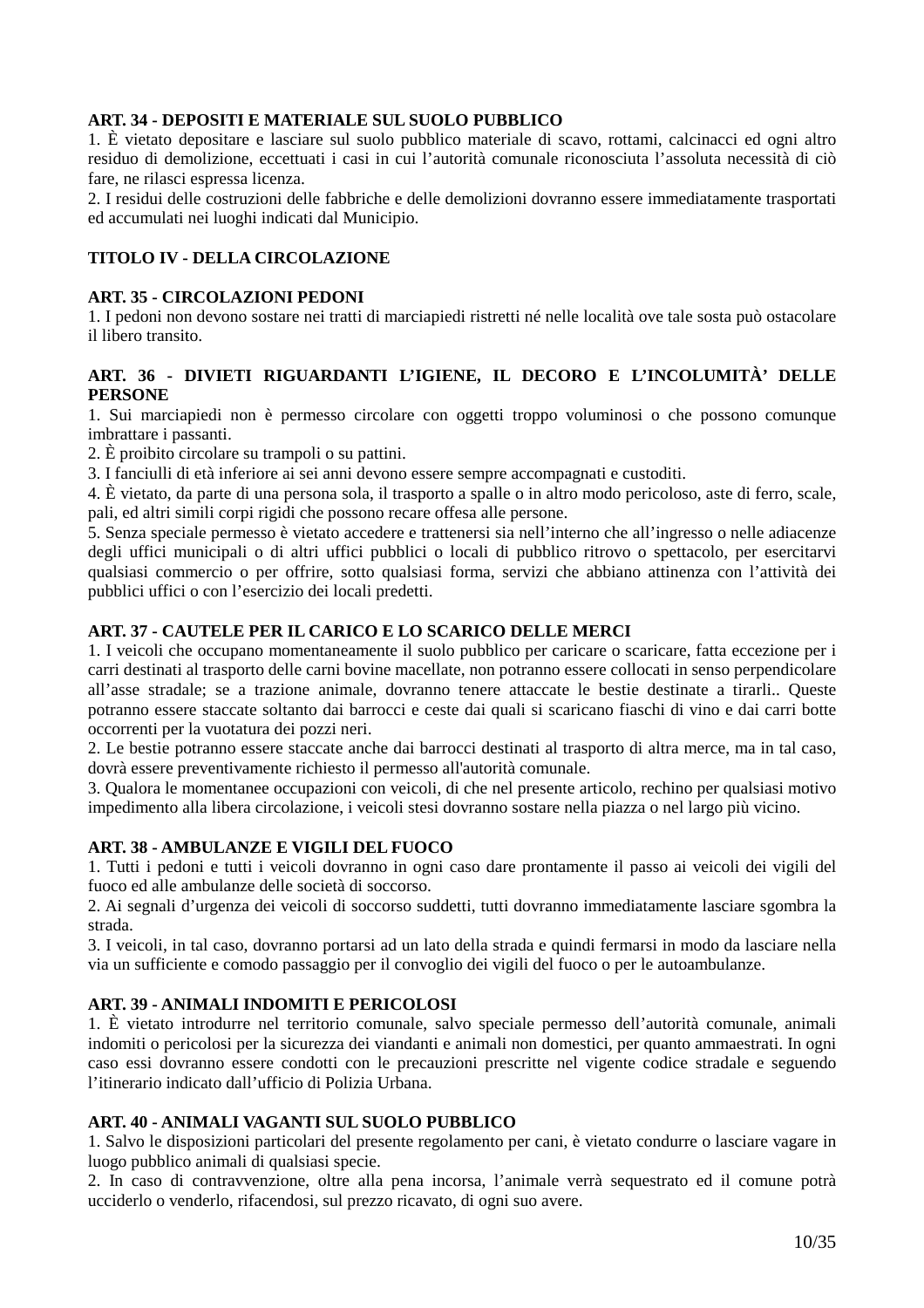## **ART. 41 - TRASPORTO ANIMALI**

1. I vitelli, gli agnelli, i capretti, i suini, ecc, non potranno essere trasportati sui veicoli con le zampe legate e con la testa penzoloni, ma dovranno essere convenientemente collocati ed assicurati in carri adatti allo scopo. 2. Il trasporto ai pubblici macelli di animali fortemente claudicanti o con zoppie dolorose deve essere effettuato con mezzi idonei.

### **ART. 42 - ANIMALI NON IDONEI AL TRASPORTO**

1. È vietato usare, per il trasporto di persone o di merci, animali non idonei ed aventi malattie o vizi che li rendano ripugnanti o pericolosi, o che possano destare la commiserazione dei passanti.

### **ART. 43 - CUSTODIA E VIGILANZA DEGLI ANIMALI**

1. Nei pubblici passaggi e nell'abitato è vietato:

a) domare i cavalli;

b) spingere a trotto serrato e a carriera i cavalli attaccati o montati;

c) far correre nell'interno della città, per provarli, i cavalli in vendita, fatta eccezione per i luoghi ove si tengono fiere o mercati.

2. Gli animali da tiro non attaccati ai veicoli, che transitino per le vie e piazze pubbliche, saranno tenuti per la briglia o per la cavezza; quelli vaccini debbono essere condotti a mano o saldamente legati con una fune alla testa e ad un piede.

3. Il conducente dovrà sempre tenersi presso la testa degli animali.

4. Gli animali da tiro, da soma o da sella ed i veicoli di qualunque specie, anche se condotti a mano, eccetto le carrozzelle per i bambini e per malati, non dovranno mai percorrere i marciapiedi o i viali riservati esclusivamente ai pedoni.

#### **ART. 44 - MANDRIE E GREGGI**

1. È vietato il transito di mandrie e greggi di qualsiasi genere, nell'abitato dalle ore 8 alle ore 20.

2. Entro l'agglomerato urbano il transito non sarà consentito altro che secondo l'orario e l'itinerario che sarà prescritto, caso per caso, dall'autorità comunale.

3. È vietata qualsiasi sosta di dette mandrie o greggi nei centri abitati.

### **ART. 45 - TRASPORTO A MANO DI OGGETTI**

1. È vietato far trasportare a mano oggetti che, per volume e peso, siano sproporzionati all'età e alle forze di chi deve portarli.

### **ART. 46 - TRASPORTO DI CASSE DA MORTO**

1. Il trasporto delle casse da morto, dal luogo di fabbricazione o di deposito al domicilio delle famiglie che le richiedano, deve essere eseguito in carretti chiusi o in modo da impedire la vista al pubblico.

### **ART. 47 - TRASPORTO DI MATERIALE MINUTO**

1. Il trasporto di materiale minuto (sabbia, ghiaia e simili) lungo le strade pubbliche dovrà essere effettuato con veicoli idoneamente costruiti, in modo da non lasciar cadere nessuna quantità del materiale trasportato, né lasciare gocciolare acqua.

### **ART. 48 - CARICO E SCARICO DI MATERIALI**

1. Il carico e lo scarico di qualsiasi materiale deve essere fatto evitando di imbrattare le aree pubbliche, le quali, in ogni modo, al termine delle operazioni di carico o scarico, dovranno essere accuratamente ripulite.

### **TITOLO V - ORDINE PUBBLICO, DECORO, MORALITÀ E BUON COSTUME**

### **ART. 49 - ATTI VIETATI SUL SUOLO PUBBLICO E NEI LUOGHI PUBBLICI**

a) Spaccare o segare legna, vagliare e trebbiare granaglie, battere lana, stuoie e simili;

b) Schioccare la frusta in modo pericoloso e molesto;

c) Far mostra di tutto ciò che possa comunque recare offesa al decoro pubblico;

d) Maltrattare, percuotere o sottoporre a fatiche eccessive gli animali, farne uso quando siano affetti da piaghe e difetti ributtanti;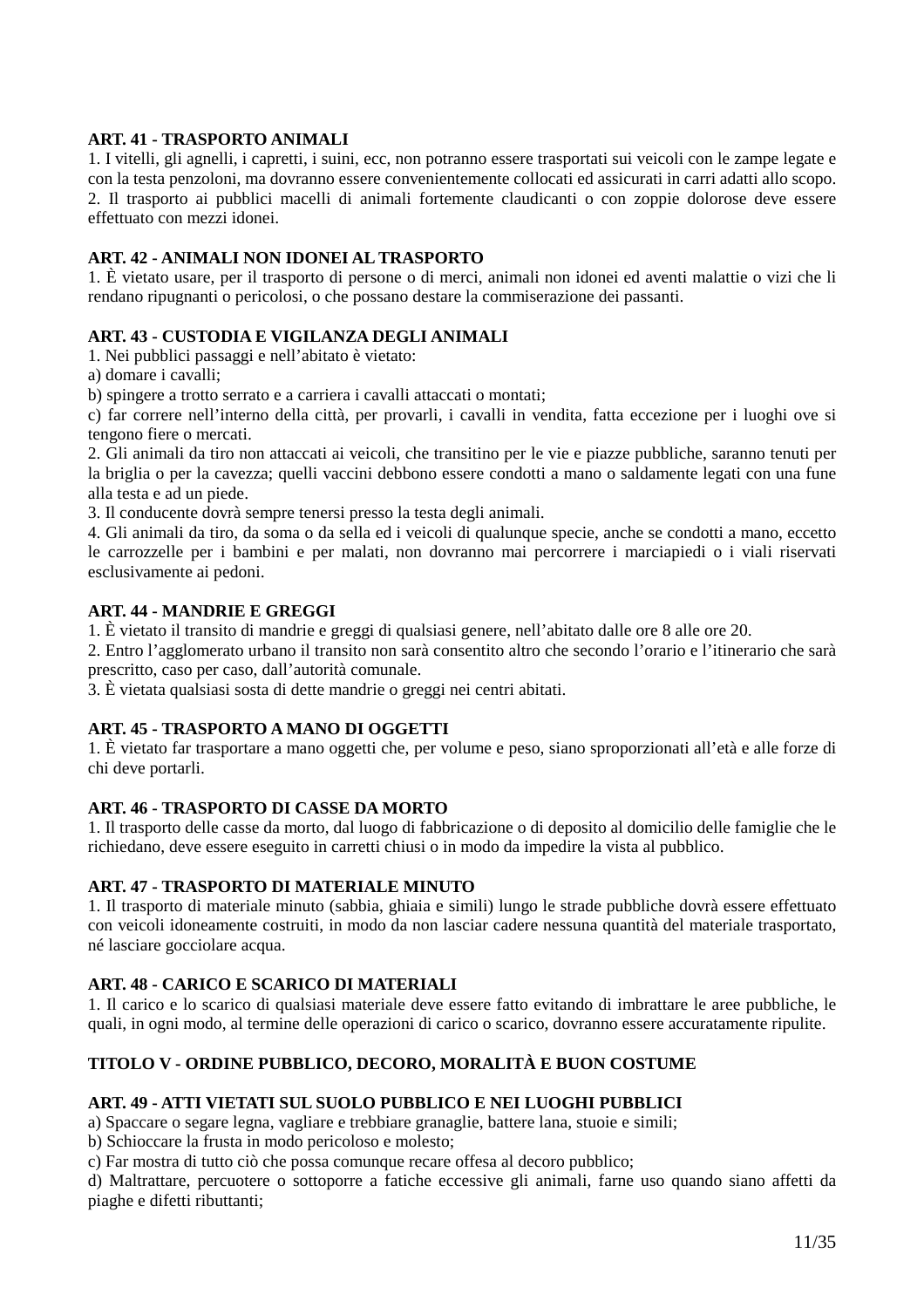e) Esercitare la caccia.

Nei luoghi pubblici è inoltre vietato:

a) governare o far pascolare animali, domarli, addestrarli, ungerli, strigliarli, tosarli e ferrarli o attaccarli ai muri esterni fronteggianti le strade e le piazze;

b) pulire o lavare veicoli, i finimenti e gli utensili di stalla o di rimessa;

c) pigiare uva;

d) gettare o abbandonare materie in stato di combustione;

e) esporre e trasportare calce viva, vetri od oggetti pericolosi od imbrattanti, senza le necessarie cautele;

f) accendere fuochi, tenere fornelli od altri recipienti per accendervi o custodirvi il fuoco, anche per il momentaneo occorrente di qualsiasi industria o mestiere;

g) fare esplosioni rumorose e moleste.

## **ART. 50 - DIVIETO DI BAGNARSI O LAVARE NELLE PUBBLICHE FONTI E DI GIOCARE A CARTE**

1. Sul suolo pubblico od aperto al pubblico è proibito:

a) bagnarsi o lavare nelle pubbliche fonti o vasche; coloro che vogliono bagnarsi nei corsi d'acqua dovranno indossare costumi o mutandine decenti. I bagnanti non potranno emettere grida o fare atti che disturbino la quiete pubblica o rechino offesa alla moralità ed al buon costume;

b) giocare a carte o ai dati, anche se il gioco non sia d'azzardo

## **ART. 51 - ALTRI DIVIETI**

1. È vietato:

a) sdraiarsi sulle panchine dei pubblici giardini, sui gradini dei palazzi o sedere o sdraiarsi nelle strade, nelle piazze, sotto i portici, sulle soglie degli edifici pubblici o privati e presso i monumenti;

b) depositare involti ed oggetti di qualsiasi specie sui gradini dei monumenti, sulle soglie e sui davanzali o muriccioli degli edifici pubblici o privati;

c) introdursi o fermarsi sotto i portici, loggiati, vestiboli, androni e nelle scale degli edifici aperti al pubblico per ivi mangiare, bere, giocare, dormire, compiere atti contrari alla decenza ed al pubblico decoro e tali da recar disturbo alla quiete pubblica;

d) otturare le pilette delle fonti e dei pubblici orinatoi ed introdurre materie estranee nei canali di scolo o nelle fogne pubbliche;

e) smuovere o guastare comunque la pavimentazione del suolo pubblico e le feritoie stradali;

f) danneggiare in qualsiasi modo i pubblici fanali, le condutture degli acquedotti, fognature e loro accessori, le linee elettriche ed ogni impianto adibito alla pubblica illuminazione;

g) danneggiare e depurare gli edifici pubblici o privati, i monumenti, i muri e le cancellate dei giardini, le strade e piazze, i marciapiedi, nonché imbrattare i muri, il piano stradale con scritte, figure, disegni, ecc;

h) gettare sul suolo pubblico immondizie, residui di qualsiasi genere, carte ecc. e di spandere acqua pura ed impura ed ogni altra materia liquida o solida, che possa tornare di incomodo o di pregiudizio ai passanti, d'ingombro o di deturpamento per le vie, per le piazze o di ogni altro luogo pubblico.

## **ART. 51 BIS – DIVIETI A SALVAGUARDIA DEI VALORI E DEI PRINCIPI DELLA COSTITUZIONE REPUBBLICANA, DELLA RESISTENZA ANTIFASCISTA, DELLA DICHIARAZIONE UNIVERSALE DEI DIRITTI UMANI E DELLA CONVENZIONE EUROPEA PER LA SALVAGUARDIA DEI DIRITTI DELL'UOMO E DELLE LIBERTÀ FONDAMENTALI**

1. A salvaguardia dei valori e dei principi della Costituzione repubblicana, della Resistenza antifascista, della Dichiarazione Universale dei Diritti dell'Uomo e della Convenzione Europea per la Salvaguardia dei Diritti dell'Uomo è vietato l'uso anche temporaneo ed occasionale di locali, spazi o suolo pubblico ad associazioni, comitati, organizzazioni:

- − che con dichiarazioni, gesti, atti e fatti di evidenza pubblica abbiano professato o professino ideologie razziste, xenofobe o antisemite, omofobe o antidemocratiche;
- − che con dichiarazioni, gesti, atti e fatti di evidenza pubblica abbiano fomentato o fomentino odio o intolleranza religiosa;
- − che con dichiarazioni, gesti, atti e fatti di evidenza pubblica abbiano dimostrato o dimostrino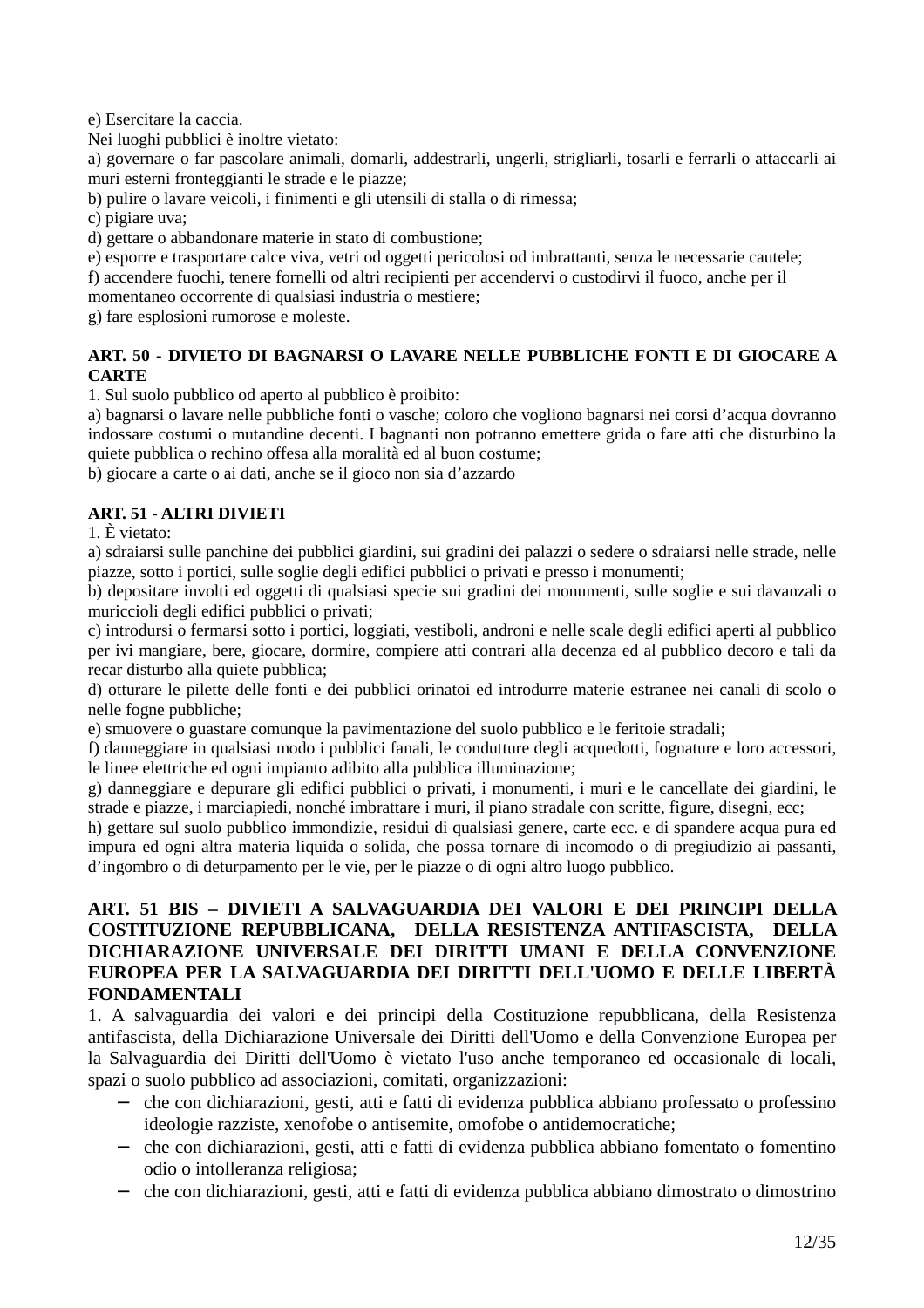di ispirarsi e richiamarsi ai disvalori del nazifascismo in contrasto ai valori ed ai principi costituzionali della Resistenza

− commercializzino, pubblicizzino o distribuiscano, in qualsiasi forma, prodotti o articoli che riproducano persone, immagini, simboli o slogan riferiti all'ideologia nazifascista, ovvero delle ideologie razziste, xenofobe o antisemite, omofobe ed antidemocratiche in contrasto ai valori ed ai principi della Costituzione della Repubblica Italiana

### **ART. 52 - DIVIETI INERENTI AI VIALI E GIARDINI PUBBLICI**

1. Nei viali, nelle vie e piazze alberate, nei giardini pubblici è vietato:

a) guastare o spostare i sedili, di dormirvi o starvi sdraiati, di guastare o smuovere i cartelli indicatori, di danneggiare comunque gli alberi, gli arbusti e le siepi;

b) cogliere fiori, sradicare piante, tagliare erbe, salire sugli alberi, legare o appendere qualsiasi cosa alle piante, scuoterle e scagliare contro di esse pietre, bastoni o simili;

c) rompere e smuovere paletti di sostegno, fili di ferro o qualsiasi altro oggetto al riparo delle aiuole ed a confine dei viali;

d) esercitare la vendita di qualunque oggetto mediante banchi, carretti, panieri, ecc.

2. È altresì vietato di far circolare cani sulle aiuole o sui prati dei giardini, facendo obbligo ai detti animali di condurli a guinzaglio in prossimità dei giardini stessi.

## **ART. 53 . MANIFESTI ED AVVISI AL PUBBLICO**

1. I manifesti, gli avvisi e gli altri stampati destinati alla pubblicità non dovranno offendere la decenza ed il decoro pubblico e dovranno essere affissi unicamente a cura dell'Agenzia Comunale entro gli speciali quadri a ciò destinati, salvo eccezionale autorizzazione del Comune.

2. L'affissione resta in ogni caso vietata sui muri delle chiese, sui monumenti e sulle opere d'arte.

3. È vietato stracciare, imbrattare od alterare manifesti ed avvisi pubblici e danneggiare i quadri adibiti all'affissione.

### **Art. 53 BIS – COMUNICAZIONE PREVENTIVA AL COMUNE PER ATTIVITÀ DI VOLANTINAGGIO.**

1. Qualunque privato, società, associazione, comitato o struttura organizzativa similare intenda effettuare attività di volantinaggio su area pubblica o di uso pubblico, dovrà ottenere il visto e/o autorizzazione da parte dell'Amministrazione Comunale.

2. Per ottenere il visto e/o autorizzazione di cui al comma precedente l'istante dovrà far pervenire almeno 3 giorni prima della data di inizio della distribuzione dei volantini - tramite deposito o invio via mail ordinaria all'Ufficio Segreteria del Sindaco (in caso di volantinaggio per fini non commerciali), o alla Polizia Locale - Comando Territoriale di Pontedera (in caso di volantinaggio per fini commerciali) un modulo contenente le seguenti informazioni:

- nome e cognome, codice fiscale, generalità complete ed indirizzo di residenza della persona fisica; ovvero la denominazione, codice fiscale, sede sociale, nome e cognome e generalità complete del legale rappresentante di società, enti, comitati o associazioni non riconosciute;

- il recapito telefonico e l'indirizzo di posta elettronica, in relazione al soggetto promotore dell'attività di volantinaggio;

- l'individuazione del luogo e l'indicazione del periodo di durata dell'attività di volantinaggio;

- il volantino e/o altro materiale che si intende distribuire .

3. Il Comune di Pontedera effettuerà una verifica preventiva della conformità del contenuto del messaggio, rispetto ai divieti di legge. L'Amministrazione comunale si riserva di segnalare, alle Autorità competenti tutte le fattispecie concrete in cui ravvisi che il contenuto del messaggio, che si intende diffondere tramite i volantini, sia in contrasto con i divieti di legge.

### **ART. 53 TER – MODALITA' DI RICHIESTA DI OCCUPAZIONE DI LOCALI, SPAZI O SUOLO PUBBLICO RELATIVE A MANIFESTAZIONI E INIZIATIVE CELEBRATIVE, POLITICHE, CULTURALI, SINDACALI, RELIGIOSE, ASSISTENZIALI E DEL TEMPO LIBERO SENZA FINE DI LUCRO**

1. Qualunque associazione, comitato, o struttura organizzativa similare intenda richiedere l'uso di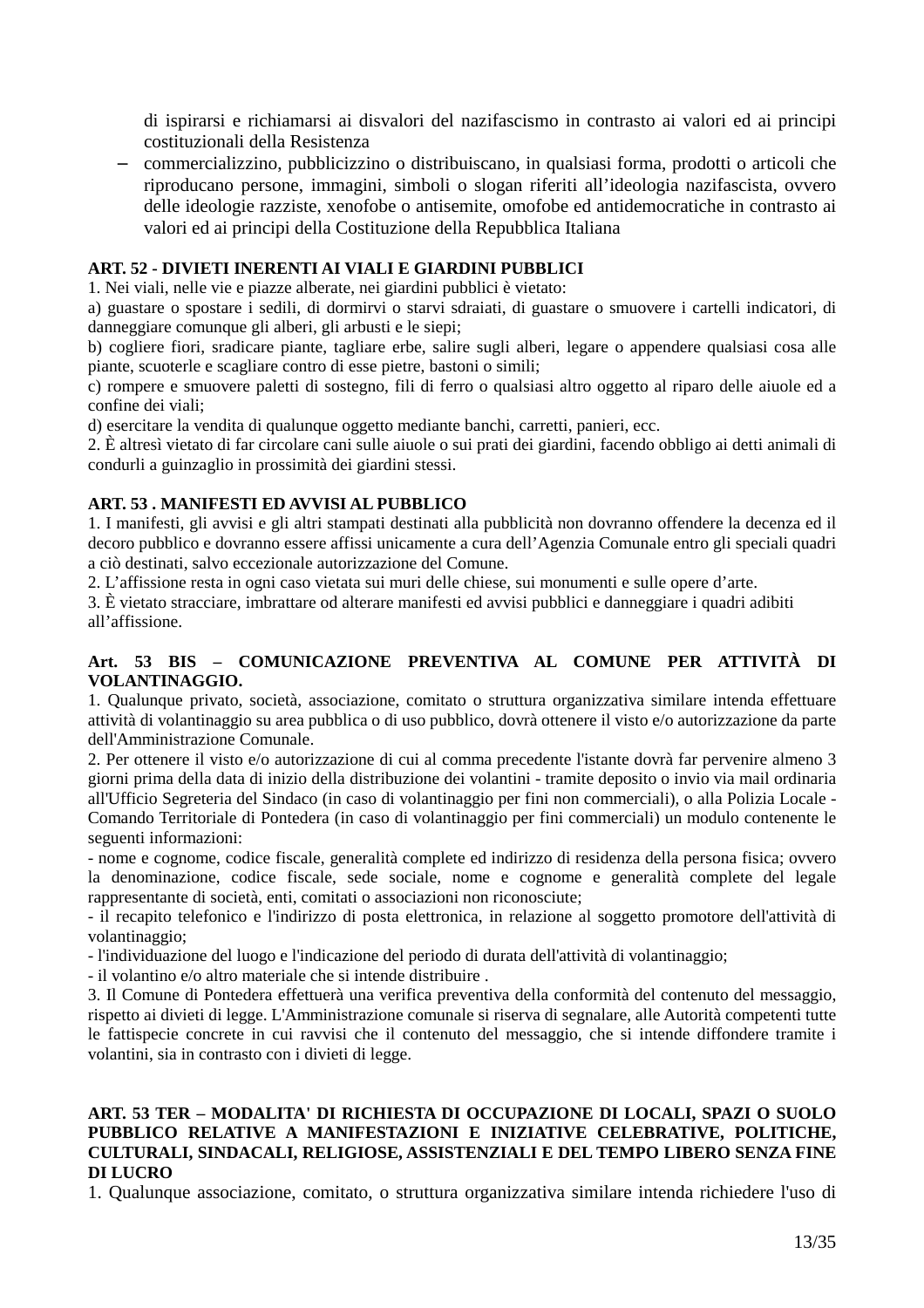locali o occupare suolo o spazi pubblici attraverso gazebo, tavoli, pedane, palchi e similari per manifestazioni e iniziative celebrative, politiche, culturali, sindacali, religiose, assistenziali e del tempo libero senza fine di lucro dovrà ottenere preventivo ed espresso visto e/o autorizzazione da parte del Sindaco ai sensi degli artt. 11 e 12 del presente regolamento .

2. Per ottenere il visto e/o autorizzazione di cui al comma precedente l'istante dovrà far pervenire almeno 3 giorni prima della data oggetto della richiesta - tramite deposito o invio via mail ordinaria all'Ufficio Segreteria del Sindaco domanda di autorizzazione su modulo predisposto dall'Amministrazione contenente le seguenti informazioni:

- nome, cognome, recapito telefonico, indirizzo di posta elettronica, generalità complete del legale rappresentante dell'organizzazione richiedente il suolo o lo spazio pubblico;

- l'individuazione del luogo e l'indicazione del periodo di durata della richiesta di locali o occupazione suolo o spazio pubblico;

3. Anche ai fini del rispetto di quanto stabilito dall'art. 51 - BIS del presente Regolamento il contenuto del modulo di presentazione dell'istanza si conforma a quanto stabilito dalle delibere di CC nn. 15 e 56/2017 e delibera G.C. n. 137/2017.

4. L'autorizzazione può esser ritirata presso l'Ufficio Segreteria del Sindaco durante il normale orario di apertura e/o ricevuta via mail o fax ai contatti indicati nella domanda.

5. L'occupazione non autorizzata di locali, spazi o suolo pubblico è punita ai sensi di legge.

## **ART. 54 - MANUTENZIONE DEI CANALI DI GRONDA**

1. È fatto obbligo ai proprietari di fabbricati di mantenere i canali di gronda e quelli di raccolta delle acque in tale stato di conservazione, da impedire che le acque cadano sulle vie e piazze pubbliche. 2. I detti canali dovranno avere ampiezza sufficiente e scaricare in appositi fognoli.

## **ART. 55 - SGRONDI DI PILE, LAVATOI, ACQUAI, LATRINE ECC.**

1. Gli scoli o sgrondi di latrine, acquai, pile, lavatoi, scuderie e simili, devono essere incanalati nei rispettivi serbatoi, in modo che non possono aversi infiltrazioni o emanazioni insalubri o pericolose.

### **ART. 56 - PULIZIE DI PORTE, PERSIANE, INFERRIATE ECC.**

1. Le porte, le persiane, le inferriate e i davanzali delle finestre, i graticolati delle cantine, le roste, le mostre, i cartelli ed ogni altro affisso prospettante sulle vie e piazze pubbliche dovranno essere mantenuti in aspetto decoroso e puliti dalla polvere e dalle ragnatele.

### **ART. 57 - PULIZIA CHIOSTRE, SCALE DEI FABBRICATI ECC.**

1. I proprietari di case devono curare che le parti di case di uso comune a più inquilini, siano tenute pulite e sgombre di ogni immondizia e non ci si faccia deposito di acque luride e stagnanti.

### **ART. 58 - PULIZIA MARCIAPIEDI DA PARTE DI PRIVATI**

1. I proprietari di stabili, botteghe e magazzini, quando intendano di spazzare il marciapiede lungo la loro proprietà, dovranno prima annaffiarlo in modo da impedire il sollevamento della polvere e dovranno altresì togliere le spazzature raccolte per consegnarle allo spazzino pubblico.

2. Ai proprietari di stabili, botteghe e magazzini incombe altresì l'obbligo di rimuovere, durante la caduta, ed immediatamente dopo una nevicata, la neve accumulatasi su tutto il marciapiede ricorrente la loro proprietà.

3. In mancanza del marciapiede, dovrà essere sgombrato il tratto della proprietà lungo la strada per la larghezza di un metro.

### **ART. 59 - RECINZIONI TERRENI DI PROPRIETÀ PRIVATA**

1. Le proprietà, nel centro abitato, in confine di strade o piazze debbono essere chiuse con muri e cancellate.

2. Il muro dovrà terminare,. In alto, con conveniente coronamento e dovrà essere tale da non nuocere al pubblico ornato.

3. La cancellata dovrà anch'essa avere forma opportunamente estetica e dovrà poggiare su un conveniente basamento murario.

4. Il Sindaco ordina ai proprietari l'esecuzione delle succitate opere di recinzione ed in caso di inottemperanza da parte degli interessati nei termini prescritti, i lavori medesimi saranno eseguiti d'ufficio a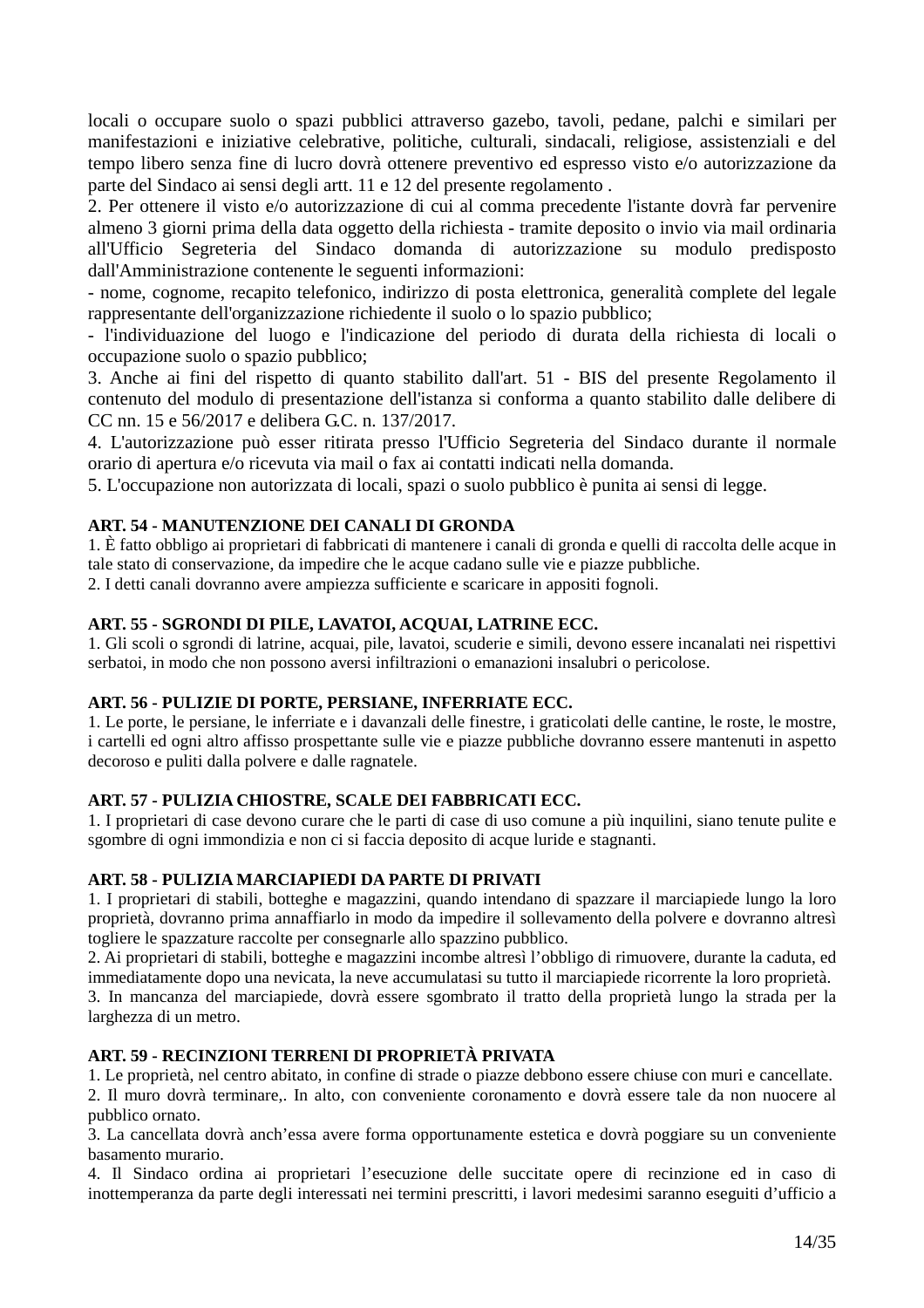spese degli inadempienti e le spese stesse saranno riscosse con i privilegi fiscali, ferma restando la contravvenzione accertata.

### **ART. 60 - ORINATOI E LATRINE PUBBLICHE**

1. Nelle piazze, strade e vicoli, come pure negli stabilimenti pubblici è proibito soddisfare alle proprie naturali occorrenze, fuori degli orinatoi e delle latrine a tale uopo esistenti.

2. È pure proibito di stare discosti indecentemente dagli orinatoi o di uscire dalle latrine o dagli orinatoi senza avere gli abiti in completo ordine.

3. Ai pubblici orinatoi non potrà prendere posto un numero maggiore di persone di quello che comporta il tipo di ciascuno di essi.

4. È del pari proibito imbrattare o danneggiare i pubblici orinatoi, le latrine pubbliche e gli oggetti di loro corredo.

### **ART. 61 - OGGETTI SPORGENTI A FILO MURO**

1. È vietato infliggere uncini ed ogni altra sorta di chiodi all'esterno di muri fiancheggianti il suolo pubblico ad un'altezza inferiore a m. 2,50 e salva l'osservanza del regolamento edilizio.

2. È vietato esporre ferri taglienti o altri oggetti pericolosi di qualsiasi forma e materia che possano ingombrare il transito e arrecare pregiudizio ai passanti.

3. È altresì vietato collocare, per l'accesso alle botteghe o camere a piano terreno e contro i muri delle case verso la pubblica via, scalini, banchi, tavolati o qualsiasi altro oggetto mobile sporgente oltre il filo del muro. 4. I fanali, i globi all'esterno delle botteghe e porte di ingresso ai fabbricati devono essere collocati in modo da non arrecare incomodo o danno ai pedoni od ai veicoli, ferma sempre l'osservanza delle disposizioni stabilite dal regolamento edilizio.

#### **ART. 62 - TENDE SOLARI, VETRINE, INSEGNE, INFISSI**

1. Esternamente alle botteghe od a qualunque apertura di un fabbricato, non potrà essere esposta alcuna tenda sporgente sulla pubblica via, piazza o altro spazio pubblico, se non in seguito ad apposita licenza rilasciata dall'Autorità Comunale e con pagamento della tassa prescritta.

2. Le concessioni suddette saranno fatte osservando le norme del regolamento edilizio.

#### **ART. 63 - ADDOBBI, FESTONI, ECC.**

1. Nei luoghi pubblici non si possono collocare addobbi, festoni, lumi e simili, se non con il permesso dell'Autorità Comunale.

### **ART. 64 - ESPOSIZIONE PANNI ALLE FINESTRE**

1. Nell'aggregato urbano non si possono esporre alla vista del pubblico da finestre, balconi e terrazzi, che prospettano le vie e le piazze della città, panni, abiti, biancheria, materassi, stuoie, tappeti e simili.

#### **ART. 65 - SPOLVERAMENTO TAPPETI ED ALTRI OGGETTI DALLE FINESTRE**

1. È vietato battere, scuotere o spolverare qualsiasi oggetto dalle finestre o da qualsiasi apertura, anche se prospiciente nei cortili interni.

2. Sarà tollerato lo scuotimento nelle ore notturne e non mai oltre le ore 8,00 sempre che non vi siano aperte finestre e porte dei piani sottostanti e purché nella via sottostante non vi sia, in quel momento, transito di pedoni.

#### **ART. 66 - CANI**

1. Sulle pubbliche vie e piazze del Comune i cani debbono essere condotti al guinzaglio oppure essere muniti di stabile museruola capace di impedire ai medesimi di offendere i passanti.

2. Devono inoltre essere forniti di un collare portante la medaglietta con il numero di matricola rilasciata dal Comune.

3. Nelle botteghe e in altri luoghi aperti al pubblico i cani non muniti di museruola dovranno essere convenientemente legati.

4. È proibito introdurli nelle sale di divertimenti.

5. I cani posti a guardia di case, orti e giardini, non possono essere tenuti in libertà che renda loro possibile aggredire o mordere i passanti.

6. Dall'obbligo di guinzaglio e dalla museruola sono eccettuati soltanto i cani da caccia per le vie di campagna ed i cani da guardia dei pastori al momento però che il gregge trovasi al pascolo.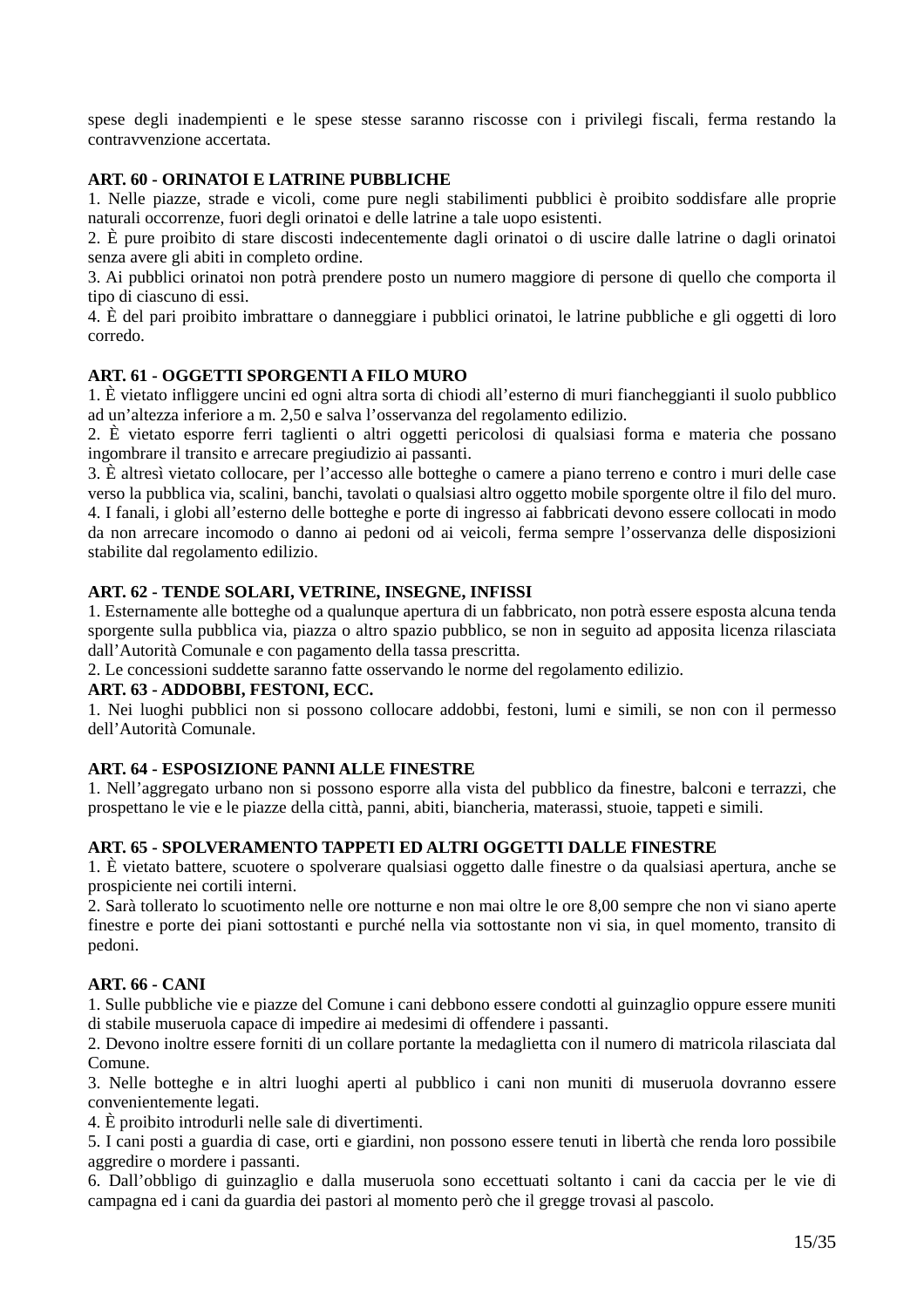### **ART. 67 - CANI VAGANTI – SEQUESTRO**

1. I cani vaganti e tutti quelli rispetto ai quali non siano state interamente adempiute le disposizioni dell'articolo precedente, saranno sequestrati e condotti ai canili municipali, qualora il proprietario non si faccia immediatamente noto, prima cioè che il cane venga chiuso nell'apposito stabulario; quando ciò avvenga sarà omesso il sequestro del cane e proceduto alla contestazione della relativa contravvenzione.

### **ART. 68 - CANI VAGANTI – CATTURA**

1. È proibito disturbare mediante fischi, urla, schiamazzi, richiami di ogni genere ed in qualsiasi modo, l'opera dell'accalappiacani.

### **ART. 69 - CANI VAGANTI – UCCISIONE O VENDITA**

1. I cani sequestrati come indicato al precedente articolo 66, e non ritirati dai loro padroni entro tre giorni, saranno uccisi con metodi eutanasici o ceduti a privati, Enti ed Associazioni o Istituti scientifici, che ne facciano richiesta.

#### **ART. 70 - CASTRI DA MAIALI**

1. I castri da maiali devono essere costruiti in modo da evitare ogni e qualunque fetida esalazione ed essere muniti del relativo bottino di tenuta.

2. I castri da maiali non possono essere costruiti nell'aggregato urbano e suburbano.

3. Per le località rurali, ove consentito dal vigente regolamento di igiene, la costruzione deve rispondere a tutti i requisiti richiesti per le stalle degli equini e bovini, con rispetto delle norme relative alla lotta contro le mosche.

### **ART. 71 – DEPOSITI MATERIE ESCREMENTIZIE**

1. Non è permesso servirsi di coppi o di altri recipienti per il deposito delle materie escrementizie, dovendo tutti i locali ad uso di abitazione essere provvisti delle relative latrine.

#### **ART. 72 - CONCIMAZIONE ORTI ECC.**

1. La concimazione mediante spurghi di bottini, degli orti e giardini nell'interno della città, od all'esterno di questa e sobborghi fino a 100 m. di distanza, sarà consentita solo secondo quanto disposto dallo speciale regolamento per la vuotatura dei pozzi neri.

#### **ART. 73 - TRAVASO MATERIE CLOACALI**

1. Fuori delle ore indicate nel predetto regolamento per la vuotatura dei pozzi neri è vietato, anche nella zona rurale, il travaso delle materie cloacali in vicinanza di pubbliche strade.

#### **ART. 74 - VUOTATURA POZZI NERI**

1. I proprietari e gli utenti di beni immobili hanno l'obbligo di vigilare a che non si verifichi il rigurgito dei pozzi neri, incidendo, qualora la rigurgito si verifichi, nelle penalità previste dal presente regolamento, salvo le altre diverse, provviste della legge di sanità o da altre leggi speciali.

2. Per quanto concerne l'esercizio, la disciplina e gli obblighi relativi alla vuotatura dei pozzi neri si dovranno seguire le norme stabilite in proposito dal regolamento comunale per la vuotatura dei pozzi neri.

#### **ART. 75 - RIVENDITA CARBONE, AUTORIMESSE, STALLAGGI, SCUDERIE**

1. Non è permesso, senza previa autorizzazione dell'Autorità Comunale, l'impianto di magazzini o botteghe per la vendita del carbone, carbonella e brace, né l'apertura di autorimesse, come pure di aprire stallaggi pubblici in città.

2. Le scuderie private dovranno essere costruite secondo le norme indicate nel regolamento di igiene e ne dovrà essere fatta preventiva richiesta all'autorità comunale.

#### **ART. 76 - INSEGNE, CARTELLI, ECC.**

1. È vietata qualunque esposizione di insegne, vetrine, cartelli frontoni e pubblicità di ogni specie, senza l'approvazione dell'Autorità Comunale.

2. Le legende devono essere in corretta lingua italiana. Si può tuttavia ammettere la legenda in lingua straniera purché alla lingua italiana sia dato il primo posto con caratteri più appariscenti.

3. Saranno tollerati per la durata non superiore a tre mesi i cartelli provvisori in carta e tela, sempre che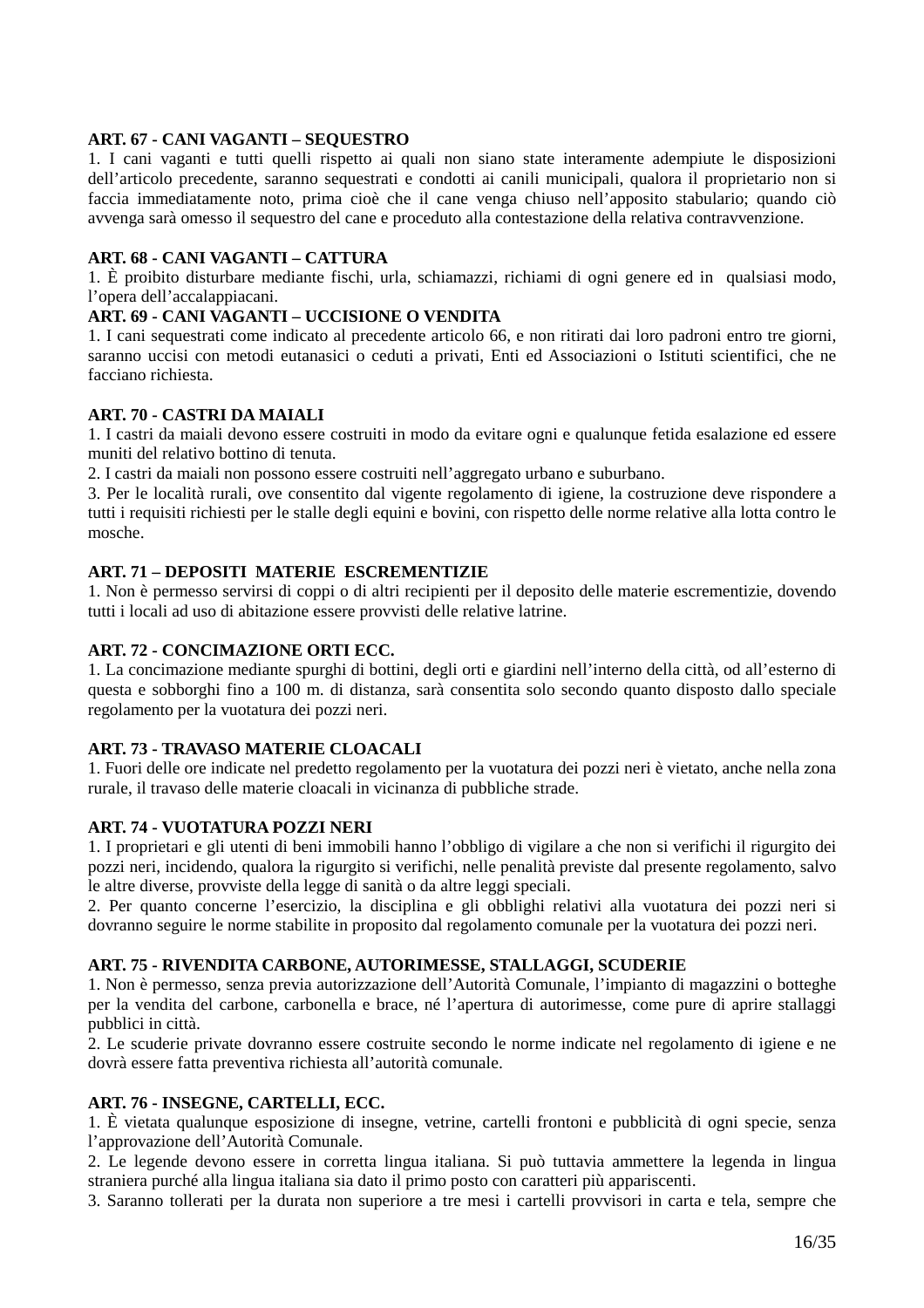decorosi e puliti.

### **ART. 77 - TINGITURA E LAVATURA MOSTRE E VETRINE**

1. La lavatura e la tingitura delle mostre e delle vetrine collocate sulle pareti materne dei fabbricati, può essere eseguita nelle ore del mattino e non oltre le ore 8,00 dal 1 Aprile al 30 Settembre, e non oltre le ore 9,00 degli altri mesi.

2. Le vetrine, i pannelli e simili nelle pubbliche vie quando siano tinti e verniciati di fresco, dovranno essere tenuti riparati fino all'altezza di m.1,50 e finché non siano completamente asciutti.

### **ART. 78 - PULIZIA INSEGNE, SERRANDE, ECC.**

1. Le insegne, le chiudende, le tende, i serrami e simili devono essere sempre conservati puliti e decenti.

### **ART. 79 - INSEGNE DEL COMUNE**

1. È vietato usare lo stemma del Comune e la denominazione di uffici e servizi comunali.

### **TITOLO V BIS – ULTERIORI DISPOSIZIONI IN MATERIA DI SICUREZZA DELLA COMUNITA' LOCALE ED A TUTELA DEL DECORO URBANO.**

### **ART. 79 BIS – POTERE DI ORDINANZA DEL SINDACO.**

1. Il Sindaco, quale rappresentante della comunità locale, adotta le ordinanze contingibili ed urgenti, in relazione all'urgente necessità di interventi volti a superare situazioni di grave incuria o degrado del territorio, dell'ambiente e del patrimonio culturale o di pregiudizio del decoro e della vivibilità urbana, con particolare riferimento alle esigenze di tutela della tranquillità e del riposo dei residenti, anche intervenendo in materia di orari di vendita, anche per asporto, e di somministrazione di bevande alcoliche e superalcoliche. 2. Il Sindaco, al fine di assicurare il soddisfacimento delle esigenze di tutela della tranquillità e del riposo dei residenti, nonché dell'ambiente e del patrimonio culturale, nelle aree del territorio comunale interessate da afflusso particolarmente rilevante di persone, anche in relazione allo svolgimento di specifici eventi, nel rispetto dell'articolo 7 della Legge n°241 del 07/08/1990, può disporre, per un periodo ai sensi di legge, con ordinanza non contingibile ed urgente, limitazioni in materia di orari di vendita, anche per asporto, e di somministrazione di bevande alcoliche e superalcoliche.

3. Il Sindaco, quale ufficiale del Governo, adotta con atto motivato provvedimenti contingibili ed urgenti nel rispetto dei principi generali dell'ordinamento, al fine di prevenire e di eliminare gravi pericoli che minacciano l'incolumità pubblica e la sicurezza urbana. I provvedimenti di cui al presente comma sono preventivamente comunicati al Prefetto, anche ai fini della predisposizione degli strumenti ritenuti necessari alla loro attuazione.

4. I provvedimenti adottati ai sensi del comma 3, concernenti l'incolumità pubblica, sono diretti a tutelare l'integrità fisica della popolazione, quelli concernenti la sicurezza urbana sono diretti a prevenire e contrastare l'insorgere di fenomeni criminosi o di illegalità, quali lo spaccio di stupefacenti, lo sfruttamento della prostituzione, la tratta di persone, l'accattonaggio con impiego di minori e disabili, ovvero riguardano fenomeni di abusivismo, quale l'illecita occupazione di spazi pubblici, o di violenza, anche legati all'abuso di alcool od all'uso di sostanze stupefacenti.

#### **ART. 79 TER - MISURE A TUTELA DEL DECORO DI PARTICOLARI LUOGHI.**

1. Fatto salvo quanto previsto dalla vigente normativa a tutela delle aree interne delle infrastrutture ferroviarie e di trasporto pubblico locale, urbano ed extraurbano e delle relative pertinenze, chiunque ponga in essere condotte che impediscono l'accessibilità e la fruizione delle predette infrastrutture, in violazione dei divieti di stazionamento o di occupazione di spazi ivi previsti, è soggetto alla sanzione amministrativa pecuniaria del pagamento di una somma da € 100 ad € 300. Contestualmente all'accertamento della condotta illecita, al trasgressore viene ordinato, nelle forme e con le modalità di cui all'articolo 10 del Decreto Legge n°14/2017 del 20/02/2017, conv. in Legge n°48 del 18/04/2017, e ss.mm.ii., l'allontanamento dal luogo in cui è stato commesso il fatto.

2. Ferma restando l'applicazione delle sanzioni amministrative previste dagli articoli 688 e 726 del codice penale e dall'articolo 29 del Decreto Legislativo n°114 del 31/03/1998, nonché dall'art.7, co.15-bis, del Codice della strada di cui al Decreto Legislativo n°285 del 30/04/1992 e ss.mm.ii., il provvedimento di allontanamento di cui al comma 1 del presente articolo è disposto, altresì, nei confronti di chi commetta le violazioni previste dalle predette disposizioni nelle aree di cui al successivo art. 79 quinquies.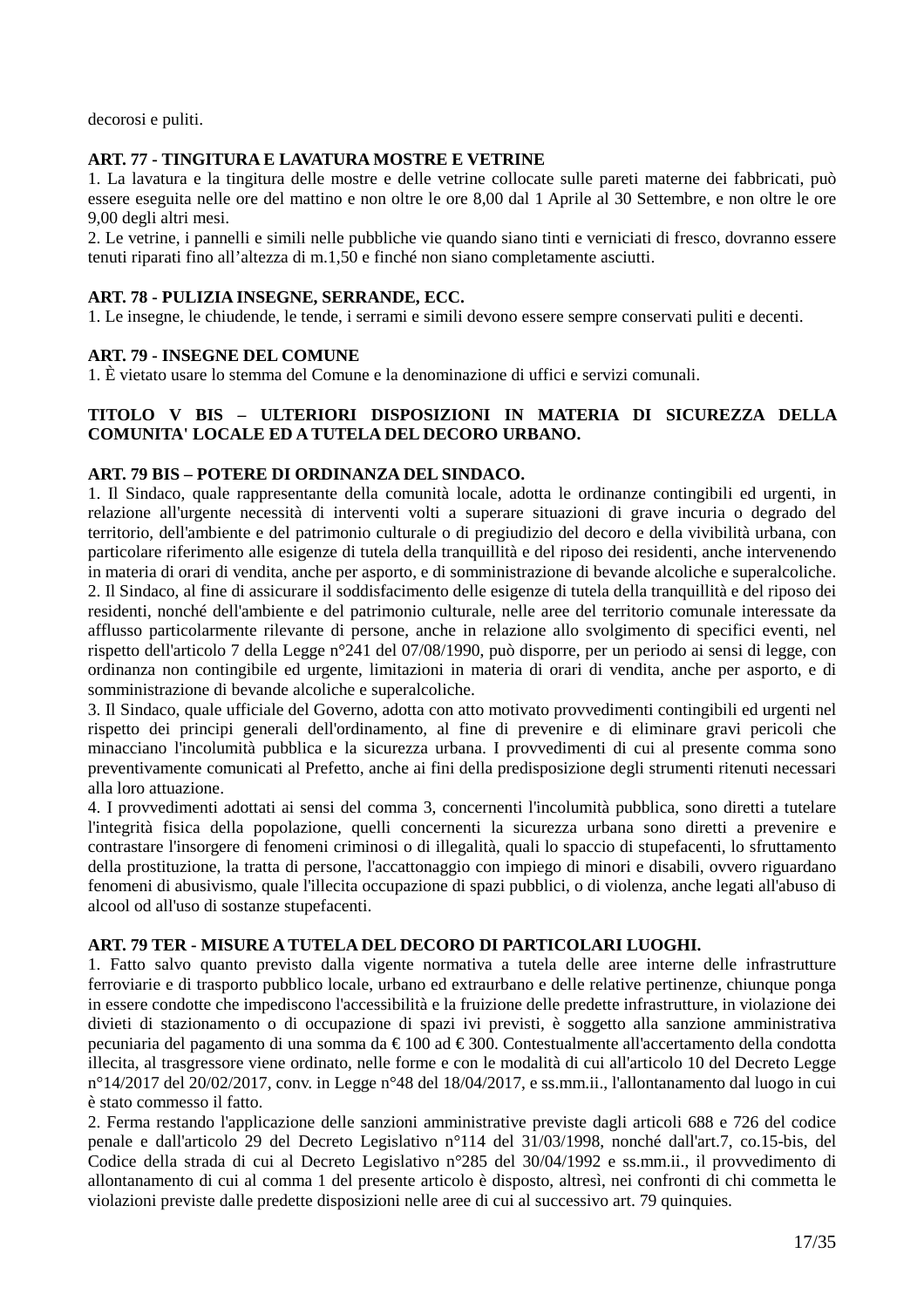3. Per le violazioni di cui al comma 1, fatti salvi i poteri delle autorità di settore aventi competenze a tutela di specifiche aree del territorio, l'autorità competente è il Dirigente titolare della funzione, che provvede ai sensi degli articoli 17 e segg. della legge n°689 del 24/11/1981. I proventi derivanti dal pagamento delle sanzioni amministrative irrogate sono devoluti al Comune di Pontedera.

## **ART. 79 QUATER - DIVIETO DI ACCESSO.**

1. L'ordine di allontanamento di cui all'art. 79 - ter, comma 1 secondo periodo e comma 2, è rivolto per iscritto dall'organo accertatore. In esso sono riportate le motivazioni sulla base delle quali è stato adottato ed è specificato che ne cessa l'efficacia trascorse quarantotto ore dall'accertamento del fatto e che la sua violazione è soggetta alla sanzione amministrativa pecuniaria di cui all'art. 79-ter, comma 1, aumentata del doppio.

2. Copia del provvedimento è trasmessa con immediatezza al questore competente per territorio con contestuale segnalazione ai competenti servizi socio-sanitari, ove ne ricorrano le condizioni.

### **ART. 79 QUINQUIES - INDIVIDUAZIONE ULTERIORI LUOGHI**

1. Ai fini dell'applicazione di particolari divieti, sanzioni e misure a tutela del decoro urbano e della libera accessibilità e fruizione delle persone di aree e infrastrutture, sono specificamente individuati come segue gli ulteriori luoghi cui sono estese le sanzioni e i provvedimenti previsti dell'art. 9 comma 3 del D.L. 20 febbraio 2017, n° 14, convertito nella legge 18 aprile 2017, n. 48 le seguenti aree:

a) sistema urbano integrato meglio definito nell'**allegato B** al presente regolamento (perimetro e reticolo in rosso) composto dalla stazione ferroviaria, dalla stazione autobus in funzione di capolinea del trasporto pubblico locale urbano ed extraurbano, da aree, verde pubblico, spazi e strutture pertinenziali alle due stazioni in funzione di parcheggio ed attesa.

2) Ai fini dell'applicazione di particolari divieti, sanzioni e misure a tutela del decoro urbano e della libera accessibilità e fruizione delle persone di aree e infrastrutture, sulla base di segnalazioni qualificate e motivate da parte delle Forze di Polizia possono esser specificamente individuate da parte della Giunta Comunale, sentita la conferenza dei capigruppo, altre aree all'interno del territorio comunale in aggiunta a quelle di cui al comma precedente.

### **TITOLO VI - NETTEZZA PUBBLICA**

### **ART. 80 - GETTITO DI IMMONDIZIE NEI LUOGHI PUBBLICI**

1. È proibito gettare od accumulare sull'area pubblica od aperta al pubblico, immondizie, rottami ed, in genere, qualsiasi sostanza solida o liquida.

### **ART. 81 - CARICO E SCARICO MERCI**

1. Coloro che nel compiere lo scarico ed il carico di merci, materiali o detriti lascino cadere sul suolo pubblico qualsiasi cosa, sono obbligati ad eseguire subito un'accurata pulizia del suolo pubblico medesimo.

### **ART. 82 - GETTITO DI OGGETTI DALLE FINESTRE**

1. È vietato gettare dalle finestre, o da altre aperture degli edifici, immondizie, calcinacci, avanzi di frutta ed in genere qualsiasi sostanza solida o liquida, sia che le finestre o aperture stesse prospettino sul suolo pubblico, sia sui cortili interni dei fabbricati, sia su orti o giardini attigui o prospicienti le abitazioni.

### **ART. 83 - IMMONDIZIE NEGLI STABILI E NELLE STRADE**

1. Negli stabili di ogni specie, nei cortili e anche negli orti e giardini compresi nell'abitato è vietato ammassare immondizie e spazzature.

2. È vietato altresì accumulare spazzature nelle strade ed altri luoghi aperti al pubblico.

3. Tali materie devono rimanere chiuse in recipienti impermeabili, muniti di coperchio, per essere consegnate ai pubblici raccoglitori, incaricati di accumularle e trasportarle nei luoghi appositamente destinati.

#### **ART. 84 - GETTITO DI MATERIALE NEI CORSI D'ACQUA E NELLE CHIAVICHE, ORINATOI ECC.**

1. È vietato di gettare nei corsi d'acqua, nei pubblici orinatoi, nelle chiaviche, nei canali di scolo e nelle fonti pubbliche, qualunque materia che possa impedirne o renderne difficoltoso il corso e produrre esalazioni maleodoranti o comunque moleste o dannose.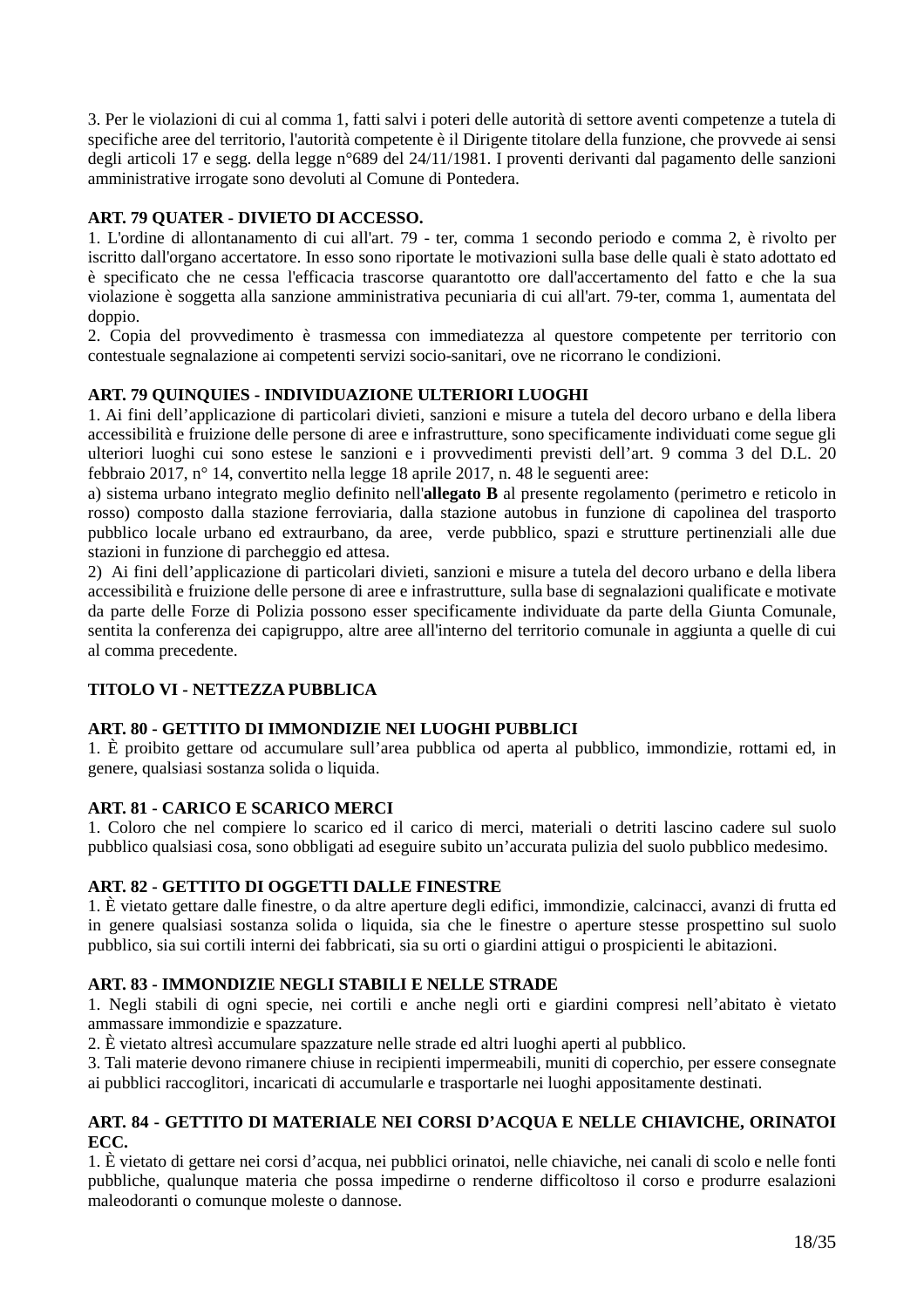### **ART. 85 - FORAGGIO AD ANIMALI SUL SUOLO PUBBLICO**

1. È proibito somministrare foraggio sul suolo pubblico a qualsiasi animale, salvo che a mezzo di gabbia o sacco appeso al collo.

2. Ogni residuo sul suolo pubblico dovrà essere immediatamente tolto a cura dei conducenti degli animali.

### **ART. 86 - TRASPORTO IMMONDIZIE**

1. Chiunque si trovi nella eccezionale necessità di trasportare spazzature e immondizie, sempre che si tratti di cosa non avente carattere continuativo, deve comunque usare cassette a perfetta tenuta, incatramate internamente o rivestite di zinco, aventi altresì adatte coperture, o sacchi impermeabili o botti di legno ben tappate per impedire ogni e qualunque spandimento ed esalazioni moleste od insalubri.

### **ART. 87 - TRASPORTO CAROGNE**

1. Il trasporto della carogne deve essere fatto con carri chiusi e a perfetta tenuta, con le modalità di cui all'art.10 e all'art.40 del regolamento di polizia veterinaria 8/2/1954 n.320 e relative istruzioni.

### **ART. 88 - TRASPORTO PANNI SPORCHI**

1. Il trasporto dei panni sporchi dalle abitazioni alle lavanderie dovrà effettuarsi in sacchi impermeabili o di tela forte a tessuto fino.

### **ART. 89 - SCARICO DI MATERIALI**

1. Lo scarico dei residui di costruzioni, ruderi, calcinacci ecc., dovrà eseguirsi nei luoghi a ciò designati dall'Autorità Comunale.

2. In detti luoghi non dovranno gettarsi spazzature o materie soggette a facile putrefazione od in combustione.

#### **ART. 90 - ESALAZIONI DANNOSE E MOLESTE**

1. È proibito provocare esalazioni, combustioni od altro che rechino danno o molestie ai vicini ed ai passanti. 2. A coloro che per esercizio di professione, commercio, mestieri od altro debbono compiere operazioni che determinano fumo od odori nauseanti o molesti, è vietato:

a) di eseguire le operazioni stesse sul suolo pubblico;

b) di compiere anche in locali privati, senza l'applicazione delle cautele tecnicamente ritenute necessarie ed evitare emissioni moleste e nocive.

#### **ART. 91 - DIVIETO DI OPERAZIONI CHE PORTINO POLVERE SUL SUOLO PUBBLICO**

1. Resta vietato di fare, nell'interno dei negozi, delle abitazioni e dei cortili, operazioni che portino polvere sul suolo pubblico e così pure di compiere sulle soglie delle porte delle case e dei negozi e sulle corti in comune, operazioni che riescano pericolose, incomode o moleste a terzi.

#### **ART. 92 - SPOLVERATURA DI TAPPETI, STUOIE E SIMILI**

1. Sul suolo pubblico è vietato scuotere, spolverare e battere tappeti, stuoie, stracci, panni, materassi, biancheria ed altro.

#### **ART. 93 - TRASPORTO DI LETAME**

1. Il trasporto di letame dovrà farsi con i mezzi e con le modalità prescritte dal locale regolamento di igiene.

#### **ART. 94 - TRASPORTO DELLE MATERIE LIQUIDE E SOLIDE DI FOGNE**

1. Il trasporto delle materie liquide e solide proveniente dall'espurgo di fogne, acquai e simili, dovrà effettuarsi con le norme stabilite dal regolamento locale di igiene.

#### **ART. 95 - VUOTATURA POZZI NERI**

1. Parimenti la vuotatura a mano dei pozzi neri e l'espurgo di fogne o canali dovranno eseguirsi sotto l'osservanza delle norme stabilite dall'apposito regolamento comunale

### **ART. 96 - LAVATURA DI VEICOLI OD ALTRI OGGETTI**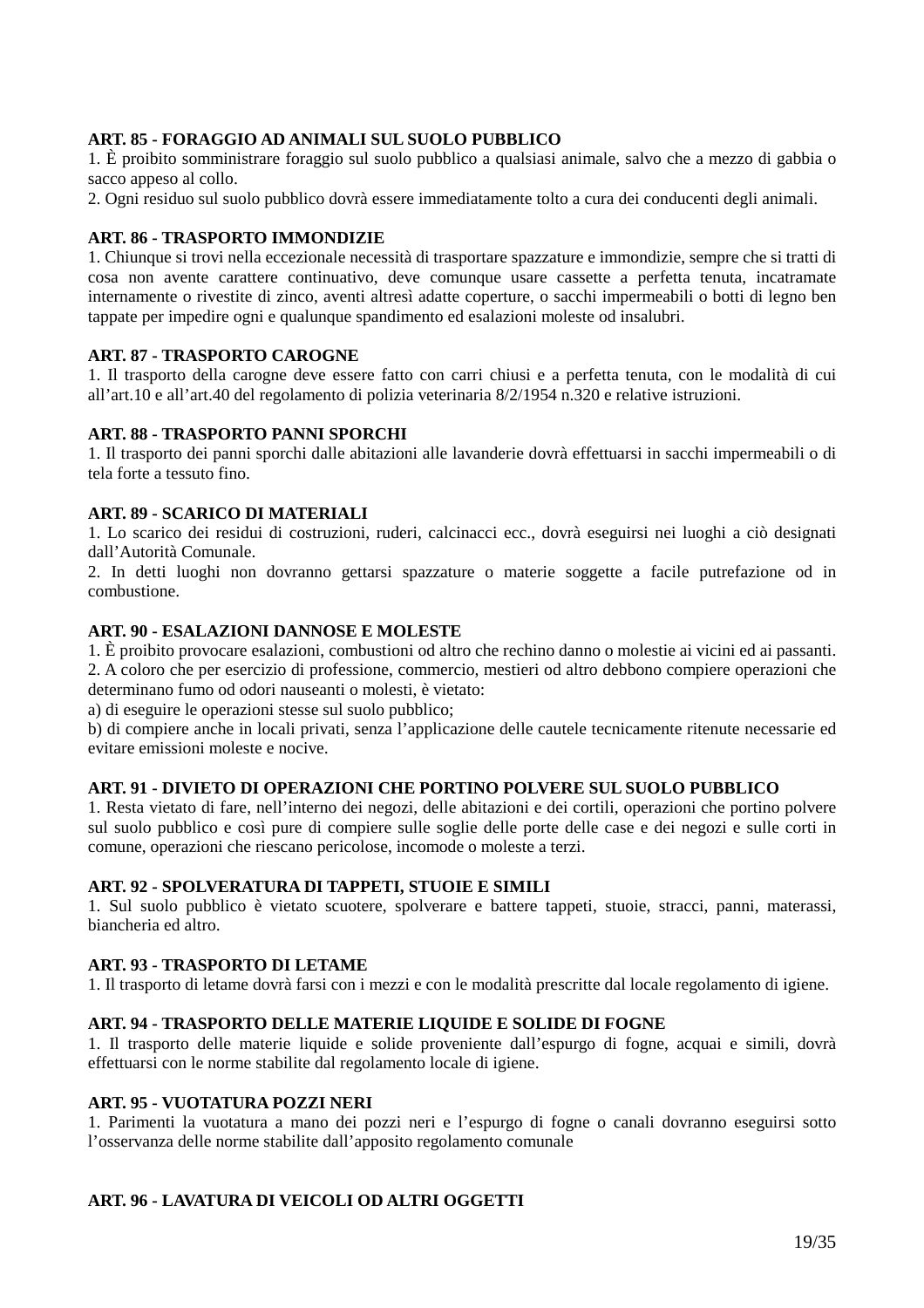1. È vietata la lavatura di veicoli o di altri oggetti sulla pubblica via.

### **ART. 97 - PORCILI - CONIGLIERE E POLLAI**

1. Nei centri urbani non è permesso tenere porcili o conigliere. Il pollame deve essere tenuto costantemente in modo da impedirne la circolazione per le pubbliche vie.

### **ART. 98 - LOTTA CONTRO LE MOSCHE**

1. Per quanto riguarda la raccolta ed il trasporto delle immondizie private, delle pubbliche spazzature e la tenuta delle stalle ed il trasporto del letame devono osservarsi anche tutte le disposizioni per la lotta contro le mosche secondo quanto disposto dal regolamento di igiene, nonché dalla legge 23 marzo n. 858 e dal R.D. 20/5/1928

## **ART. 99 - PULIZIA DEI TETTI E DEI TERRAZZI**

1. I tetti, le sommità di qualsiasi edificio, i terrazzi in aggetto sulle facciate delle case, i davanzali delle finestre e simili, dovranno essere spazzati prima o durante il pubblico servizio di nettezza della strada o piazza sulla quale prospettano, adottandosi all'uopo tutte le cautele possibili perché non venga arrecato danno o molestia ai cittadini.

## **TITOLO VII - TEATRI – SPETTACOLI E TRATTENIMENTI PUBBLICI**

### **ART. 100 - APERTURA DI LUOGHI DESTINATI A PUBBLICI SPETTACOLI**

1. I luoghi destinati a spettacoli pubblici non potranno essere aperti, neppure per una rappresentazione straordinaria se, oltre che avere ottenuto il permesso dalla Questura, l'assuntore o chi per esso, non ne abbia dato avviso all'Autorità Comunale.

### **ART. 101 - LICENZE PER TRATTENIMENTO ALL'APERTO**

1. Oltre a quanto prescritto dal T.U. delle leggi di pubblica sicurezza 18/6/1931 n. 773 e relativo regolamento 6/5/1940 n. 635, nessun trattenimento, o spettacolo, o ballo all'aperto sul suolo pubblico può essere tenuto senza la preventiva licenza del Sindaco, che potrà negarla qualora esso creda che ne derivi un danno alla ordinaria circolazione, alla quiete, al pubblico decoro, alla moralità, all'igiene e alle pubbliche decenze.

2. Per i motivi su esposti possono essere vietati anche trattenimenti, spettacoli o balli all'aperto, tenuti in luoghi privati, quando siano visibili all'esterno.

### **ART. 102 - PALCHI, TRIBUNE, ECC. SUL SUOLO PUBBLICO**

1. La erezione di palchi tribune, ecc. per le feste, commemorazioni e cerimonie deve essere autorizzata dal Sindaco.

2. Le baracche per spettacoli pubblici, le giostre e qualunque altro genere di pubblico trattenimento, nonché i palchi eretti sul suolo pubblico e privato, in occasione di spettacoli, feste e rappresentazioni pubbliche, non potranno essere aperti al pubblico se prima l'autorità competente non ne abbia verificata la solidità a mezzo di una visita tecnica.

### **ART. 103 - ACCESSO NEI LOCALI DI PUBBLICO SPETTACOLO DEGLI AGENTI COMUNALI**

1. Nei teatri e negli altri locali in cui abbiano luogo pubblici spettacoli o trattenimenti, deve darsi libero accesso agli agenti e ai vigili di polizia municipale delegati a prestare servizio nei locali medesimi.

### **TITOLO VIII - USO E CONSERVAZIONE DELLE COSE PUBBLICHE**

#### **ART. 104 - FONTANE PUBBLICHE – IDRANTI**

1. Salvo specifiche sanzioni stabilite dal Codice Penale, è vietato:

• aprire senza permesso dell'Autorità Comunale le cassette stradali degli idranti, prendervi acqua o in qualsiasi modo manometterle;

• attingere acqua alle fonti pubbliche con barili o altri recipienti di capacità superiore a quelli di comune uso domestico;

• di bere alle fontanelle applicando la bocca al foro di erogazione del rubinetto;

• impedire il libero afflusso dell'acqua sgorgante dalle fontane pubbliche facendo uso specialmente di tubi flessibili e di quanto altro capace, attaccati direttamente ai rubinetti, oppure applicando la mano ed oggetti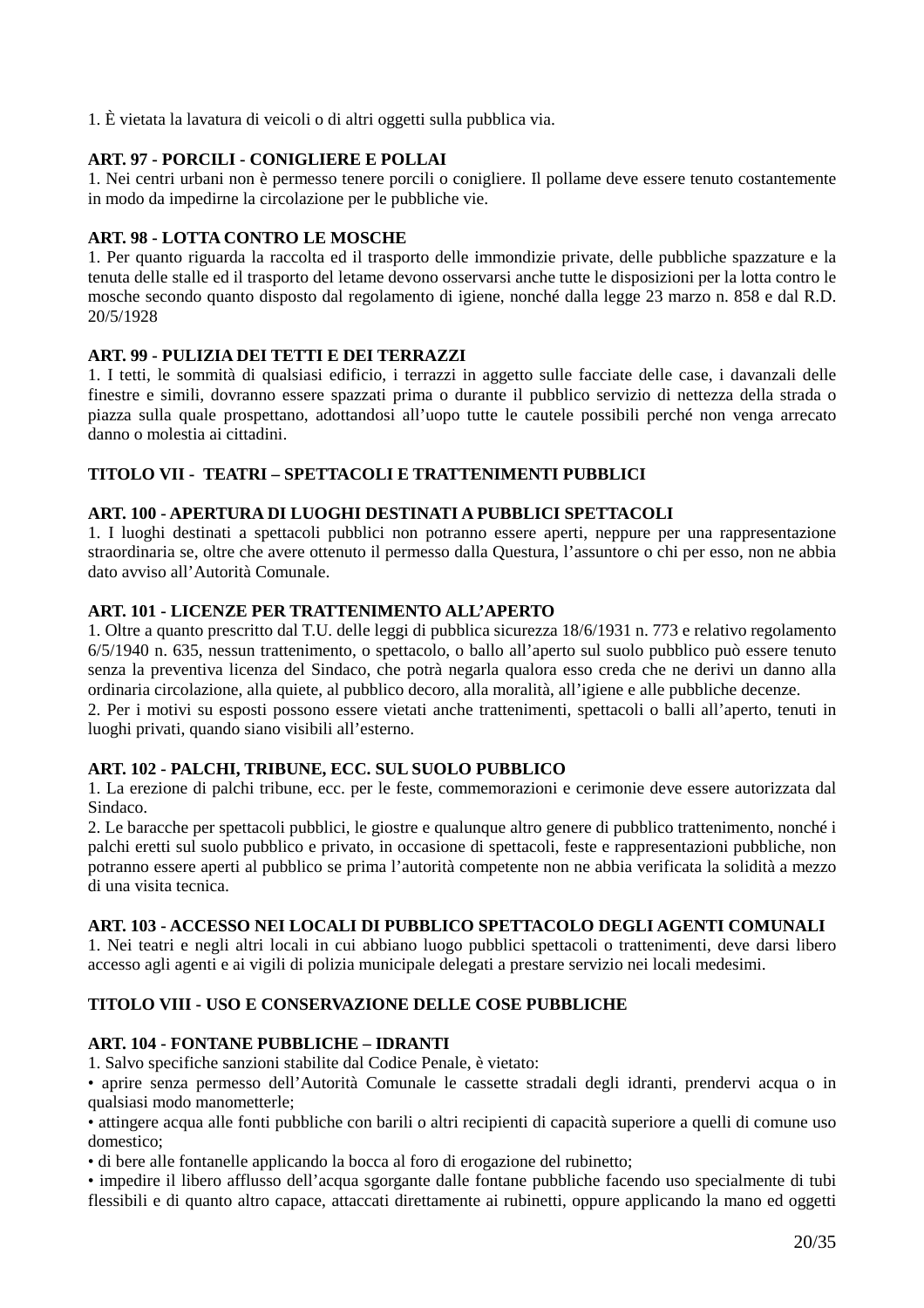qualsiasi alla bocca del rubinetto per deviare il getto dell'acqua;

• lasciare aperti gli organi intercettatori del deflusso dell'acqua nelle fontane pubbliche dopo averne fatto uso;

• abbeverare animali, rinfrescare ortaggi o lavare oggetti di qualsiasi natura alle fonti pubbliche;

• gettare o lasciare cadere oggetti o liquidi nei corsi d'acqua, nelle fontane, come pure immergervi qualsiasi oggetto od imbrattare le acque;

• muovere i chiusini delle strade ed aprirli per qualsiasi ragione;

- otturare con qualsiasi mezzo le fonti pubbliche;
- otturare le caditoie dei pubblici orinatoi e delle fogne e introdurre in queste macerie capaci ostruirli;

• imbrattare od in qualsiasi modo danneggiare i pubblici orinatoi i locali adibiti ad uso di pubbliche latrine e gli oggetti che si trovino nei locali medesimi;

• impedire e diminuire l'efficacia dell'uso o recare in qualunque modo danno agli oggetti della pubblica illuminazione ed in generale a qualsiasi opera e cosa di pubblico interesse.

### **ART. 105 - CANCELLATE, MONUMENTI, TETTI, ECC.**

1. È vietato, in qualsiasi circostanza, salire sulle inferriate delle finestre, sui monumenti, sui candelabri delle illuminazioni, sulle cancellate, sulle fontane e simili.

2. È parimenti vietato accedere o far accedere persone sui tetti delle case, in occasione di pubblici spettacoli, cerimonie e simili.

### **ART. 106 - RISPETTO DEGLI EDIFICI PUBBLICI E PRIVATI**

1. È vietato imbrattare con scritte, emblemi e disegni in genere, qualunque sia la materia impiegata, i muri degli edifici pubblici e degli edifici privati, se in vista del pubblico, i piani delle aree di circolazione ed ogni altro manufatto di proprietà pubblica od anche di proprietà privata, se in vista del pubblico.

### **ART. 107 - VIALI, GIARDINI E PASSAGGI PUBBLICI – DIVIETI**

1. Nei viali, giardini e passaggi pubblici è vietato:

• passeggiare sui margini erbosi dei viali, entrare nelle aiuole, nei recinti, nei boschetti, nei prati e in qualunque altra parte non destinata a pubblico passaggio, ed introdurvi cani sciolti ed altri animali;

• transitare con cavalli o altri animali, con velocipedi, motocicli, automobili e veicoli di qualsiasi specie (eccettuate le carrozzelle per bimbi e per gli invalidi), per i viali riservati ai pedoni e in genere fuori dai viali e dalle strade appositamente destinate;

• esercitare qualunque specie di gioco per il quale non si sia ottenuto il permesso della Autorità Comunale.

### **ART. 108 - MANIFESTI E PUBBLICITÀ**

1. Nessuno potrà affiggere fuori degli appositi quadri di pubblicità manifesti, avvisi e simili sui muri e sugli spazi ed aree prospicienti le vie e le piazze pubbliche, salvo speciale autorizzazione dell'Autorità Comunale. 2. È vietato alterare, imbrattare, coprire, lacerare o distruggere i manifesti e gli avvisi, affissi sia negli appositi quadri di pubblicità che fuori, se autorizzati.

#### **ART. 109 - FACOLTÀ DI APPORRE AI FABBRICATI OGGETTI DI PUBBLICA UTILITÀ**

1. L'Autorità comunale potrà apporre ai fabbricati, anche di proprietà privata, fanali, orinatoi, quadri per la pubblicità, cartelli per la denominazione delle vie, mensole ed appoggi per la segnalazione del transito stradale, od altro di pubblica utilità, nei luoghi giudicati più convenienti ed adatti.

I proprietari di detti fabbricati avranno l'obbligo di non rimuoverli, di non sottrarli alla pubblica vista e di rinnovarli a loro spese quando siano stati distrutti o danneggiati per fatti loro imputabili.

### **TITOLO VIII BIS – CULTURA DELLA LEGALITA' ED ASSISTENZA ALLE PERSONE.**

### **ART. 109 BIS – INIZIATIVE DI CITTADINANZA ATTIVA E PROMOZIONE DELLA CULTURA DELLA LEGALITÀ.**

1. La Polizia Municipale del comune di Pontedera pone alla base della sua azione la prevenzione degli illeciti e dei conflitti sociali, educando al rispetto delle norme di civile convivenza. A tal fine, l'Amministrazione comunale collabora con gli istituti scolastici e le famiglie per l'educazione alla legalità dei giovani, anche informando circa i principi contenuti nel presente Regolamento.

2. Il Comune di Pontedera intende favorire l'autonoma iniziativa dei cittadini, singoli ed associati, per lo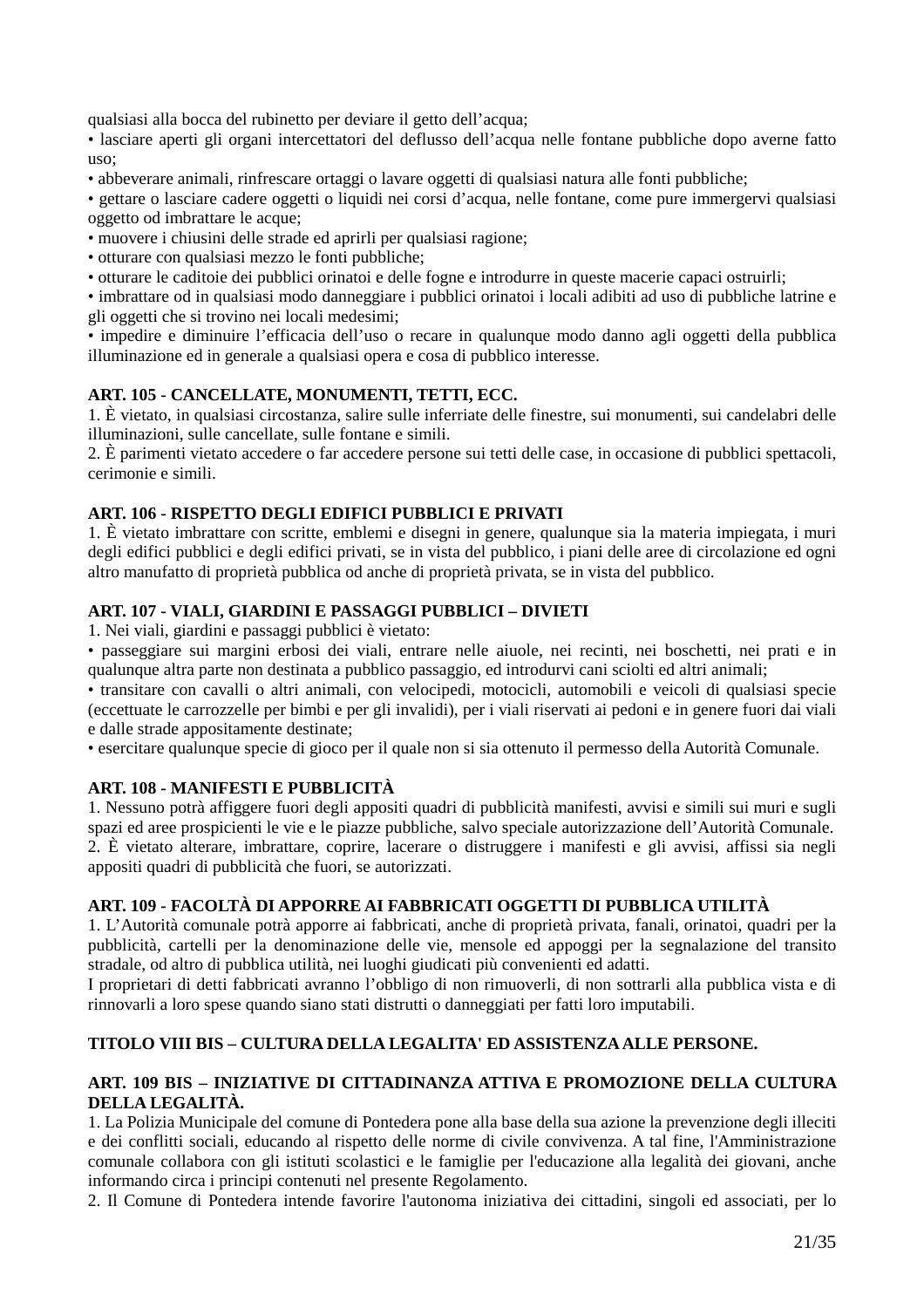svolgimento di attività di interesse generale e di pubblica utilità, finalizzate a contribuire alle politiche sociali, culturali ed al rispetto del decoro urbano e dell'ambiente. L'Amministrazione comunale può stipulare convenzioni, ai sensi dell'art. 7 della Legge Regionale Toscana n°12 del 03/04/2006, con le associazioni di volontariato, per realizzare collaborazioni volte a favorire l'educazione alla convivenza, al senso civico ed al rispetto della legalità.

### **TITOLO IX - MESTIERI RUMOROSI E INCOMODI – QUIETE PUBBLICA E SICUREZZA DELLE PERSONE**

## **ART. 110 - IMPIANTO DI MACCHINE**

1. Qualunque impianto di macchine nell'abitato deve essere fatto in modo che il funzionamento di esse non arrechi disturbo o molestia ai coinquilini ed al vicinato.

### **ART. 111 - ESERCIZI INDUSTRIALI ED ARTIGIANI**

1. Chiunque voglia condurre un esercizio industriale od artigiano dovrà farne domanda all'autorità comunale, la quale udito il parere del competente Ufficio Tecnico, d'igiene e Polizia. Stabilità se l'esercizio possa funzionare ed a quali condizioni, specialmente in relazione all'abitato

2. Per gli esercizi compresi nell'elenco delle industrie insalubri, la domanda dovrà essere inoltrata con le modalità previste dalle leggi sanitarie.

### **ART. 111/TER - INSEDIAMENTI COMMERCIALI ALL'INGROSSO**

1. Chiunque intenda esercitare il Commercio all'ingrosso su tutto il territorio Comunale e per qualsiasi tabella e/o categoria merceologica da commercializzare, prima di far domanda d'iscrizione all'apposito Albo presso la Camera di Commercio I.A.A. di Pisa, dovrà chiedere il preventivo nulla-osta all'Amministrazione con regolare istanza indirizzata al Sindaco ed integrata dalla documentazione secondo i modi che saranno indicati dai competenti uffici comunali e dell'U.S.L. n. 16.

2. All'istruttoria delle pratiche concorreranno: Il Dipartimento Urbanistica ed il Comando Vigili Urbani del Comune, nonché il servizio di Igiene Pubblica e del Territorio della locale U.S.L.

### **ART. 112 - SUBENTRO NELL'ESERCIZIO**

1. In caso di morte del concessionario, o quando vi sia cambiamento del titolare, colui che intende di subentrare nell'esercizio della industria dovrà farsi quando s'intenda modificare lo stato di fatto in base al quale l'autorizzazione fu data.

### **ART. 113 - ISPEZIONI AGLI ESERCIZI**

1. L'autorità comunale avrà facoltà di ispezionare in ogni tempo gli esercizi di cui ai precedenti articoli e di ordinare modificazioni o la chiusura, quando venga accertato che il loro funzionamento non corrisponda altrimenti alle condizioni in base alle quali la licenza fu concessa.

### **ART. 114 - ARTI E MESTIERI RUMOROSI E INCOMODI**

1. Chi esercita un'arte, un mestiere od una industria, deve, indipendentemente dalle prescrizioni stabilite nel presente regolamento e da quelle trascritte nella licenza, usare ogni cautela per evitare molestie od incomodi ad altra.

2. Sono, pertanto, considerate industrie rumorose ed incomode: il mestiere del calcerario, del lattoniere, del materassaio, del fabbro, del falegname e simili, del mugnaio e di tutti gli altri mestieri che, per l'azione di macchine, di motori o per l'uso continuo di strumenti manuali, rechino molestia al vicinato.

3. Salvo quanto espressamente disposto dal T.U. delle leggi di pubblica sicurezza 18 giugno 1931 n. 773 e dal regolamento 6 maggio 1940 n. 635, nonché dai decreti del Ministero dell'Interno 31.07.1934 e 12.05.1937, è vietato tenere nell'abito esplosivi ed infiammabili per l'esercizio della minuta vendita senza autorizzazione dell'autorità comunale.

4. Tale autorizzazione è altresì necessaria per i depositi di gas di petrolio liquefatti, riguardo ai quali devono osservarsi le disposizioni di cui al D.P.R. 28 giugno 1955 n. 620.

5. Si richiama inoltre l'osservanza del disposto della legge 27 dicembre 1945 n. 1570, concernente norme per l'organizzazione dei servizi antincendi, e dei D.P.R. 27.04.1955 n.547 e 26.5.1959 n. 689, contenenti prescrizioni per la prevenzione degli infortuni sul lavoro.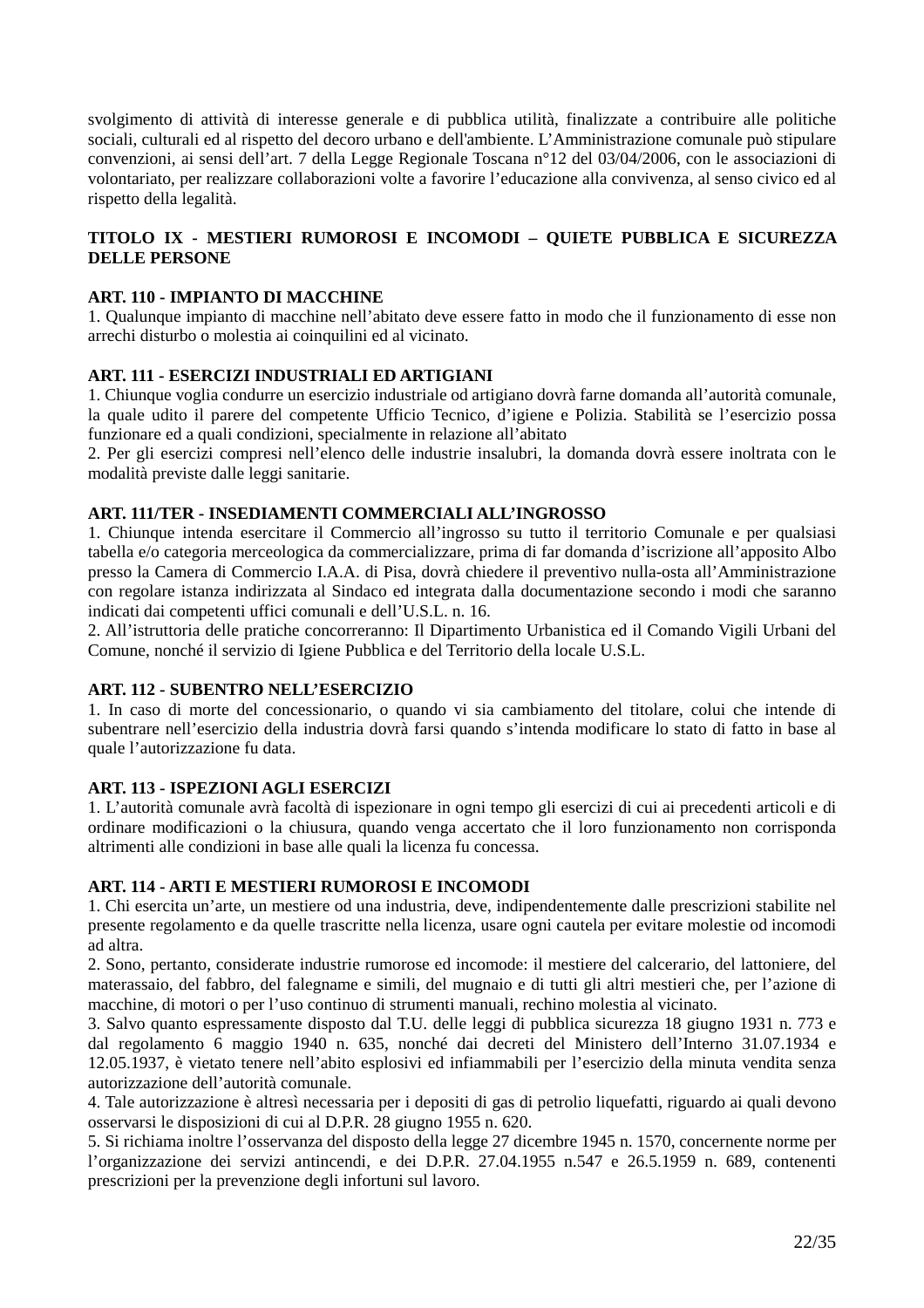### **ART. 115 - ORARIO PER L'ESERCIZIO DI ARTI E MESTIERI RUMOROSI E INCOMODI**

1. L'esercizio di arti e mestieri rumorosi e incomodi è limitato al seguente orario:

• dalle ore 6 alle ore 22 : dal 1° maggio a tutto il 31 ottobre;

• dalle ore 7 alle ore 21 : dal 1°novembre a tutto il 30 aprile.

2. Qualora particolari esigenze di luogo e di tempo richiedono l'osservanza di nuove disposizioni per l'impianto, l'esercizio e l'orario di industrie rumorose e incomode, queste potranno anche essere emanate dal Sindaco con ordinanza ai sensi dell'art. 66 del T.U. delle leggi di pubblica sicurezza 18 giugno 1931, n. 773.

#### **ART. 116 - USO DELLE SIRENE**

1. Il suono delle sirene non può perdurare, ogni volta, oltre 40 minuti secondi.

2. La predetta disposizione non si riferisce ai casi interessanti l'Autorità Militare.

### **ART. 117 - RUMORI PRODOTTI DAI VEICOLI**

1. Salvo quanto disposto in merito dal vigente codice della strada e relativo regolamento, durante la circolazione nei centri abitati i conduttori di veicoli di qualunque specie, devono evitare i rumori molesti comunque causati.

2. È inoltre vietato lasciare in sosta i veicoli col motore acceso o comunque accentuare il rumore del veicolo con inutili acellerazioni quando il veicolo stesso sia fermo.

### **ART. 118 - COMBUSTIBILI–FUMO-POLVERI-ODORI**

1. È vietato far uso di combustibili o trattare sostanze che possono sviluppare esalazioni insalubri o moleste. 2. Si devono adottare i provvedimenti atti ad evitare la diffusione di fumo, polveri ed odori molesti, anche se detti odori non siano di pregiudizio alla salute, in ordine alle prescrizioni del vigente regolamento comunale d'igiene.

### **ART. 119 - MOTORI ED APPARECCHI PERICOLOSI**

1. I motori e tutti gli apparecchi che presentano particolari pericoli devono essere collocati in appositi locali e recinti nei quali non possono entrare che le persone autorizzatevi.

#### **ART. 120 - SICUREZZA DELLE COSTRUZION**I

1. Ogni edificio pubblico e privato, con le attinenze, deve essere tenuto in buono stato di costruzione e manutenzione, in modo da evitare pericoli, danni e incomodi al pubblico transito.

#### **ART. 121 - COSTRUZIONI PERICOLANTI**

1. Qualora un edificio o parte di esso o delle sue attinenze, minacci rovina, il Sindaco a mezzo dell'ufficio tecnico comunale impartirà al proprietario le disposizioni perché siano adottate immediatamente le misure di sicurezza, prescrivendo inoltre le opere di riparazione da eseguirsi.

2. Non curando il proprietario la esecuzione di esse nel termine prescrittogli, il Sindaco provvederà d'ufficio, con ordinanza da emettersi ai sensi dell'art. 55 del T.U. della legge comunale e provinciale 3 marzo 1934 n. 283 (art. 153 del T.U. l:c.p. 1915)

3. Il proprietario inadempiente, oltre al pagamento delle spese da riscuotersi nelle forme e con i privilegi fiscali determinati dalle leggi, sarà possibile di contravvenzione.

#### **ART. 122 - OPERE DI RESTAURO**

1. Quando si proceda a ripuliture o rifacimenti di tetti od a costruzione e restauri di fabbricati posti sulle pubbliche vie e piazze, il materiale di demolizione deve essere gettato al basso con tutte le cautele necessarie per evitare offese ai passanti.

2. Durante tali operazioni di demolizione o di restauro si dovranno collocare nella via sottostante appositi segnali in numero sufficiente, onde dare avviso ai passanti della interruzione del transito.

3. Sulle impalcature dovranno altresì essere collocati acconci ripari atti ad impedire che materie solide, calcinacci o quant'altro cadano con pericolo della immunità dei passanti.

### **ART. 123 - BILANCE E PONTI PER RESTAURO E IMBIANCATURA FABBRICATI**

1. Le bilance ed i ponti sui quali devono stare gli operai per il restauro o per l'imbiancatura dei fabbricati o per lo spostamento di condutture di stufe o per altri lavori, debbono essere ben assicurati e muniti dei ripari di cui all'articolo precedente.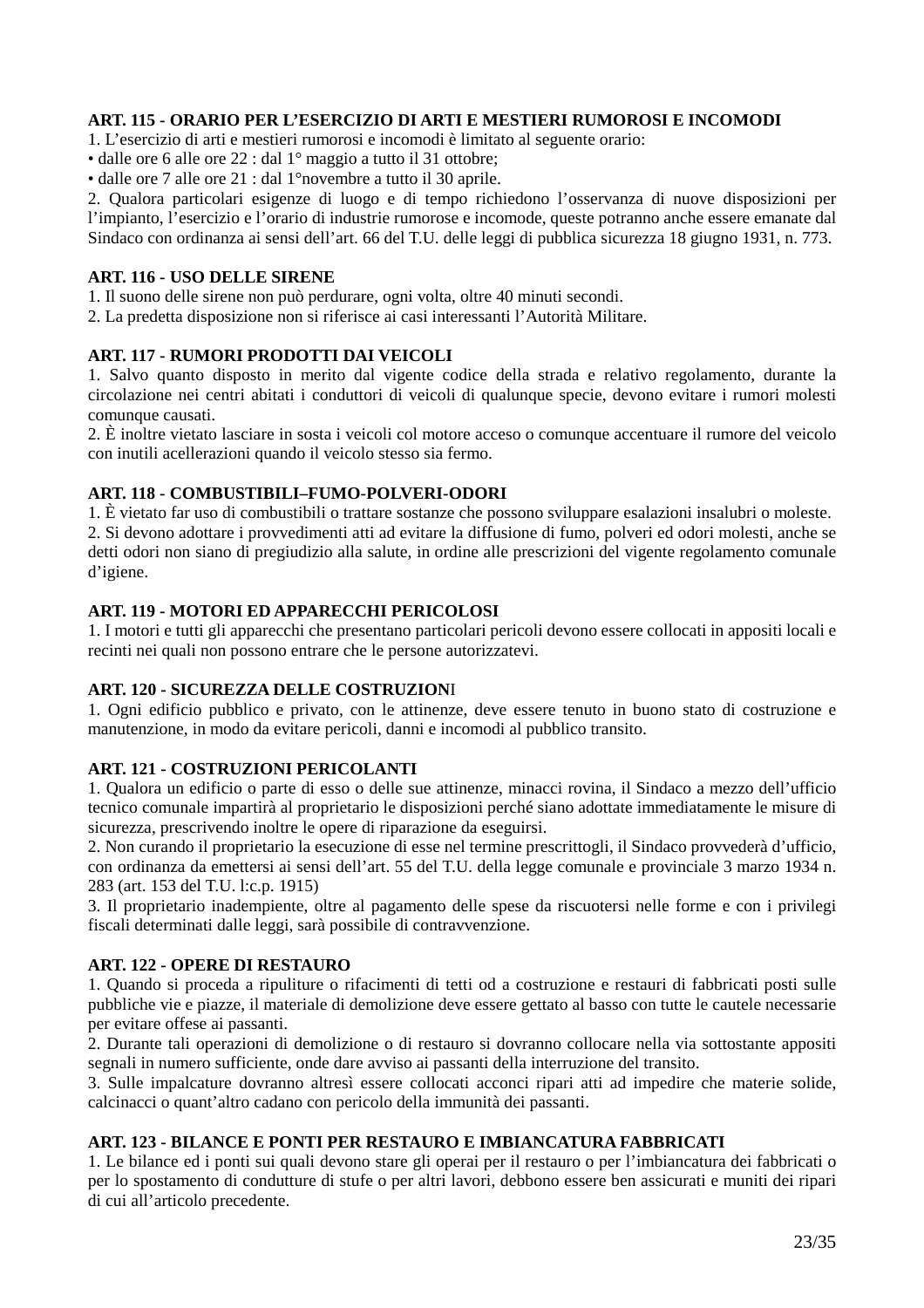### **ART. 124 - RECINZIONE PER COSTRUZIONE E RIPARAZIONE FABBRICATI**

1. Il prospetto tanto delle nuove costruzioni quanto delle vecchie alle quali si facciano importanti riparazioni, dovrà essere munito di paracinta; ma se per la ristrettezza del suolo pubblico ciò non fosse possibile, si dovranno adottare le altre clausole che, caso per caso, potrà adattare l'Ufficio tecnico comunale.

#### **ART. 125 - SEGNALAZIONI DI PERICOLO DURANTE I LAVORI**

1. Nel caso di nuove opere murarie e di ripulitura di tetti, ecc., dovranno collocarsi nelle vie pubbliche due o più segnalazioni in modo da rendere consapevoli le persone del pericolo sovrastante.

Per quanto riguarda l'obbligo della segnalazione diurna o notturna di ogni ostacolo o pericolo sul suolo pubblico, si richiamano le disposizioni del vigente Codice Stradale.

#### **ART. 126 - DEPOSIZIONE DI OGGETTI SULLE FACCIATE DELLE CASE**

1. Sulle facciate delle case od attinenze, non possono essere esposti oggetti all'infuori di quelli che costituiscono ornamento.

2. È consentito esporre sulle finestre e sui balconi fiori e piante contenuti in decorosi vasi o cassettine, solidamente assicurati, purché sia evitato che l'acqua di annaffiamento possa cadere sulle facciate, sul suolo pubblico, sulle corti aperte al pubblico o su quelle di uso comune.

3. Gli infissi di ogni genere, come tende, insegne, lampade, persiane e simili, devono essere del pari solidamente assicurati per impedire che siano divelti dalla violenza del vento o per altra causa.

### **ART. 127 - ISPEZIONI AI LUOGHI DI SPETTACOLO O FESTE PUBBLICHE**

1. In ogni luogo di spettacolo o festa pubblica devono avere libero accesso i funzionari ed agenti espressamente autorizzati dall'Autorità Comunale

### **ART. 128 - ATTI CONTRARI ALLA QUIETE PUBBLICA**

1. Sono considerati, senza derogare dalla generalità, atti contrari alla quiete pubblica e, come tali, sono vietati: gli alterchi, le grida, gli schiamazzi, i suoni, i canti, gli atti di molestia nelle piazze e nelle vie, tanto di giorno quanto di notte.

### **ART. 129 - RUMORI INCOMODI NELLE CASE**

1. È vietato nelle case produrre rumori molesti al vicinato o fare uso di strumenti musicali e simili dalle ore 23,00 alle ore 8,00 di inverno e dalle ore 23,00 alle ore 7,00 d'estate.

2. È tuttavia permesso, anche oltre le ore 23,00 l'uso degli apparecchi radio e televisivi, purché siano adoperati in modo tale da non disturbare il vicinato.

#### **ART. 130 - OPERAZIONI INCOMODE E MOLESTE - DIVIETO**

1. È proibito sul suolo pubblico e sulla soglia delle botteghe di fare qualsiasi operazione che possa riuscire pericolosa, incomoda o molesta.

### **ART. 131 - POLVERE ED ESALAZIONI MOLESTE NEI CORTILI**

1. Nei cortili promiscui a diverse abitazioni è vietato produrre polvere, esalazioni od operazioni che rechino noia o molestia al vicinato.

#### **ART. 132 - IMPEDIMENTI SUL SUOLO PUBBLICO**

1. Qualunque impedimento sul suolo pubblico dovrà essere indicato di giorno con appositi segnali, e di notte con lumi chiusi entro cristalli rossi; eguali segnalazioni si dovranno praticare, col permesso del Sindaco, quando vengano ad aprirsi fossi od altre escavazioni.

## **ART. 133 - ALTERAZIONE DEL PIANO DELLE VIE E PIAZZE**

1. Nessuno potrà, per qualsiasi causa, senza licenza del Sindaco, alzare in modo alcuno il lastricato od alterare il piano delle vie o piazze ancorché sterrate, nel territorio del Comune.

#### **ART. 134 - DETENZIONE ANIMALI**

1. È proibito tenere animali, anche domestici, che rechino molestia al vicinato.

2. La detenzione di capre, pecore ed altri animali ad unghie fisse è pure proibita nell'interno della città: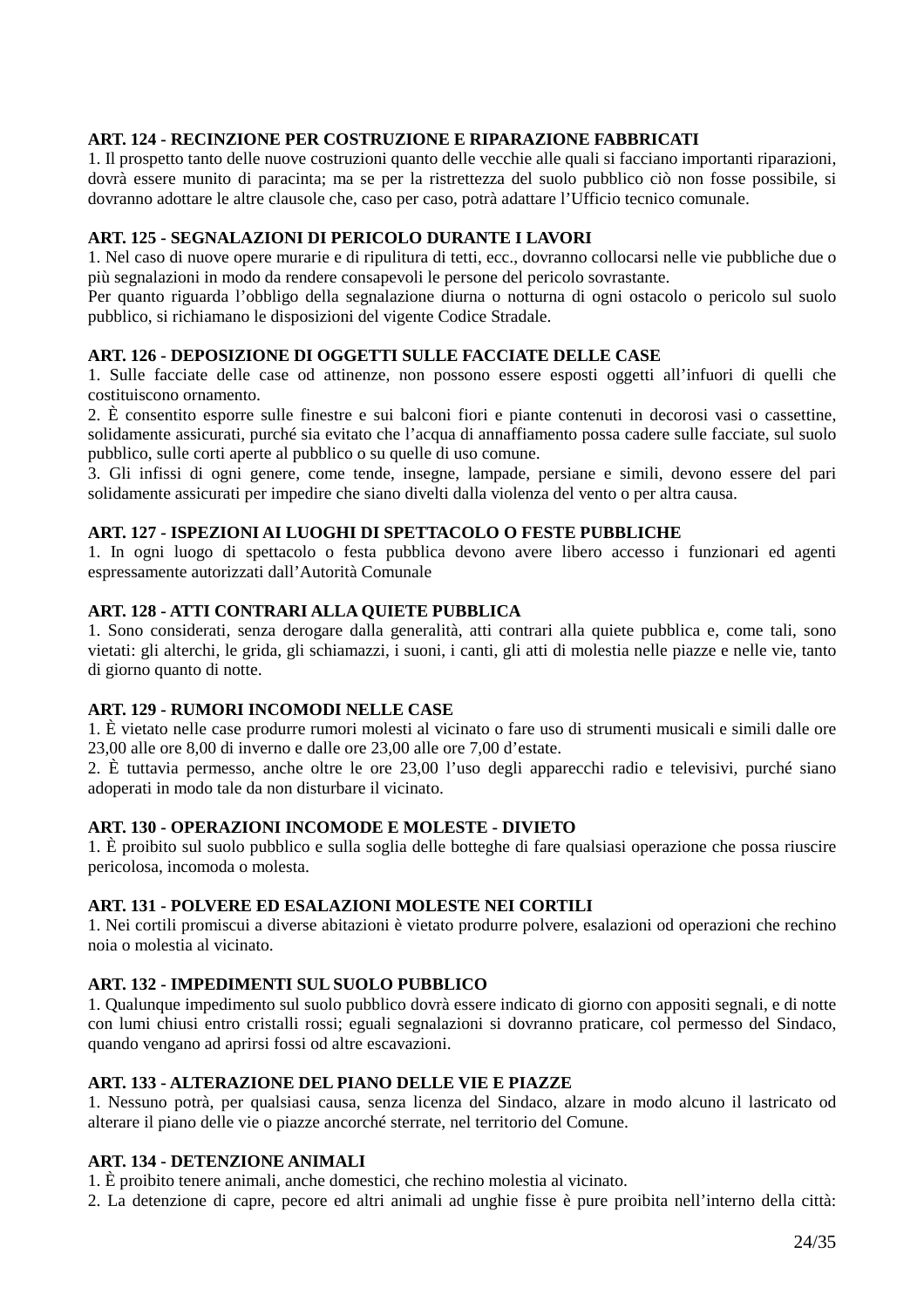potranno però ritenersi, per uso soltanto del latte, le mucche e le capre, dietro permesso del Sindaco che non potrà rilasciarlo senza prima assicurarsi che tutti i locali che vogliono destinarsi ad uso di stalla siano areati, lastricati e muniti di bottino a tenuta.

3. La detenzione di tali animali sarà poi consentita a chiunque quando la stalla disti non meno di 250 metri dal confine dei centri abitati.

### **ART. 135 - MANISCALCHI**

1. Ai maniscalchi è proibito di eseguire sul suolo pubblico le operazioni della loro professione.

### **ART. 136 - CHIUSINI DI DEPOSITO SUL SUOLO PUBBLICO**

1. I proprietari di depositi di pozzi neri e degli acquai rispondenti sul suolo pubblico, dovranno sempre mantenere in buono stato i chiusini in modo da impedire possibili esalazioni.

### **ART. 137 - MENDICITÀ**

1. È vietato mendicare in luogo pubblico o aperto al pubblico. Per le persone riconosciute dall'Autorità locale di Pubblica Sicurezza, inabili a qualsiasi lavoro proficuo o che non abbiano mezzi di sussistenza né parenti tenuti per legge agli alimenti ed in condizioni di poterli prestare, si richiamano le disposizioni contenute negli artt. 154 e 155 del T.U. delle leggi di pubblica sicurezza 18/6/1931 n. 773. Per le questue, collette, raccolte di fondi e di oggetti, valgono le disposizioni dell'art. 156 del T.U. predetto.

### **ART. 138 - ESPOSIZIONE INFERMITÀ – DIVIETO**

1. È proibito mostrare, anche allo scopo di muovere altrui pietà, qualunque parte della persona affetta da infermità ripugnanti.

### **ART. 139 - ABBANDONO DI RAGAZZI E PERSONE DEFICIENTI SULLE STRADE**

1. I bambini o persone deficienti devono essere accompagnati per la pubblica via, né possono essere portati in giro sconvenientemente vestiti.

#### **ART. 140 - ATTI CONTRARI ALLA DECENZA PUBBLICA – DIVIETO**

1. In qualsiasi luogo pubblico è severamente proibito commettere atti che siano contrari alla decenza pubblica .

### **ART. 141 - SUONATORI AMBULANTI**

1. I suonatori di organetti o di altri strumenti, i saltimbanchi, i giocolieri, i cantanti, ecc., non possono esercitare il loro mestiere nell'abitato interno, senza aver ottenuto prima regolare licenza.

2. I suonatori ambulanti, per le vie e piazze cittadine nelle quali sia consentito l'esercizio del loro mestiere, non possono fermarsi, suonando, oltre dieci minuti nello stesso punto ed a distanza minore di 20 metri dal punto precedente.

3. È vietato loro fermarsi davanti alle scuole, agli asili, alle chiese, agli ospedali, alle case di cura ed agli uffici pubblici.

4. Il suono degli organetti e dei suonatori ambulanti, sia da soli che in gruppo, è vietato dopo le ore 21,00.

#### **ART. 142 - GIROVAGHI**

1. Ai girovaghi con carovana non è permesso trattenersi con i propri veicoli sulle vie e piazze dei centri abitati.

2. Simile permanenza precaria potrà essere concessa per un periodo non superiore alle ore 24, ed in località che di volta in volta verrà indicata dall'ufficio di polizia municipale.

### **ART. 143 - PULIZIA ADDETTI MACELLERIE, SALUMERIE ECC.**

1. I macellai, i salumieri, i beccai, non possono circolare in pubblico con vestiti intrisi di sangue e dovendo portare in giro ferri del loro mestiere, devono tenerli avvolti in tela.

### **ART. 144 - CARNE DA MACELLO – TRASPORTO**

1. Il trasporto della carne da macello e degli animali morti deve essere effettuato secondo le prescrizioni del vigente regolamento di polizia veterinaria e del regolamento per la vigilanza sanitaria delle carni.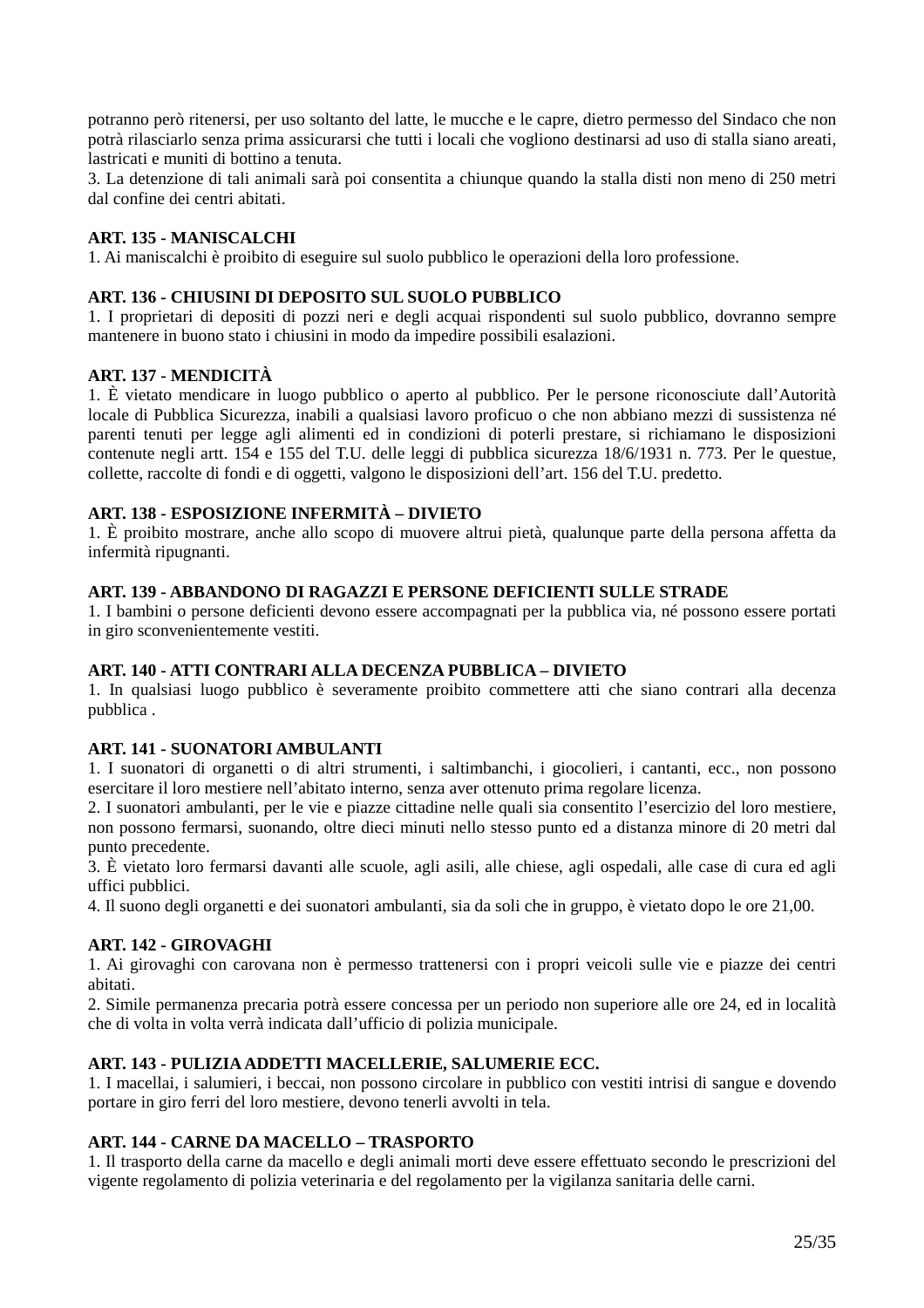### **ART. 145 - ESPOSIZIONE BESTIE MACELLATE**

1. È proibito esporre fuori delle botteghe bestie macellate, interiori, teste ed altre parti di animali, e quanto altro possa offendere il pubblico decoro, ovvero lordare i viandanti ed il pubblico suolo.

### **ART. 146 - UCCISIONE DI ANIMALI IN PUBBLICO – DIVIETO**

1. Il bestiame esposto in vendita, come quello che transita per il suolo pubblico, deve essere tenuto ben pulito e non inzaccherato di fango o di sterco.

2. Nei luoghi pubblici è proibito di uccidere i conigli, il pollame, ecc., di spennare selvaggina, polli, ecc., e comunque di compiere atti spiacevoli ai passanti.

### **ART. 147 - MALTRATTAMENTI AGLI ANIMALI – DIVIETO**

1. È vietato maltrattare gli animali percuotendoli, sovraccaricandoli di peso eccessivo e lanciare loro grida incomposte.

### **ART. 148 - TRASPORTO BESTIAME AL MACELLO**

1. Il bestiame da macello deve essere preferibilmente condotto attraverso le vie meno frequentate, evitando di passare, quando è possibile, davanti alle chiese e alle scuole. È vietato l'uso del pungolo per invogliare il bestiame a camminare.

2. Il trasporto al macello degli animali gravemente ammalati, di quelli affetti da gravi lesioni traumatiche e gravi zoppie, il trasporto e la soste sui pubblici mercati di bovine giovani, deve essere effettuato in modo da non destare disgusto o raccapriccio.

### **ART. 149 - SEPPELLIMENTO ANIMALE MORTO PER MALATTIA**

1. Venendo a morte una bestia bovina, suina od equina entro il territorio comunale, questa dovrà essere distrutta, a cura e spese del proprietario, mediante infossamento od altro procedimento, secondo quanto prescrive il vigente regolamento di polizia veterinaria.

### **ART. 150 - ANIMALI MOLESTI**

1. È vietato tenere animali in modo che rechino disturbo o danno al vicinato.

2. Durante la notte i cani devono essere tenuti in modo che non disturbino la quiete pubblica.

#### **ART. 151 - DIVIETI VARI**

1. Sul suolo pubblico od aperto al pubblico è proibito:

a) esercitarsi o sdrucciolare sul ghiaccio;

b) innalzare draghi volanti ed oggetti simili, entro il centro urbano o comunque nei luoghi di transito;

c) esporre falci, ferri taglienti ed oggetti di qualsiasi forma e materia, quando possono recare pregiudizio ai passanti;

d) transitare sulle strade comunali con arnesi da taglio (accette, falci, seghe, ecc.) senza che siano fasciate in modo da non offendere;

e) giocare con palle, palloni, ecc., tranne nelle località a ciò destinate;

f) sospingere con moto rotativo, sul suolo pubblico, ruote di veicoli e di macchine, cerchioni di ferro, botti od altri oggetti di simile specie, qualunque sia la dimensione;

g) esercitarsi o circolare sui pattini o su trampoli;

h) lanciare pietre, palle di neve, ed oggetti qualsiasi che possano ledere o molestare le persone;

i) trascinare qualsiasi oggetto a mano o attaccato a qualsiasi specie di veicolo;

j) transitare con torce o candele accese non munite di riparo atto ad impedire la caduta della cera e dei prodotti della combustione sul suolo;

k) giocare alla palla, alla fionda, alla trottola e giochi consimili che possano arrecare incomodi e pericoli ai passanti.

### **ART. 151 BIS**

1. Senza pregiudizio di quanto è disposto con le norme che disciplinano il servizio urbano e suburbano con autobus, è vietato:

a) salire o scendere da un lato o da parti diverse da quelle destinate;

b) trattenersi sui predellini e aggrapparsi alle parti esterne;

c) salire quando la vettura sia segnalata completa;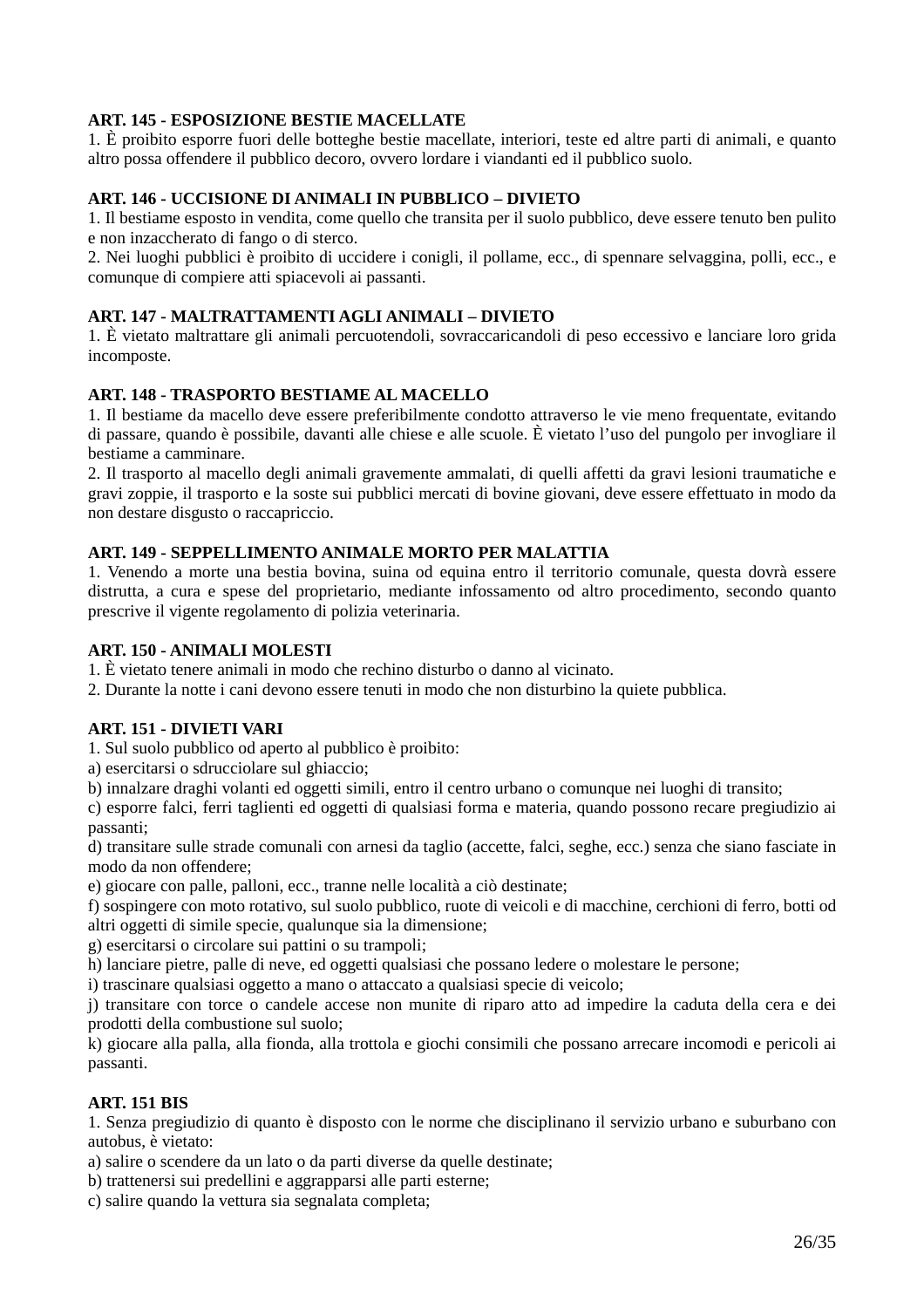d) parlare al conducente o distrarne comunque quest'ultimo o il bigliettaio nelle loro funzioni;

e) ingombrare i passaggi od occupare più di un posto;

f) fumare nell'interno delle vetture;

g) portare con sé armi da fuoco cariche, materie infiammabili od esplosive od oggetti che, per natura, forma o volume possano riuscire di molestia ai viaggiatori;

h) salire in stato di ubriachezza, sporchi o vestiti in modo indecente o con segni evidenti di malattie che possano destare disgusto o ribrezzo;

i) portare bagagli che possano, per forma o volume, riuscire di molestia ai viaggiatori;

j) sputare, cantare, fischiare, suonare, schiamazzare, mangiare, bere, altercare o in altro modo disturbare;

k) portare cani od altri animali che rechino disturbo agli altri viaggiatori;

l) distribuire oggetti a scopo di pubblicità o esercitare qualsiasi commercio.

2. Inoltre chiunque viaggia sulle vetture autofiloviarie urbane è tenuto a mostrare il documento di viaggio al personale di servizio.

### **ART. 152 - INFERRIATE ALLE CANTINE**

1. Le inferriate delle cantine a livello del suolo, tanto dei sotterranei quanto sui marciapiedi, dovranno essere tenute pulite, in buono stato di conservazione ed essere munite di rete o grata metallica.

### **ART. 153 - RIPARI PER I LAVORI DI SCARPELLINO**

1. Gli scarpellini, quando lavorano sul suolo pubblico o sui luoghi aperti al pubblico, dovranno munirsi di ripari atti ad impedire che le schegge di pietrame possano offendere i passanti: le stesse cautele devono usare i fabbri, maniscalchi e simili.

### **ART. 154 - CERIMONIE RELIGIOSE**

1. Chi promuove o dirige una cerimonia religiosa od altro atto di culto fuori dai luoghi a ciò destinati, ovvero processioni ecclesiastiche e cortei civili nelle pubbliche vie, deve darne avviso, almeno tre giorni prima anche all'Autorità Comunale.

#### **ART. 155 - BANDE E FANFARE**

1. Le bande, fanfare, ecc., che percorrono la città, dovranno immediatamente sospendere il loro suono allorquando cavalli od altri animali, siano o non attaccati ai veicoli percorrenti le vie, diano segni di imbizzarrirsi.

#### **ART. 156 - DIVIETO DI ARRAMPICARSI SULLE INFERRIATE E SIMILI**

1. È sempre vietato specialmente in occasione di pubblici spettacoli, di feste, cerimonie, pompe funebri, ecc., arrampicarsi sulle inferriate delle finestre, sui candelabri della pubblica illuminazione, sulle colonne, sulle cancellate ecc.

2. È parimenti vietato, in dette circostanze, di accedere a/o trattenersi sui tetti.

### **TITOLO X - NEVE – TRASPORTO DEL GHIACCIO**

### **ART. 157 - SGOMBRO DELLA NEVE DAI TETTI**

1. I proprietari ed i conduttori di stabili, quando ravvisino l'opportunità di procedere allo sgombro della neve dai tetti pioventi sul suolo pubblico, dovranno prima ottenere l'autorizzazione comunale, la quale potrà essere rilasciata anche verbalmente, prescrivendo in ogni modo le opportune cautele, affinché l'operazione non riesca incomoda ai passanti.

#### **ART. 158 - ASPORTAZIONE DELLA NEVE SCARICATA DAI TETTI**

1. La neve scaricata dai tetti dovrà essere immediatamente asportata da chi domandò di eseguire lo scarico.

#### **ART. 159 - SGOMBRO DEI GHIACCIOLI DALLE GRONDAIE**

1. L'Autorità comunale potrà ordinare ai proprietari e conduttori degli stabili, quando ne ravvisi la necessità, lo sgombero della neve dai tetti e dei ghiaccioli dalle grondaie.

#### **ART. 160 - SGOMBRO DELLA NEVE DAI DAVANZALI DELLE FINESTRE**

1. I poggioli ed i davanzali delle finestre devono essere spazzati dalla neve prima o durante la spazzature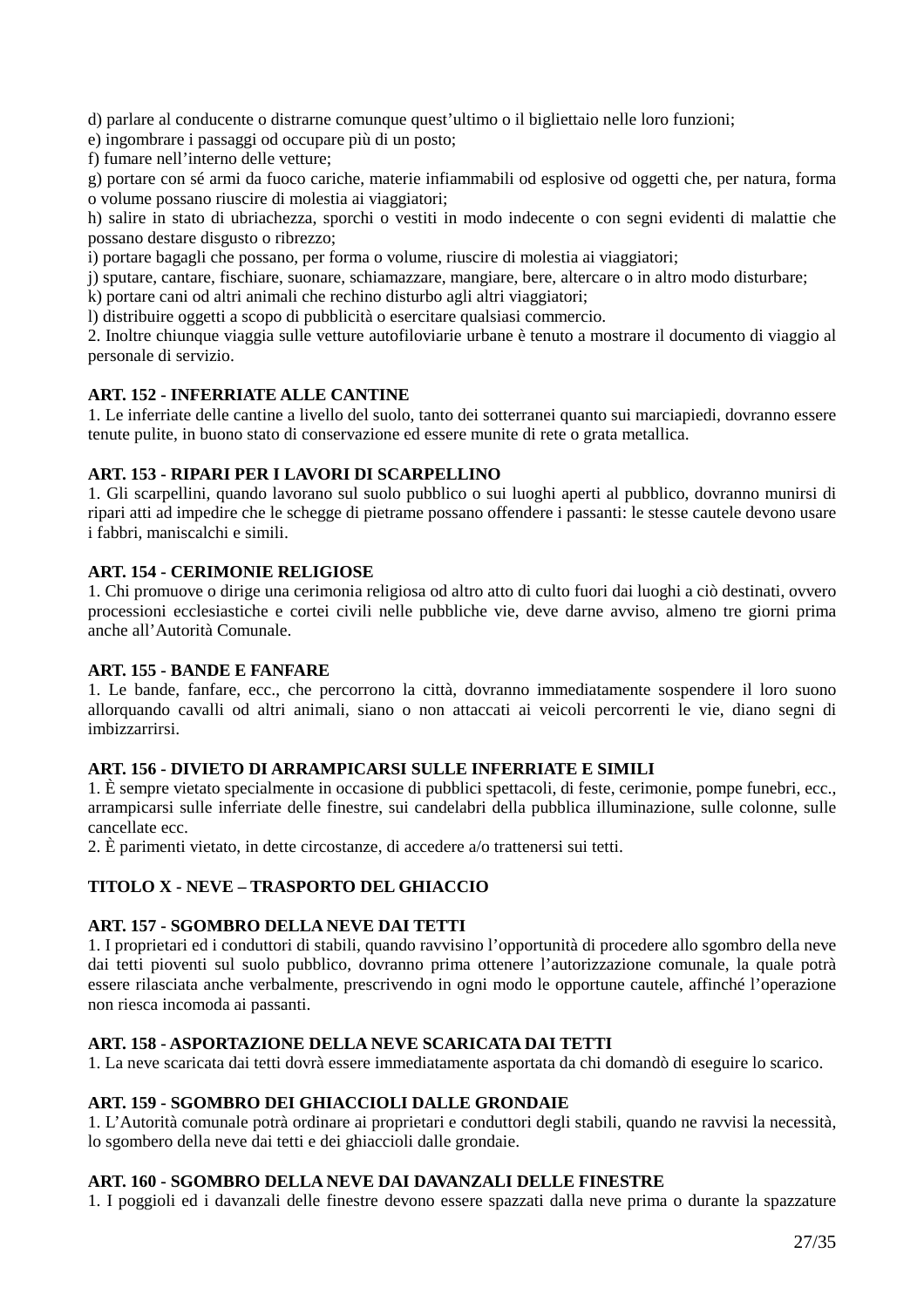delle vie o piazze sottostanti ed in modo che non venga recata molestia ai passanti.

### **ART. 161 - TRASPORTO DEL GHIACCIO**

1. Il trasporto del ghiaccio per uso domestico ed industriale per le vie della città dovrà farsi con le modalità prescritte dai regolamenti e dalle ordinanze dell'Autorità comunale in materia di igiene.

## **TITOLO XI - CAUTELE CONTRO GLI INCENDI**

### **ART. 162 - ACCENSIONE DI FUOCHI**

1. È vietato accendere il fuoco, anche se momentaneamente sul suolo pubblico. Le botteghe ed i locali aperti al pubblico nei quali si fa uso del fuoco, compresi quelli per la cottura di generi alimentari, debbono far sì che il fumo sia immesso in apposita conduttura.

2. I condotti dei camini, delle stufe, ecc., dovranno essere costruiti in modo che le loro esalazioni non rechino molestia ai vicini e dovranno inoltre essere mantenuti dai proprietari degli stabili, in modo da evitare che vi si agglomeri soverchiamente la fuliggine.

### **ART. 163 - SMALTIMENTO DEL FUMO DEI CAMINI, STUFE, ECC.**

1. È vietato di dar sfogo al fumo dei camini, stufe, ecc., appoggiando le relative condutture alle pareti, alle finestre ed ai muri esterni delle case, salvo speciale autorizzazione dell'Autorità Comunale.

### **ART. 164 - CAUTELE NELL'USO DEL FUOCO**

1. I fabbri, i maniscalchi, i falegnami e gli operai ai quali occorra avvalersi del fuoco o di materie incandescenti, debbono lavorare nell'interno delle loro officine in modo che le faville non si espandano per le pubbliche vie.

### **ART. 165 - CUMULI DI FIENO, PAGLIA, ECC**

1. I cumuli di fieno e di paglia (detti comunemente bighe) nonché di strame, debbono essere impiantati alle seguenti distanze dai fabbricati e dalle pubbliche strade:

- fino a q.li 300 a metri 20
- da q.li 300 a q.li 500 a metri 30
- da q.li 500 a in più a metri 40

### **ART. 166 - DEPOSITO MATERIE COMBUSTIBILI**

1. La legna, la brace, il carbone e qualunque altra materia combustibile ed infiammabile, non possono essere tenute in deposito o per vendita, tanto all'ingrosso quanto al minuto, se non in botteghe o magazzini costruiti con materie incombustibili (esclusa in ogni modo ogni struttura in cui entri il legname) e coperti con volta reale o cemento armato o laterizie armate, secondo le prescrizioni contenute nelle norme tecniche suggerite dalla Commissione consultiva per le sostanze esplosive ed infiammabili del Ministero dell'Interno.

### **ART. 167 - USO DEI FUOCHI NELLE STALLE**

1. Nelle stalle è vietato di fumare occorrendo, per la illuminazione, fare uso di lanterne, queste dovranno essere chiuse e protette da rete metallica.

### **ART. 168 - COLLABORAZIONE IN CASO DI INCENDIO**

1. In caso di incendio tutte le persone idonee devono concorrere all'opera di spegnimento e l'Autorità può requisire gli animali e gli oggetti di privati utili per l'opera stessa.

2. Chiunque rifiuti, senza giustificato motivo, il proprio aiuto o servizio, sarà passibile di denuncia ai sensi dell'art. 652 del Codice Penale.

3. Ai proprietari degli oggetti spetta il diritto di farsi rimborsare dalla persona danneggiata dall'incendio o dalla società assicuratrice i danni subiti dagli oggetti stessi.

4. In ogni caso di incendio ognuno deve tollerare il passaggio attraverso la propria abitazione, deve illuminare con mezzi propri le località circostanti e permettere l'uso dell'acqua dei pozzi, cisterne, ecc.

### **ART. 169 - NORME PER I LIQUIDI INFIAMMABILI**

1. La fabbricazione e deposito, la vendita, il trasporto dei liquidi facilmente infiammabili entro il territorio del Comune, sono disciplinati dalle norme che seguono.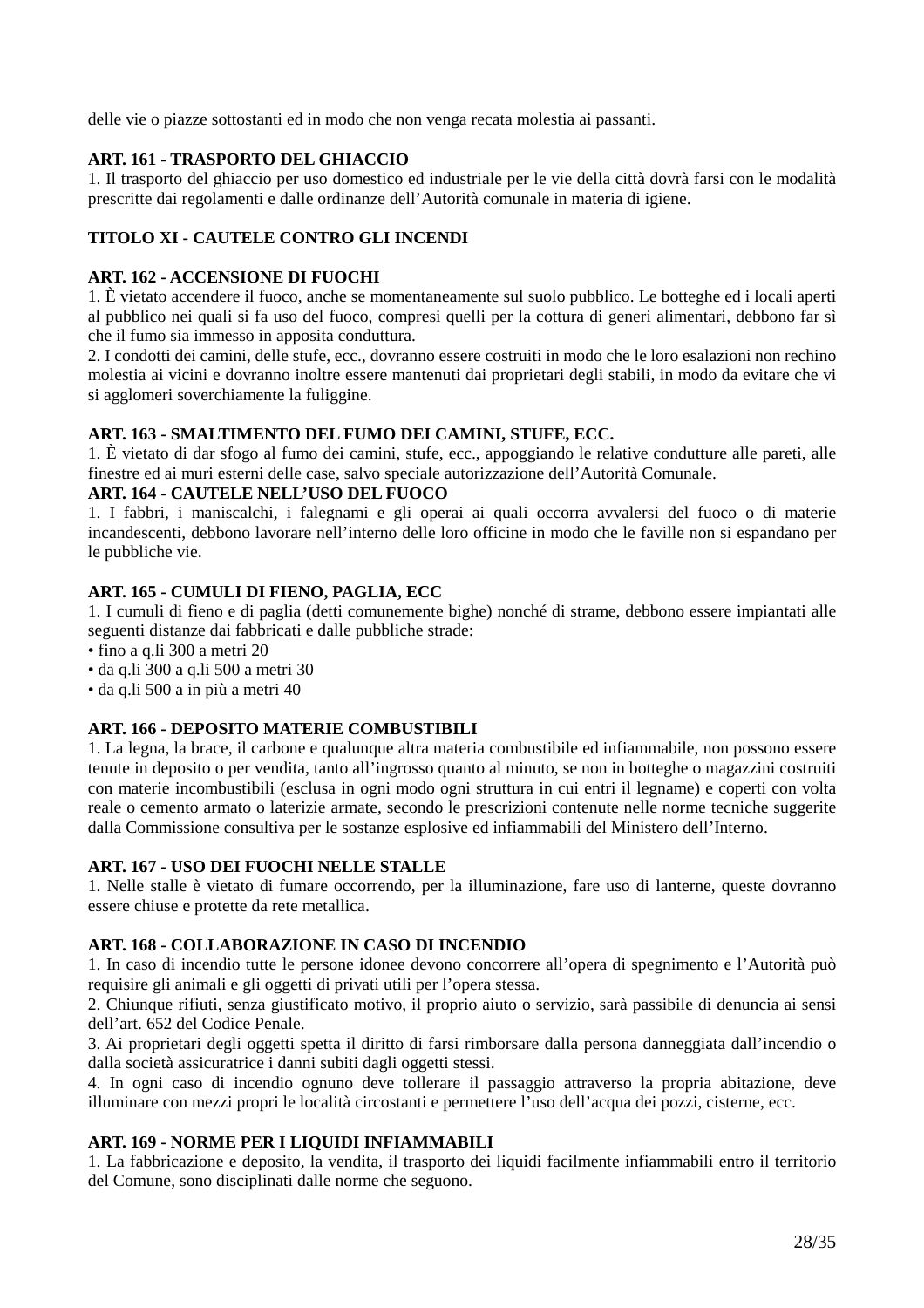### **ART. 170 - CLASSIFICAZIONE DEI LIQUIDI INFIAMMABILI**

1. Agli effetti dell'applicazione del presente regolamento i liquidi infiammabili sono distinti in tre categorie, e cioè:

1° categoria: liquidi i cui vapori possono produrre esplosioni (benzina, licroina, petroli greggi, trementina, acqua ragia, verbonio, alcol, ed alcolici contenenti in volume oltre il 60% di alcol);

2° categoria: liquidi infiammabili (petroli normali, nafta, alcolici contenenti in volume più del 30% e non oltre il 60% di alcol);

3° categoria: liquidi combustibili (olii pesanti, derivati dal petrolio, dal carbone, ecc., olii grassi e vegetali, olii animali, glicerina, ecc.).

### **ART. 171 - COSTRUZIONI CIVILI ED INDUSTRIALI – NULLA OSTA DEI VIGILI DEL FUOCO**

1. Ai fini della sicurezza contro i pericoli di incendio, sono soggetti a preventiva approvazione da parte dei comandi dei vigili del Fuoco i progetti per nuove costruzioni:

a) di edifici industriali;

b) di edifici civili aventi particolare destinazione (alberghi, case albergo, scuole, collegi, ospedali, cliniche, caserme, grandi magazzini di vendita, musei, biblioteche, archivi, ecc.);

c) di edifici prevalentemente destinati ad abitazione, ma comprendenti locali adibiti a grandi magazzini di vendita, ad autorimesse od a laboratori o depositi, nei quali vengano manipolate o conservate sostanze che presentino pericolo di incendio, limitatamente a questi locali ed alle comunicazioni con la restante parte, se ed in quanto consentibili;

d) di edifici che pur essendo destinati unicamente ad abitazione, non presentino prospetti su piazze o vie pubbliche e comprendano appartamenti prospettanti soltanto su cortili interni;

e) di edifici aventi altezza in gronda superiore ai 24 metri.

2. Qualora negli edifici, i cui progetti non sono soggetti al preventivo esame dei comandi dei Vigili del Fuoco, sia prevista l'installazione di impianti di riscaldamento centralizzati con caldaie funzionanti con combustibili liquidi o gassosi, dovrà essere sottoposto all'esame dei comandi stessi il solo progetto dell'impianto, per la parte relativa al locale caldaie ed a quello di deposito combustibile; tale progetto, pur limitato ai locali innanzi specificati, dovrà comunque contenere tutte le indicazioni necessarie a definire l'esatta ubicazione nei confronti di altri locali adiacenti e sovrastanti nonché delle vie di comunicazione in verticale (gabbie di scala, di ascensori, di montacarichi, ecc.) con i piani dell'edificio.

3. Tutte le nuove costruzioni, ad eccezione di quelle destinate unicamente ad abitazioni civili di altezza in gronda inferiore a 24 metri, sono poi soggette, sempre agli stessi fini, anche al collaudo da parte dei medesimi comandi dei Vigili del Fuoco prima del rilascio del permesso o licenza di abitabilità o di servizio.

4. Alle stesse norme di cui al comma precedente sono altresì soggette tutte le nuove costruzioni di altezza inferiore ai 24 metri, che abbiano fondi o ambienti destinati ad esercizi commerciali e industriali, impianti di caldaie centrali per termosifone, ascensori ecc.

### **ART. 172 - IMPIANTI E DEPOSITI LIQUIDI INFIAMMABILI**

1. Prima del rilascio o del rinnovo della licenza agli impianti e depositi di cui all'allegato A) della circolare prefettizia n. 16251 del 18.10.1949, che si riporta in calce al presente regolamento, e della licenza o permesso di abitabilità o di esercizio alle nuove costruzioni, dovrà richiedersi il prescritto nulla osta al Comando dei Vigili del Fuoco, il quale dopo la visita sopralluogo rilascerà un apposito "certificato di prevenzione incendi" dal quale risultino le prescrizioni da osservare e le condizioni di esercizio a cui deve essere sottoposta la concessione della licenza, per quanto riguarda la prevenzione incendi.

2. Quando tra le prescrizioni da osservare vi siano anche particolari lavori da eseguire prima del rilascio o del rinnovo della licenza di esercizio o del permesso di abitabilità, dovrà essere eseguita visita di controllo, per accertare la esecuzione dei lavori stessi.

### **ART. 173 - AUTORIMESSE**

1. Ogni anno le autorimesse e gli altri esercizi che fabbricano, manipolano e detengono in deposito sostanze esplosive ed infiammabili di Categoria 2° o 3° delle norme tecniche suggerite dalla Commissione consultiva del Ministero dell'Interno per gli esplosivi e gli infiammabili o gas compressi o liquefatti, sono soggetti a visita di controllo da parte del Comando VV.FF. Tali visite saranno biennali in tutti gli altri depositi e stabilimenti tranne che nelle piccole rivendite ove saranno triennali.

2. Sarà comunque eseguita nuova visita di prevenzione incendi in caso che nelle fabbriche, nei depositi, nei locali di vendita e simili vengano apportate notevoli modifiche.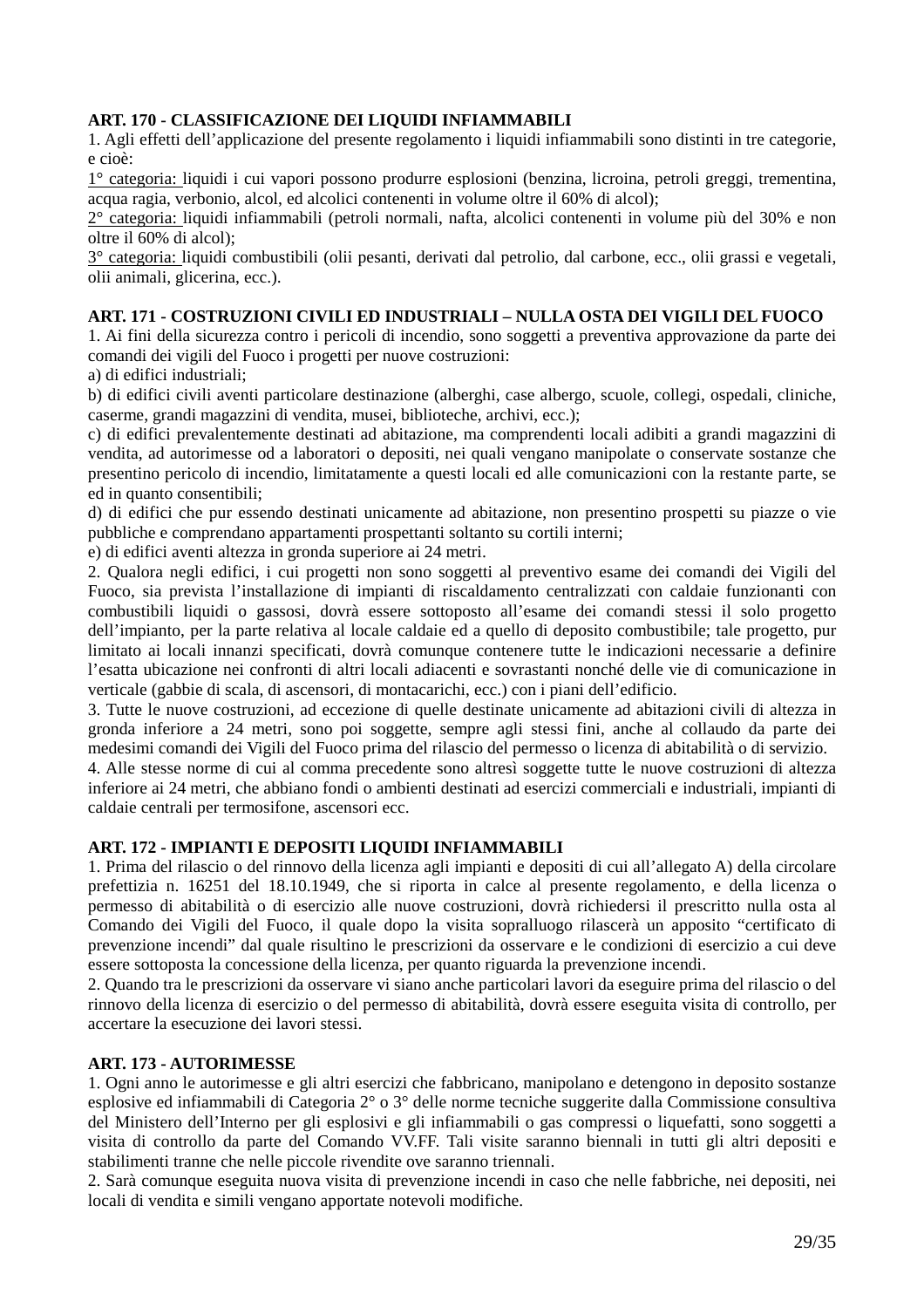3. Il certificato di prevenzione incendi rilasciato dal Comando dei Vigili del Fuoco deve essere esposto, insieme alla licenza di esercizio e presentato ad ogni richiesta degli agenti di P.S., dei Vigili Urbani e dei Vigili del Fuoco.

### **ART. 174 - TRASPORTO LIQUIDI INFIAMMABILI**

1. Per il trasporto dei liquidi e delle materie comprese nelle categorie 1° o 2° sono ammessi i seguenti recipienti:

a) recipienti di latta a pareti piane della capacità di litri 20 (stagnoni) rinchiusi in robusta cassa di legno in numero di due al massimo, peso lordo complessivo fino a Kg. 50;

b) recipienti a parete cilindrica in robusto lamierino zincato, stagnato, ecc. a seconda della misura dei liquidi, con cerchiatura di rinforzo, della capacità fino a litri 200, con tappo metallico, apribile soltanto a mezzo di chiave apposita, od assicurato con piombo a suggello;

c) recipienti di forte lamiera ribadita, zincata, stagnata ecc., ed anche verniciata, con tappo come sopra, del peso lordo di Kg. 650 circa;

d) recipienti di vetro o di gres, i quali però potranno avere la capacità superiore ad 1 litro solo per quelli liquidi che sono da considerarsi come prodotti chimici puri.

2. Gli alcolici potranno trasportarsi anche in botti di legno cerchiate di ferro, purché trasudanti ed ermeticamente chiuse.

3. Per quanto riguarda il trasporto terrestre e fluviale degli olii minerali e carburanti valgono le norme di sicurezza stabilite con D.M. 31/7/1934, modificato dal D.M. 12/5/1937.

4. I liquidi combustibili della 3° categoria potranno trasportarsi in recipienti robusti, ben chiusi e senza prescrizioni speciali.

5. Ciascun fusto o recipiente contenente materie infiammabili deve portare scritto a grossi caratteri il nome della sostanza che in esso è raccolta e la parola "INFIAMMABILE".

6. Chi soprintende al trasporto delle materie infiammabili deve provvedere a che nessun fuoco libero sia portato in prossimità dei veicoli che le trasportano; le persone incaricate del carico dovranno astenersi dal fumare e da ogni altro atto che possa portare pericolo di incendio.

### **ART. 174 BIS - INSTALLAZIONE DI GAS PETROLIO LIQUEFATTO IN BOMBOLE NELLE ABITAZIONI E NEI LOCALI DI PUBBLICI ESERCIZI**

1. La installazione delle bombole o altri contenitori di gas e petrolio liquefatto nelle abitazioni e nei locali di pubblici esercizi ed in genere negli edifici pubblici e privati, deve essere eseguita personalmente o tramite personale specializzato dai rivenditori al dettaglio o all'ingrosso titolari di regolare autorizzazione amministrativa, adottando, nell'installazione, gli accorgimenti tecnici e i dispositivi in commercio per evitare la fuoriuscita di gas in caso di spegnimento della fiamma.

2. È vietato ai rivenditori al dettaglio ed all'ingrosso del Comune di Pontedera, di vendere o cedere per asporto a qualsiasi titolo, bombole di gas e petrolio liquefatto senza provvedere direttamente alla loro installazione.

### **ART. 175 - PELLICOLE CINEMATOGRAFICHE**

1. Chiunque a qualsiasi titolo detiene, manipola o trasporta pellicole cinematografiche con supporto di celluloide, deve sottostare alle norme di sicurezza e alle disposizioni emanate ed emanande del Ministero dell'Interno ai sensi dell'art.28, lett. a, della legge 27/12/1941 n. 1570.

#### **TITOLO XII - COMMERCIO – ANNONA – INDUSTRIE – ESERCIZI CAPO II COMMERCIO SULLE AREE PUBBLICHE**

# **ART. 197 - RINVIO AD ALTRO REGOLAMENTO**

1. L'attività commerciale sulle aree pubbliche è disciplinata dal Regolamento per la disciplina dell'attività commerciale sulle aree pubbliche.

## **CAPO III**

**COMMERCIO ALL'INGROSSO** 

#### **ART. 198 – DEFINIZIONE**

1. Per commercio all'ingrosso si intende l'attività svolta da chiunque professionalmente acquista merci in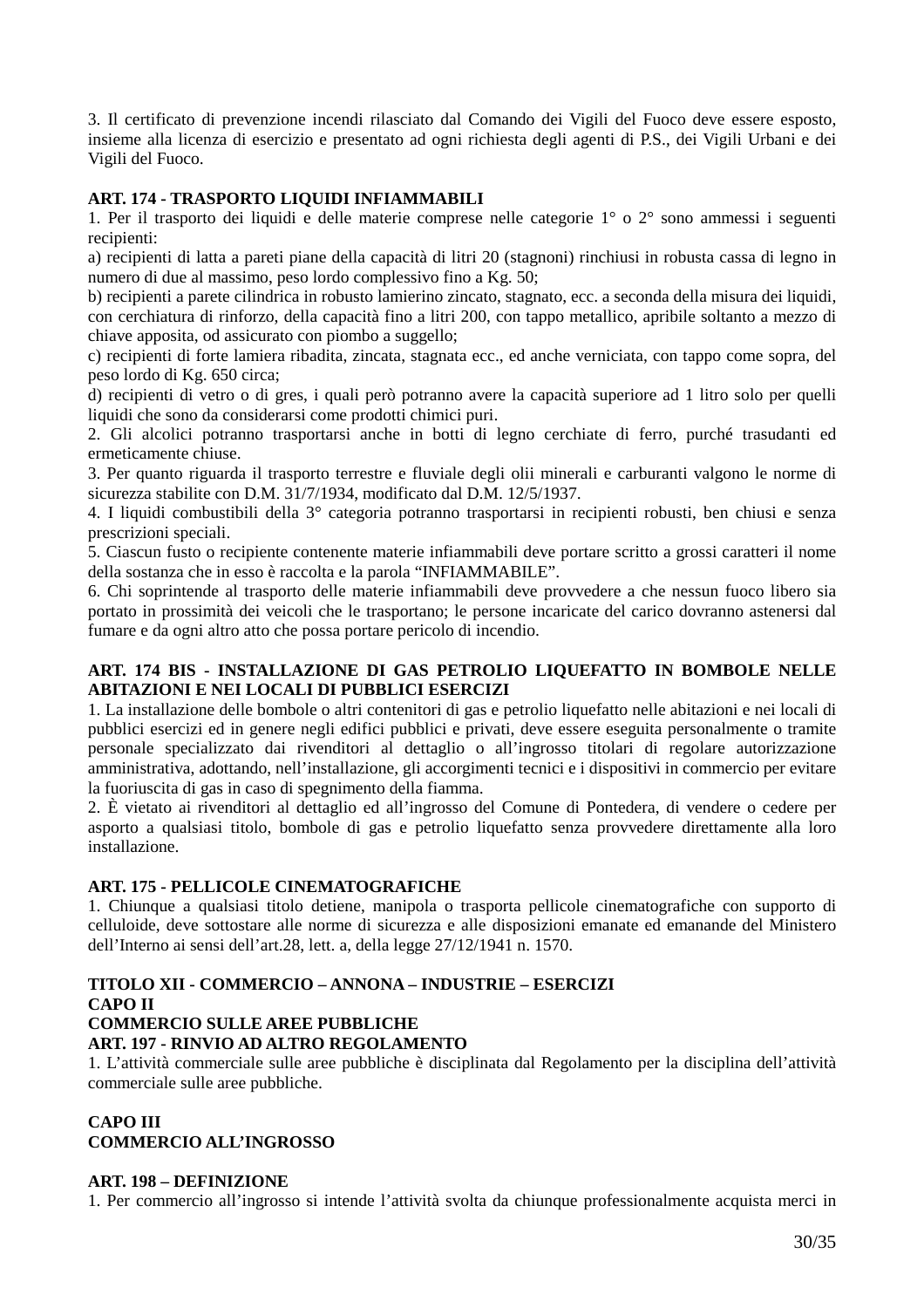nome e per conto proprio e le rivende ad altri commercianti, all'ingrosso o al dettaglio, o ad utilizzatori professionali, o ad altri utilizzatori in grande (comunità, convivenze, cooperative di consumo regolarmente costituite e i loro consorzi, enti giuridici costituiti da commercianti per effettuare acquisti di prodotti oggetto della loro attività). Tale attività può assumere la forma di commercio interno, di importazione o di esportazione.

## **ART. 199 – ESERCIZIO DELL'ATTIVITÀ**

1. L'esercizio dell'attività di commercio all'ingrosso, ivi compreso quello relativo ai prodotti ortofrutticoli, carnei ed ittici, è subordinato al possesso dei requisiti dell'art. 5 del Decreto Legislativo 114/98.

2. Le modalità di svolgimento congiunto di commercio all'ingrosso e al dettaglio sono regolate dall'art. 11/bis del regolamento Regionale n. 4 del 26 Luglio 1999 in attuazione della L.R. 28/99.

### **TITOLO XIII (ABR.)**

### **TITOLO XIV - PROCEDIMENTI – PENE**

## **ART. 217 - CONTRAVVENZIONI – PUNIZIONI**

1. I contravventori alle norme del presente regolamento oltre che essere tenuti al risarcimento degli eventuali danni e alla restituzione in pristino di dipendenza del fatto contravvenzionale, sono puniti ai termini della legge comunale e provinciale vigente, salvo le maggiori pene per i casi speciali contemplati dalla legge di Pubblica Sicurezza, dal codice Penale e dalle altre disposizioni legislative regolamentari.

### **ART. 218 - ACCERTAMENTO E CONCILIAZIONE DELLE CONTRAVVENZIONI**

1. L'accertamento delle contravvenzioni e la risoluzione in via amministrativa, immediata, all'atto della contestazione o successivamente di fronte al Sindaco o chi per esso, sono disciplinate dal presente regolamento e dalla disposizioni della legge comunale e provinciale.

#### **ART. 219 - ACCETTAZIONE CONDIZIONATA DELL'OBLAZIONE**

1. Il Sindaco, senza pregiudizio di quanto gli compete in materia di provvedimenti contingibili ed urgenti, potrà subordinare l'accettazione dell'oblazione alla condizione che il contravventore elimini, in un termine da prefiggersi, le conseguenze della trasgressione e lo stato di fatto che la costituiscono.

2. Qualora il contravventore non adempia alle condizioni o qualora il procedimento penale abbia termine con la condanna di esso, il Sindaco potrà ordinare l'esecuzione degli occorrenti lavori a spese del contravventore. 3. Il termine fisso non esonera, in alcun caso, il contravventore dalle responsabilità inerenti al fatto contravvenzionale.

#### **ART. 220 - CONTESTAZIONE DELLA CONTRAVVENZIONE**

1. Gli agenti municipali nel contestare lo stato di contravvenzione informeranno, in quanto possibile, il contravventore delle disposizioni da lui trasgredite.

2. Si faranno indicare il nome, cognome, data e luogo di nascita e domicilio del contravventore e delle persone civilmente responsabili, nel caso che vi siano e li avviseranno che la legge ammette, secondo i casi, la conciliazione e l'oblazione al fine di evitare qualunque procedimento.

### **ART. 221 - VERBALE DI CONTRAVVENZIONE**

1. Di ogni contravvenzione gli agenti comunali redigeranno apposito verbale datato e firmato, in cui sarà indicato il fatto contravvenzionale e tutti gli altri elementi di che all'articolo precedente, se già noti, oppure tutte le altre indicazioni occorrenti possibilmente alla identificazione del contravventore.

2. In ogni caso sarà indicato se vi fu parte lesa, se vi furono persone civilmente responsabili, ed ogni altra indicazione inerente al caso.

### **ART. 222 - ASSISTENZA DELLA FORZA PUBBLICA**

1. Gli agenti comunali sono sempre autorizzati a richiedere l'assistenza della forza pubblica.

### **ART. 223 - IDENTIFICAZIONE DEI CONTRAVVENTORI**

1. Qualora la persona colta in contravvenzione rifiuti di dare il suo nome e cognome e le indicazioni necessarie per redigere il relativo verbale di contravvenzione, l'agente comunale procederà ai sensi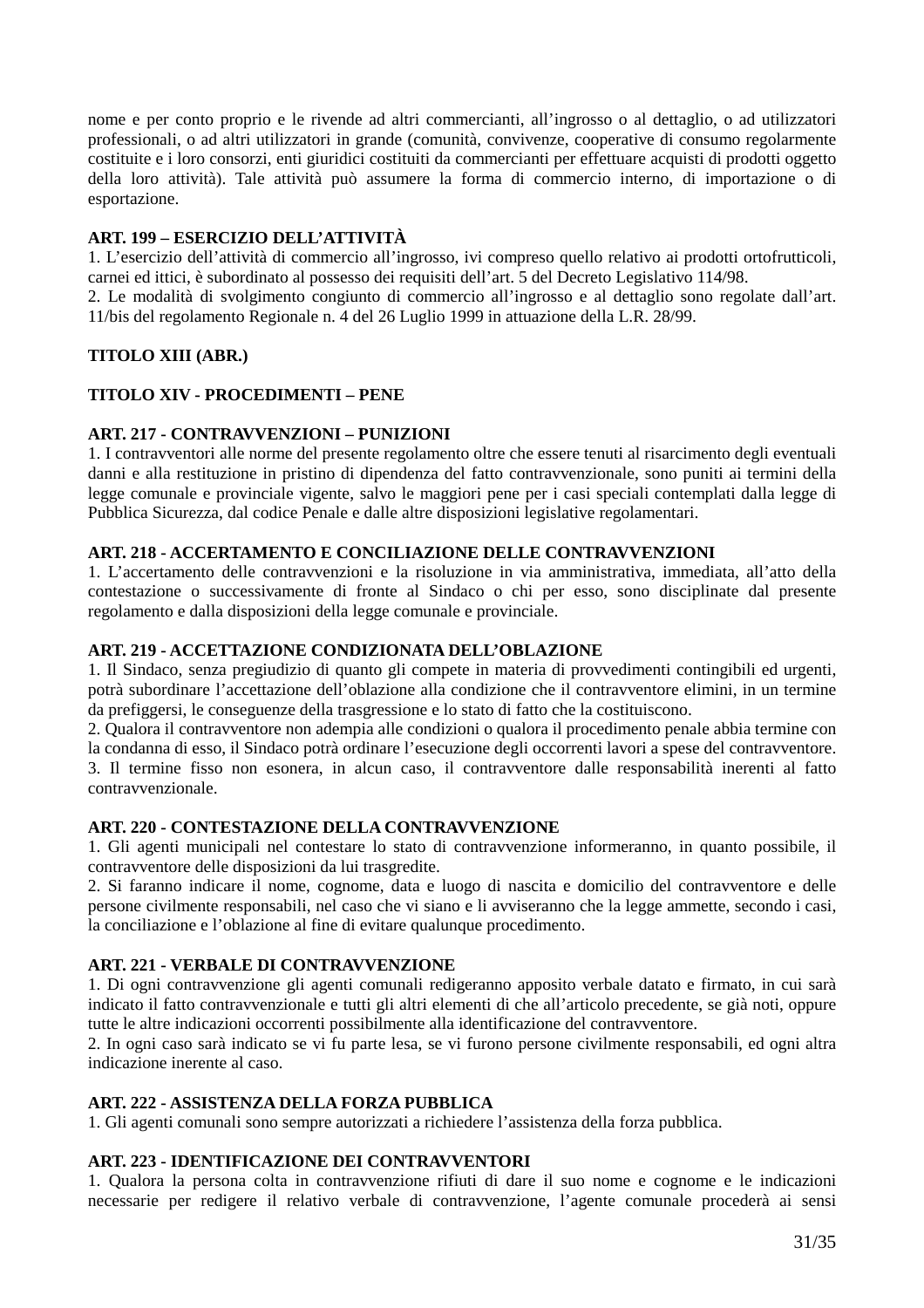dell'art.651 del C.P. e se, del caso, a norma dell'art. 157 del T.U. delle leggi di Pubblica Sicurezza.

### **ART. 224 - COMPARIZIONE DAVANTI ALL'AUTORITÀ COMUNALE**

1. Chiunque sarà invitato a comparire innanzi all'Autorità Comunale dovrà ottemperare all'invito.

#### **ART. 225 - LIBERO INGRESSO DEGLI AGENTI NEGLI ESERCIZI ED IN ALTRI LUOGHI**

1. I funzionari e gli agenti del Comune, per assicurare l'osservanza del presente regolamento e degli altri regolamenti locali, avranno libero accesso nelle botteghe, nei negozi, nelle officine, ecc., nei cinematografi, teatri ed in genere luoghi pubblici sottoposti alla vigilanza dell'Autorità Comunale, nonché nei cortili, anditi, corridoi, scale di fabbricati privati, ecc.

2. Qualora debbano introdursi nei cortili, nelle case e in qualunque altro luogo chiuso, si uniformeranno alle regole procedurali di legge.

#### **ART. 226 - COSTITUZIONE DI PARTE CIVILE**

1. Il Sindaco potrà costituirsi parte civile nei giudizi per contravvenzione ai regolamenti locali

### **TITOLO XV - DISPOSIZIONI FINALI E TRANSITORIE**

#### **ART. 227 - RECLAMI DEI CITTADINI**

1. Il cittadino che si crede leso nell'operato degli agenti comunali potrà farne motivato reclamo scritto al Sindaco.

#### **ART. 228 - NORME PER L'ATTUAZIONE DEL PRESENTE REGOLAMENTO**

1. È in facoltà dell'autorità comunale di stabilire le tariffe o di pubblicare le istruzioni speciali che potessero rendersi necessarie per l'esecuzione del presente regolamento nonché di emanare speciali ordinanze integrative delle norme dal medesimo sancite.

#### ART. 229 – NORMA DI RINVIO

1. Per tutto quanto non previsto nel Titolo VI del presente regolamento, si rinvia espressamente alle disposizioni di cui al Decreto Legge n°14/2017 del 20/02/2017, conv. in Legge n°48 del 18/04/2017 e ss.mm.ii.

### ART. 230 – ENTRATA IN VIGORE ED ABROGAZIONI.

1. Il presente Regolamento entra in vigore decorsi 15 giorni dalla data della sua pubblicazione all'Albo Pretorio, da effettuarsi dopo l'esecutività della deliberazione di approvazione. Da tale data si intendono espressamente abrogate tutte le precedenti disposizioni regolamentari che contengono norme incompatibili con quelle del presente Regolamento.

#### **ART. 231 - PROROGA PER L'APPLICAZIONE DI DISPOSIZIONI SPECIALI**

1. Per la piena applicazione ed esecuzione delle disposizioni contenute nel presente regolamento, le quali, per la loro natura non possono, a cura degli interessati avere attuazione immediata, potrà essere accordata, su richiesta scritta degli interessati stessi, diretta al Sindaco, una congrua proroga, comunque non superiore a sei mesi dalla data di entrata in vigore del presente regolamento.

#### **ALLEGATO A)**

Alla circolare prefettizia n. 16251 del 18 ottobre 1949.

INDUSTRIE, OPIFICI, LABORATORI, OFFICINE, DEPOSITI, MAGAZZINI ED ESERCIZI DI VENDITA CHE PRESENTANO PERICOLI DI INCENDIO O DI ESPLOSIONE, SONO SOGGETTI ALLE VISITE ED AI CONTROLLI DI "PREVENZIONE INCENDI" PRIMA DELLA CONCESSIONE DELLA LICENZA DI ESERCIZIO DA PARTE DELLE AUTORITÀ COMPETENTI.

1. Officine ed impianti per produzione di :

- gas di distillazione (gas illuminante, gas d'olio o di craking);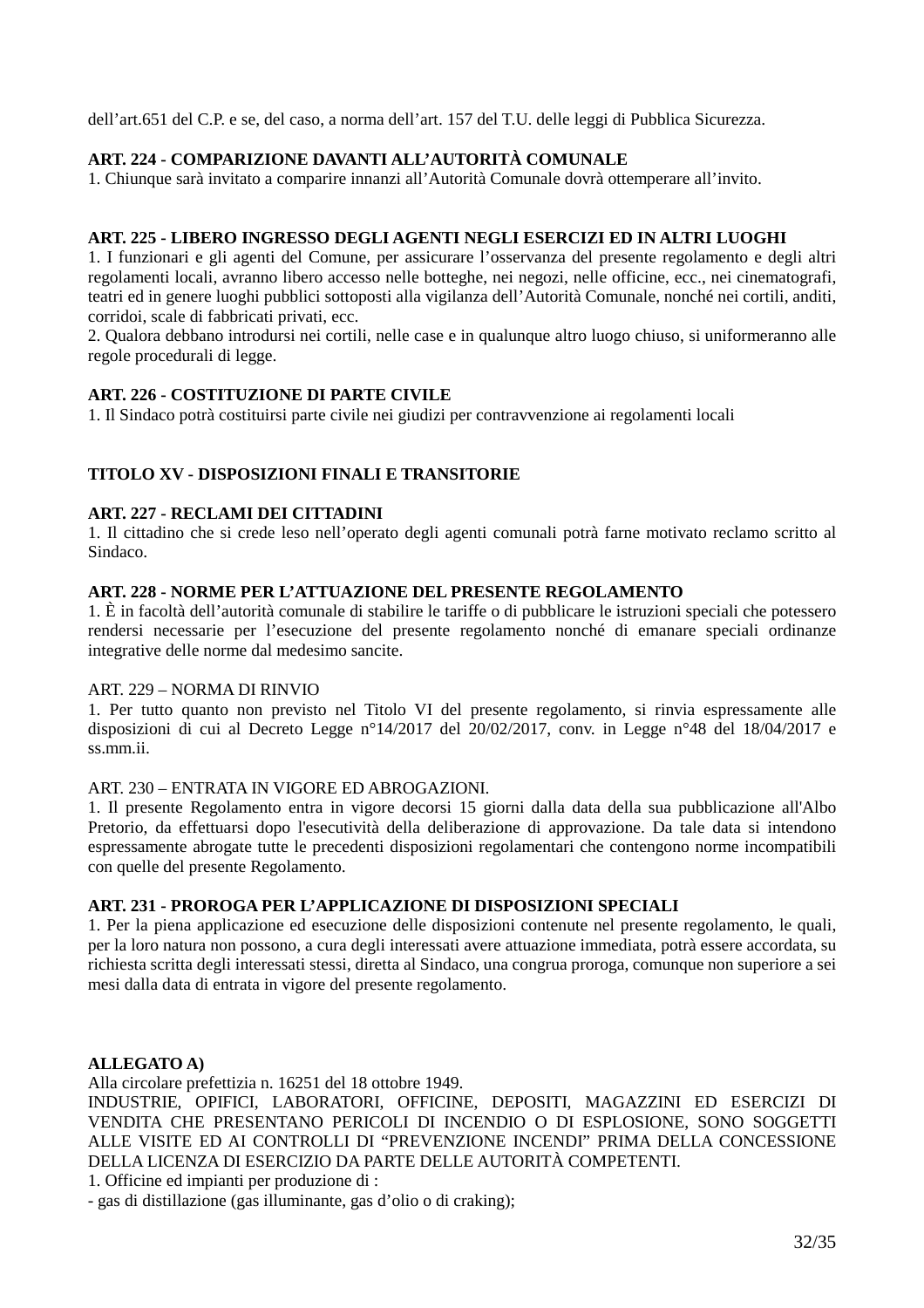- gas di reazione (gas d'aria, d'acqua o gas misto);

- gas di carburazione (aria carburata);

- altri gas combustibili (idrogeno, acetilene, ecc).

2. Stabilimenti per la produzione di gas compressi, disciolti e liquefatti.

3. Stabilimenti ed officine in cui si utilizzano gas compressi,

disciolti o liquefatti.

4. Magazzini in cui si conservano bombole con gas compressi, disciolti o liquefatti.

5. Centrali di compressione, stazioni di travaso o deposito di metano e di gas iudrocarburanti.

6. Depositi e magazzini di olii minerali e loro derivati infiammabili e combustibili.

7. Stabilimenti per le industrie degli olii minerali, miscele lubrificanti ed affini (distillazione, raffinazione e trattamento degli olii minerali – distillazione rocce asfaltiche – distillazione a bassa temperatura di combustibili fossili – lavorazioni ulteriori di petroli, benzina, ecc, preparazione di carburanti speciali o miscele diverse da quelle ufficiali, produzione o lavorazione di paraffina, vasellina, ceresina, ecc, lavorazione di olii lubrificanti ed affini, produzione di emulsione bituminosa da petroli – rigenerazione di olii minerali esausti o bruciati – altre eventuali lavorazioni affini).

8. Rivendite nell'abitato, fuori dell'abitato e nei centri rurali di olii minerali e loro derivati infiammabili e combustibili.

9. Distributori fissi per benzina e miscele o per residui distillati per motori a combustione interna e distributori fissi a doppia erogazione.

10. Autorimesse pubbliche e private.

11. Stazioni di servizio per autoveicoli.

12. Officine per riparazioni motori di autoveicoli.

13. Locali adibiti a deposito o ad esposizione di autoveicoli e di aereomobili.

14. Stabilimenti per la costruzione di aereomobili, di automobili, motocicli e cicli.

15. Stabilimenti per la costruzione di carrozzerie e rimorchi per autoveicoli.

16. Cantieri navali per nuove costruzioni e riparazioni.

17. Stabilimenti per la costruzione e riparazione di automotrici, carri e carrozze per ferrovie e tramvie.

18. Stabilimenti per la produzione di agglomerati combustibili – di bitumi di catrame e di leganti per uso stradale – di derivati vari: cartoni e feltri catramati, carbolineum, vernici nere ed altre eventuali lavorazioni affini.

19. Depositi di prodotti di cui al n. 18.

20. Stabilimenti per l'industria degli esplosivi, produzione di dinamite e gelatina esplosiva – polveri senza fumo – miscugli esplosivi a base di nitrati inorganici – miscugli esplosivi a base di clorati e perclorati alcalini – esplosivi con ossigeno liquido – sostanze innescanti – azotidrati – miscele detonanti – miccie – fuochi pirotecnici e razzi – altre eventuali lavorazioni affini.

21. Depositi di esplosivi (depositi di fabbriche o di cantieri di scaricamento, ripristino e caricamento proiettili – depositi di vendita – depositi di consumo permanenti e temporanei – depositi giornalieri – depositi per usi agricoli).

22. Depositi di clorati entro l'abitato.

23. Esercizi di minuta vendita di materie esplosive, cartucce da caccia ecc.

24. Fabbriche e depositi di celluloide e di oggetti vari in celluloide.

25. Fabbriche e depositi di pellicole cinematografiche o fotografiche in celluloide.

26. Agenzie di noleggio dei films e locali per la revisionatura films.

27. Stabilimenti per la ripresa dei films (teatri di posa), per la sincronizzazione ed il doppiaggio dei films, per lo sviluppo e la stampa degli stessi.

28. Laboratori di attrezzatura teatrale e di scenografia (separati da teatri).

29. Stabilimenti per la produzione di carte fotografiche, di carte calcografiche, di carte eliografiche e cinematografiche , di pellicole cinematografiche, radiografiche e fotografiche di sicurezza.

30. Magazzini (depositi) dei prodotti di cui al n. 29.

31. Stabilimenti ed opifici per l'industria della carta(fabbricazione delle paste meccaniche di legno, delle mezze paste di paglia, stracci, ecc, della carta, del cartone, carta e cartoni incatramati, carte paraffinate, cerate e simili, carte da parati ed altri tipi affini, patinatura, coloritura e verniciatura della carta e dei cartoni, confezioni della carta a pizzo, di globi, palloni, carta filata e trucioli di carta, fabbricazione di registri e quaderni, di scatole di carta e cartone, di sacchi, sacchetti, buste, involucri per sigarette e fiammiferi e di altri oggetti affini).

32. Magazzini per deposito di prodotti di cui al n. 31 e per deposito e classificazione di carta usata, di stracci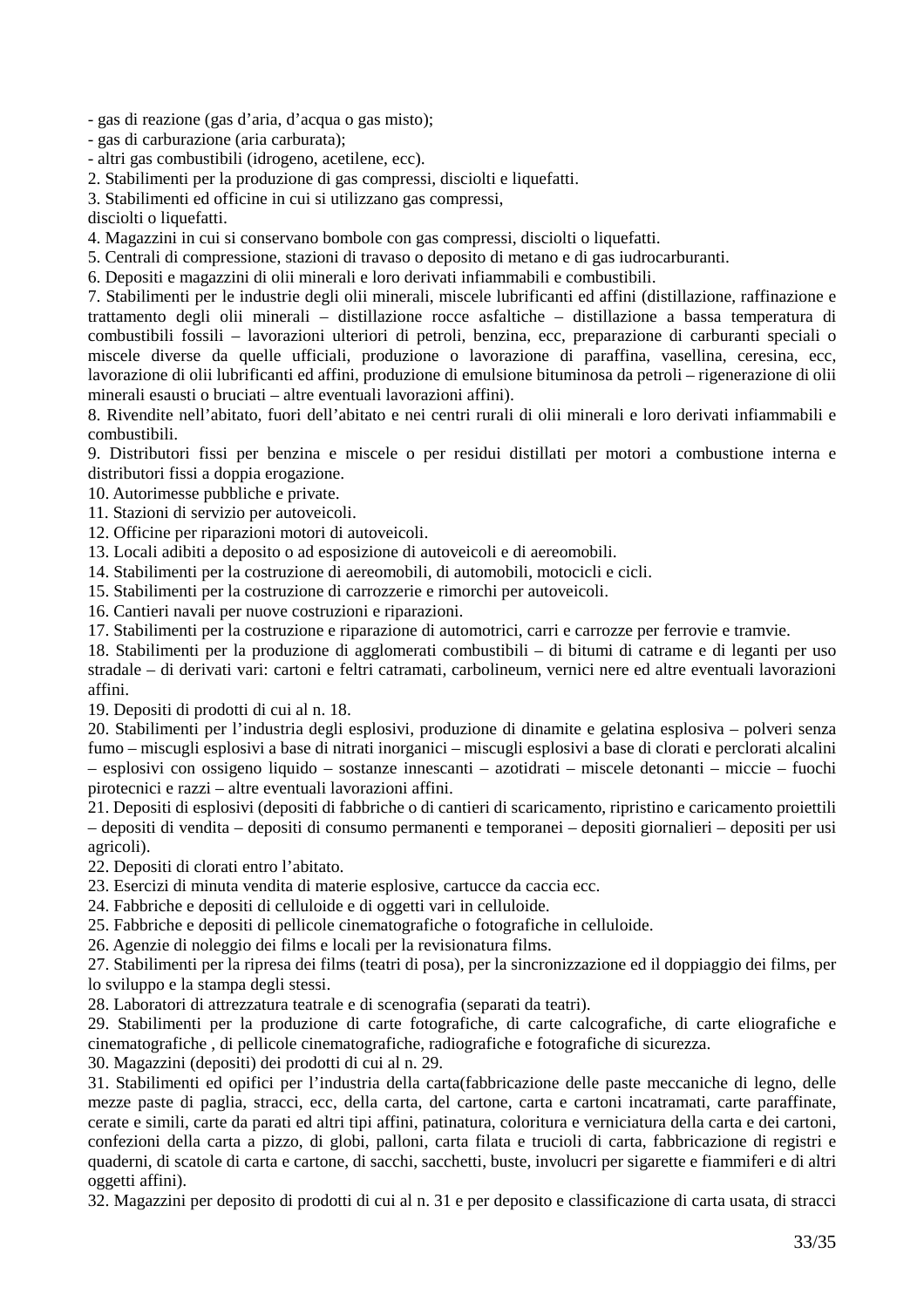e di cascami di fibre tessili per l'industria della carta.

33. Biblioteche, librerie e tipografie.

34. Stabilimenti per l'industria della gomma elastica e della guttaperca (di tessuti di gomma, fabbricazione di fogli, tubi e fili di gomma, di oggetti di gomma e guttaperca, di pneumatici, semipneumatici ed anelli di gomma, di maschere antigas ed antipolvere, di rigeneratori di gomma, di ebanite, diamantite, vulcanite ed oggetti di ebanite, diamantite e vulcanite e di altri prodotti affini).

35. Laboratori di vulcanizzazione di oggetti di gomma (riparazione di pneumatici, stivaloni di gomma ecc.).

36. Depositi e rivendite di legname da costruzione e lavorazione, di legna da ardere, di paglia, di fieno, di canne, di fascine, di carbone vegetale e minerale, di carbonella, di sughero, di sommacco, di altri prodotti affini.

37. Fabbriche, magazzini di deposito e di vendita: di mobili comuni e di lusso in legno, di biliardi, di arredamenti in legno, di serramenti in legno, di scale di legno, di giocattoli in legno ed altri prodotti affini. 38. Segherie, falegnamerie ed ebanisterie.

39. Stabilimenti ed opifici delle varie industrie di produzione dei tessili, compresi quelli per la produzione di olii, bozzime ed appretti e disappretti per l'industria tessile, quelli per la verniciatura dei tessili e simili, fabbriche di tele cerate, di linoleum ed altri simili prodotti.

40. Magazzini di deposito e grandi magazzini di vendita dei prodotti di cui al n. 39.

41. Grandi laboratori per la confezionatura in serie (esclusi quindi quelli a carattere artigiano) di abiti, biancheria, indumenti di maglia ed altri simili indumenti di vestiario.

42. Magazzini di deposito e grandi magazzini di vendita delle confezioni di cui al n. 41.

43. Fabbriche e magazzini di deposito e di vendita di creme e lucidi per pavimenti, metalli, mobili e calzature ed altri prodotti affini.

44. Laboratori, opifici ed impianti di industrie chimiche per produzione di acetone, acido ossalico (nel caso particolare in cui venga ottenuto liberando l'acido formico dall'idrogeno), degli acidi: Stearico, palmitico, oleico con o senza distillazione di acidi grassi, di aldeide formica, di alcol metilico, di alcool etilico, di allumina per l'estrazione della bauxite, di ammoniaca per sintesi diretta e sotto pressione; di clorati alcalini di cloro liquido, di ossido di etile, di idrogeno, di liquidi alogeni per azione dell'alogeno su idrocarburi gassosi, di fosforo, di riduzione dei minerali di zinco, di solfato e cloruro di zinco per attacco del metallo e dei residui a mezzo di acidi corrispondenti, di solfuro di carbonio, di carburo di calcio ed altri prodotti affini).

45. Stabilimenti ed opifici per la purificazione degli alcool metilico, stilico e profilico.

46. Fabbriche e depositi di fiammiferi e di torce.

47. Laboratori ed opifici per la riduzione dei minerali di antimonio.

48. Laboratori ed opifici per il recupero dell'argento per trattamento di prodotti fotografici e di pellicole cinematografiche.

49. Opifici per la produzione del mastice da caoutchouc, se trattato con solventi infiammabili.

50. Opifici per la fabbricazione della ceralacca.

51. Fabbriche e depositi di concime chimico a base di nitrati.

52. Opifici per l'estrazione a fuoco diretto del grasso dai corpi degli animali.

53. Opifici per l'estrazione a caldo, distillazione, pirogenazione, idrogenazione dell'olio di pesce.

54. Opifici per la idrogenazione di olii e di grassi (vegetali ed animali) per la lavorazione di grassi e produzione di margarina.

55. Opifici per la produzione di sapone, di candele ed altri oggetti di cera e paraffina, di acidi grassi, di glicerina greggia, raffinata e distillata ed altri prodotti affini.

56. Concerie, lavanderie a secco ed a vapore, tintorie.

57. Zuccherifici e raffinerie dello zucchero.

58. Fabbriche, depositi, rivendite all'ingrosso ed al minuto di vernici grasse, con solventi volatili (all'alcool, a spirito, a lacca), celluloide e relativi diluenti o plastificanti.

59. Stabilimenti in cui viene eseguita la iniezione di olii creosotati nel legno.

60. Molini per cerali.

61. Forni per panificazione, per produzione di biscotti, panettoni e pasticcerie diverse, con o senza annessa vendita al minuto.

62. Opifici per la lavorazione del riso e per la produzione di tapioche.

63. Pastifici con o senza vendita al minuto.

64. Opifici per la maturazione della frutta e dei legumi se ottenuta per riscaldamento a gas dei locali.

65. Stabilimenti per produzione o raffinazione